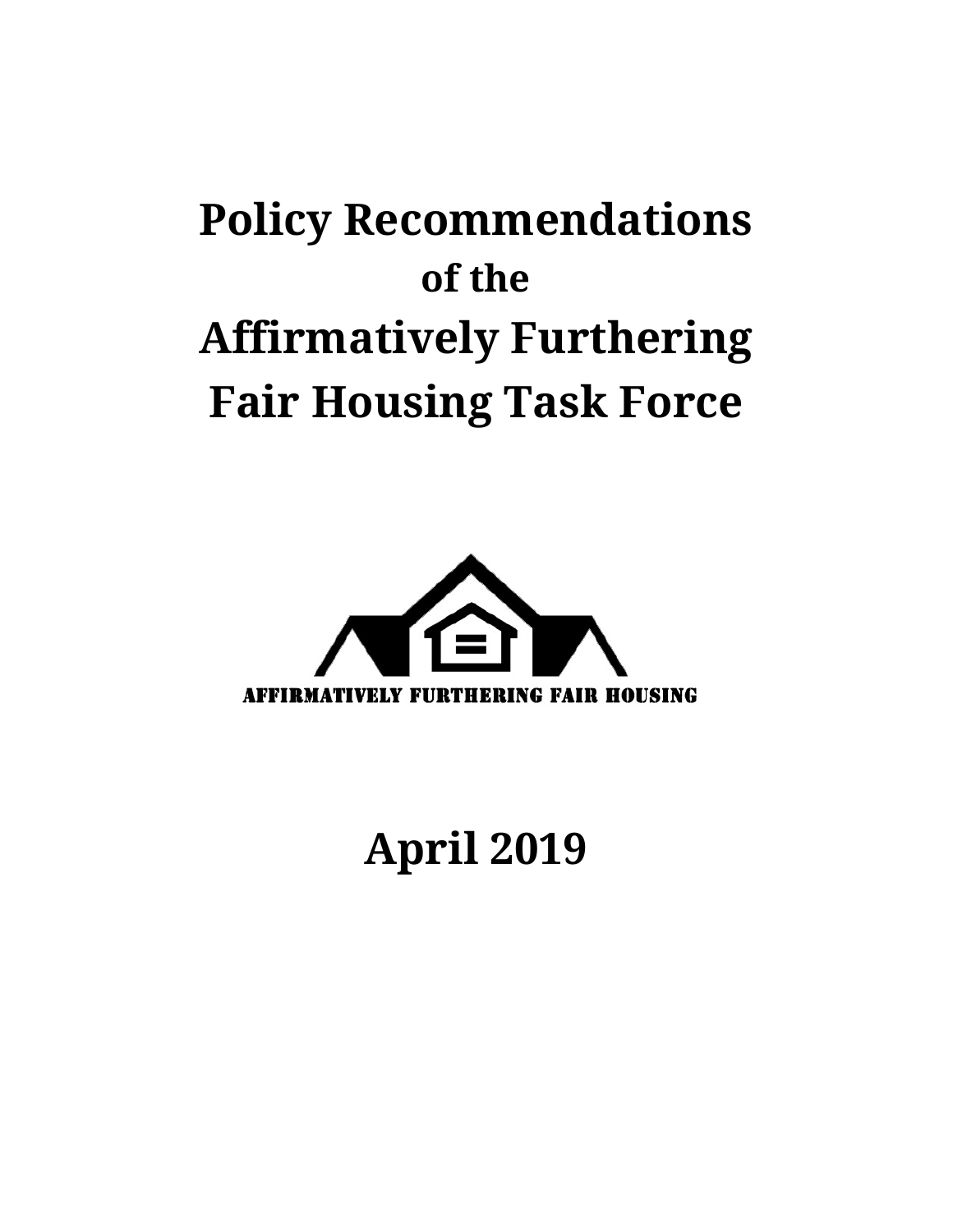# **Table of Contents**

| <b>Reccommendation</b>                                                                                                                                                                | <b>Page</b>    |
|---------------------------------------------------------------------------------------------------------------------------------------------------------------------------------------|----------------|
| <b>Fair Housing Criteria for the Assessment of Proposed</b><br><b>Development Projects</b>                                                                                            | $\overline{2}$ |
| Non-Discriminatory Tenant Screening Criteria with Justice<br>Involvement                                                                                                              | 5              |
| <b>Tenant Protections: Good Cause Requirement for Residential</b><br><b>Lease Termination and Eviction Defense Legal Assistance</b>                                                   | 13             |
| <b>Increased and Equitable Investment in African-American</b><br>Neighborhoods                                                                                                        | 19             |
| <b>Robust Mandatory Inclusionary Zoning</b>                                                                                                                                           | 22             |
| <b>Prioritize Public Support for Community Land Trusts, Which</b><br><b>Support Housing Choice and Access to Critical Amenities and</b><br><b>Opportunities for Protected Classes</b> | 27             |
| <b>Maximizing the Use of the Section 8 Home Ownership Program</b><br>as a Mechanism to Affirmatively Further Fair Housing Goals                                                       | 35             |
| Neighborhood Amenity Accessibility: Address the persistent<br>accessibility barriers in our neighborhood business districts                                                           | 44             |
| <b>Adopt Appropriate Zoning Standards and Enforcement Practices</b><br>to Protect Equal Access to Accessible Sidewalks                                                                | 49             |
| <b>Reasonable Accommodation Clause in Lease/Rental Agreements</b>                                                                                                                     | 53             |
| <b>Non-Discriminatory Tenant Screening Criteria for Applicants</b><br>with Past Evictions                                                                                             | 55             |
| <b>Improving the Health and Safety of Rental Housing as a</b><br><b>Mechanism to Affirmatively Further Fair Housing Goals</b>                                                         | 58             |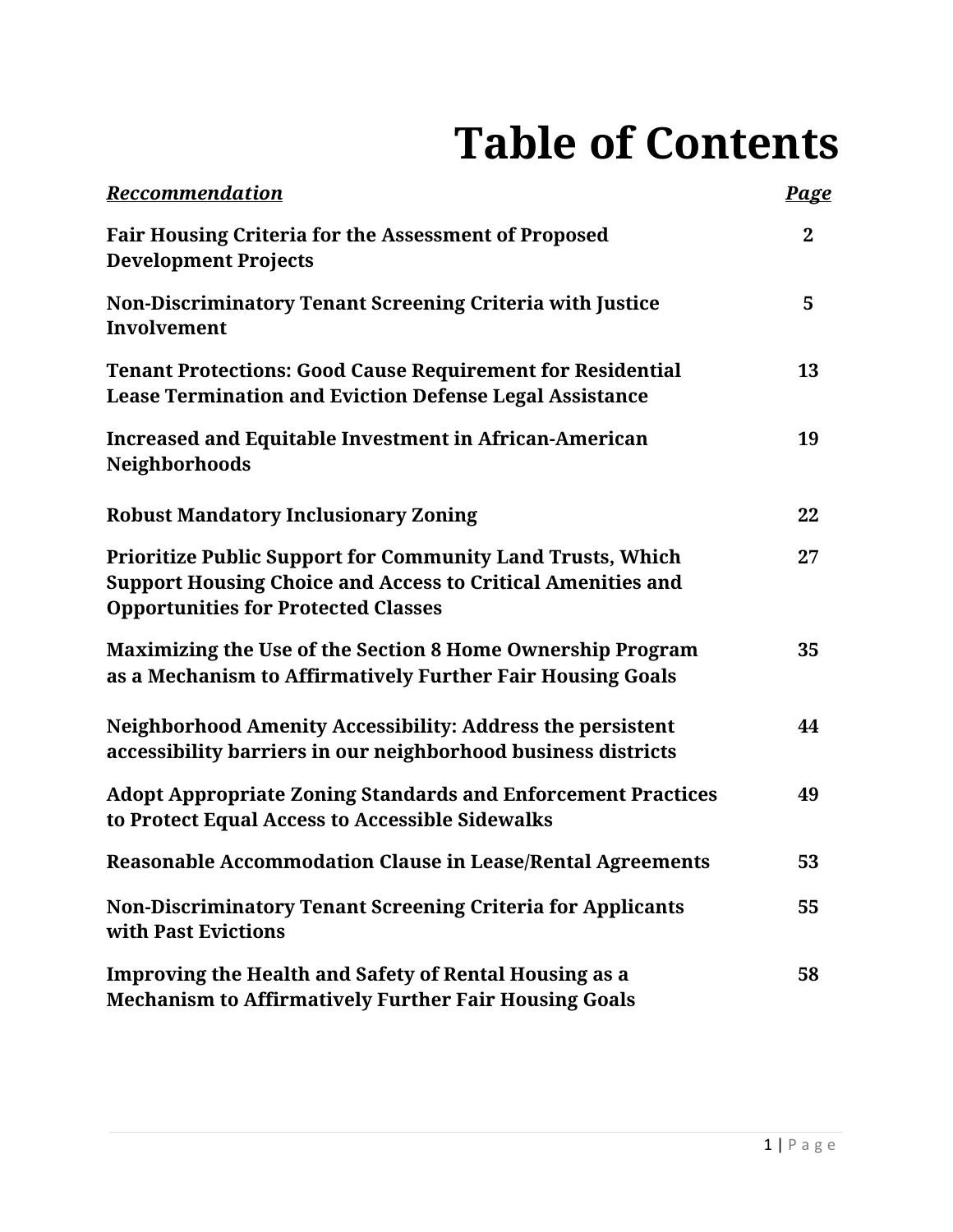# **Fair Housing Criteria for the Assessment of Proposed Development Projects**

# **1. Synopsis of Recommendation:**

When assessing proposed development projects, all jurisdictions, commissions and authorities should require the developer to perform an analysis and demonstrate that the project will not perpetuate patterns of segregation, effectively exclude members of protected classes or disproportionately harm members of protected classes. This should include, at a minimum, an analysis of the correlation between the market characteristics of the proposed development (bedroom count, rent structure and marketing plan) and the demand characteristics of people in protected classes (the housing needs of people in protected classes in the relevant market area), as well as an analysis of the accessibility of the project and location. Jurisdictions, commissions and authorities should work with fair housing lawyers, advocates/members of protected classes, the Commission on Human Relations and the City-County AFFH Task Force to develop specific criteria for this assessment.

# **2. Statement of Need:**

Housing and housing-related opportunities in Pittsburgh and Allegheny County remain largely segregated on the basis of race, with persons of color, people with disabilities, families with children, and others protected by applicable Fair Housing laws generally having fewer choices and less access to opportunities. The impacts of this on affected families and individuals are myriad, from inferior access to educational and employment opportunities to poorer health outcomes. This is particularly egregious in the context of the "renaissance" that has been ongoing in Pittsburgh, as many folks of color and others protected by the Fair Housing laws find themselves excluded from the benefits of development in the City and living in neighborhoods that are falling further behind.

#### **3. Reasons supporting recommendation:**

Pittsburgh and Allegheny County have a legal obligation to ensure that their policies, decisions and actions affecting housing and related development do not have the effect of perpetuating patterns of segregation or excluding members of protected classes. Furthermore, the City and County are required to Affirmatively Further Fair Housing by effectively assessing, planning and taking meaningful actions to overcome historic patterns of segregation, promote fair housing choice and foster inclusive communities that are free from discrimination. The duty to affirmatively further fair housing extends to all activities and programs relating to housing and development. This includes activities undertaken directly (e.g., the awarding of tax incentives and other subsidies for housing development), by their commissions (e.g., the Pittsburgh Planning Commission's review of project development plans) and by their authorities (e.g., the Port Authority's support for transit oriented development projects). Unfortunately, present decision-making processes lack meaningful criteria to assess and determine compliance with Fair Housing standards and the AFFH obligations. Not only are such criteria needed in order to ensure compliance with applicable Fair Housing requirements, they also are needed to ensure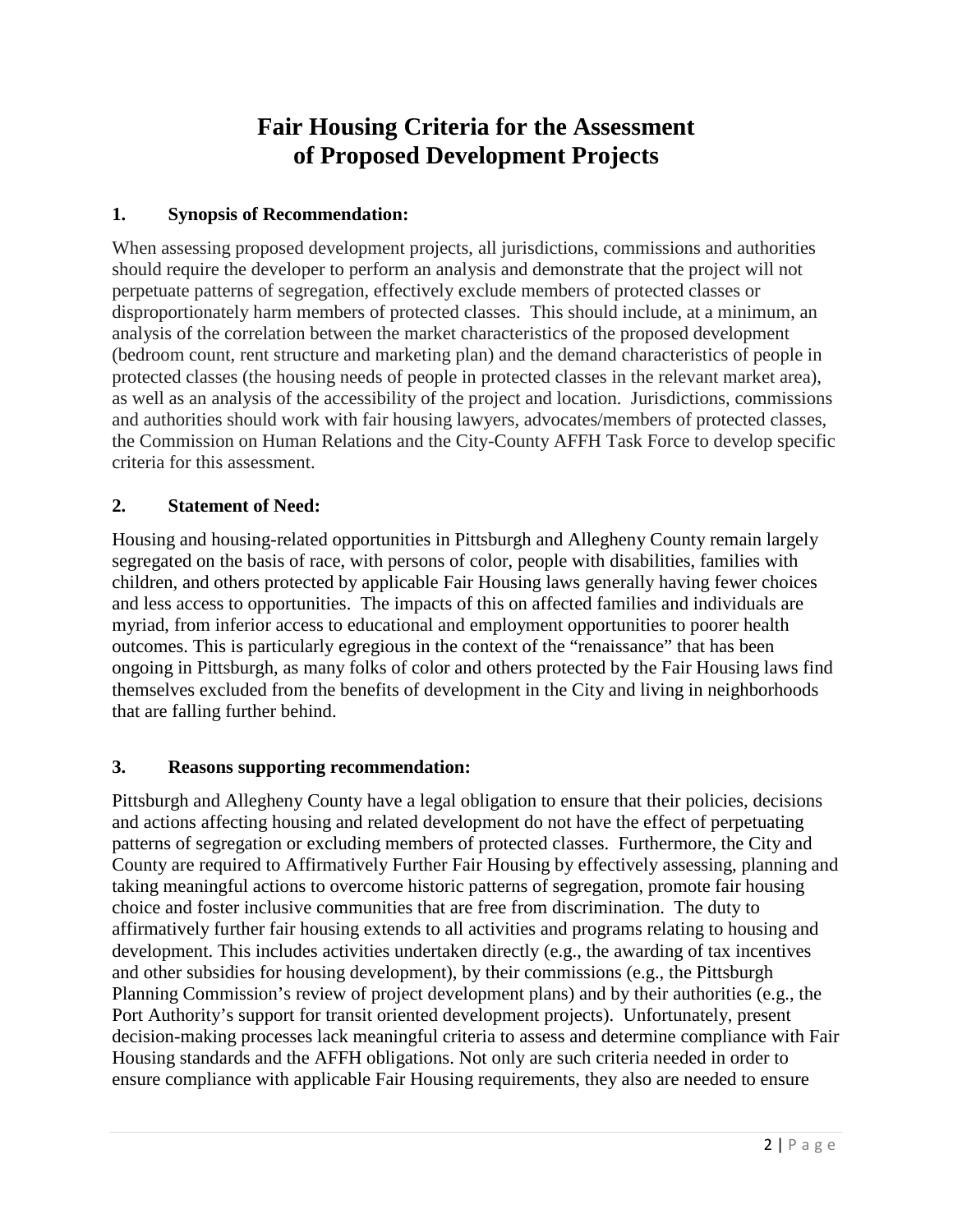that the environmental, social and economic impacts of planning and development decisions are fair and favorable for the City, the County and their residents.

#### **4. Research supporting recommendation:**

#### • **Legal and policy background:**

As previously stated, the City and County are required to Affirmatively Further Fair Housing by effectively assessing, planning and taking meaningful actions to overcome historic patterns of segregation, promote fair housing choice and foster inclusive communities that are free from discrimination, and this duty extends to all activities and programs relating to housing and development.

The City and County do not currently consider AFFH in their development and subsidy review processes. Pittsburgh's zoning code does require as a condition of zoning and land use approval of significant development projects that the project create a favorable social impact on the City and that it comply with plans and policy documents adopted by the City. Both of these criteria implicate AFFH. First, AFFH advances an important social policy - promoting fair housing choice and equal opportunity. Housing developments that perpetuate segregation or exclude members of protected classes cannot possibly be found to create a favorable social impact on the City. Second, the City's 2015-2019 Consolidated Plan and each of the City's Annual Action Plans contain certifications that the City will affirmatively further fair housing. A development project that fails to further AFFH therefore fails to comply with plans and policy documents adopted by the City.

- **Academic research, studies, data, theories, etc. on barriers and needs addressed by the recommendation and on the proposed recommendations and potential outcomes:**
	- Rutan, *The Legacies of Redlining in Pittsburgh* (Students for Urban Data Systems at Carnegie Mellon University, 2017), available online at [http://suds](http://suds-cmu.org/2017/02/21/the-legacies-of-redlining-in-pittsburgh/)[cmu.org/2017/02/21/the-legacies-of-redlining-in-pittsburgh/](http://suds-cmu.org/2017/02/21/the-legacies-of-redlining-in-pittsburgh/)
	- University of Pittsburgh Center on Race and Social Problems, *Pittsburgh's Racial Demographics 2015: Differences and Disparities* (2015), available online at [http://www.crsp.pitt.edu/sites/default/files/Final%20version%20for%20publishing.pd](http://www.crsp.pitt.edu/sites/default/files/Final%20version%20for%20publishing.pdf) [f](http://www.crsp.pitt.edu/sites/default/files/Final%20version%20for%20publishing.pdf)

#### • **Real-world examples of the recommendation applied in other communities, including consideration of community comparability and policy outcomes:**

The Pittsburgh Zoning Code contains minimum environmental standards and requires, among other things, that a tree and vegetative survey be completed as part of the development review process for all development projects of ¼ acre or larger. Incorporating fair housing review criteria and requiring a fair housing assessment would be comparable.

Market studies are typically required by lenders and equity investors in housing development projects, and it is not uncommon for developers to include them in their preliminary land development plans as evidence of positive economic impact. Housing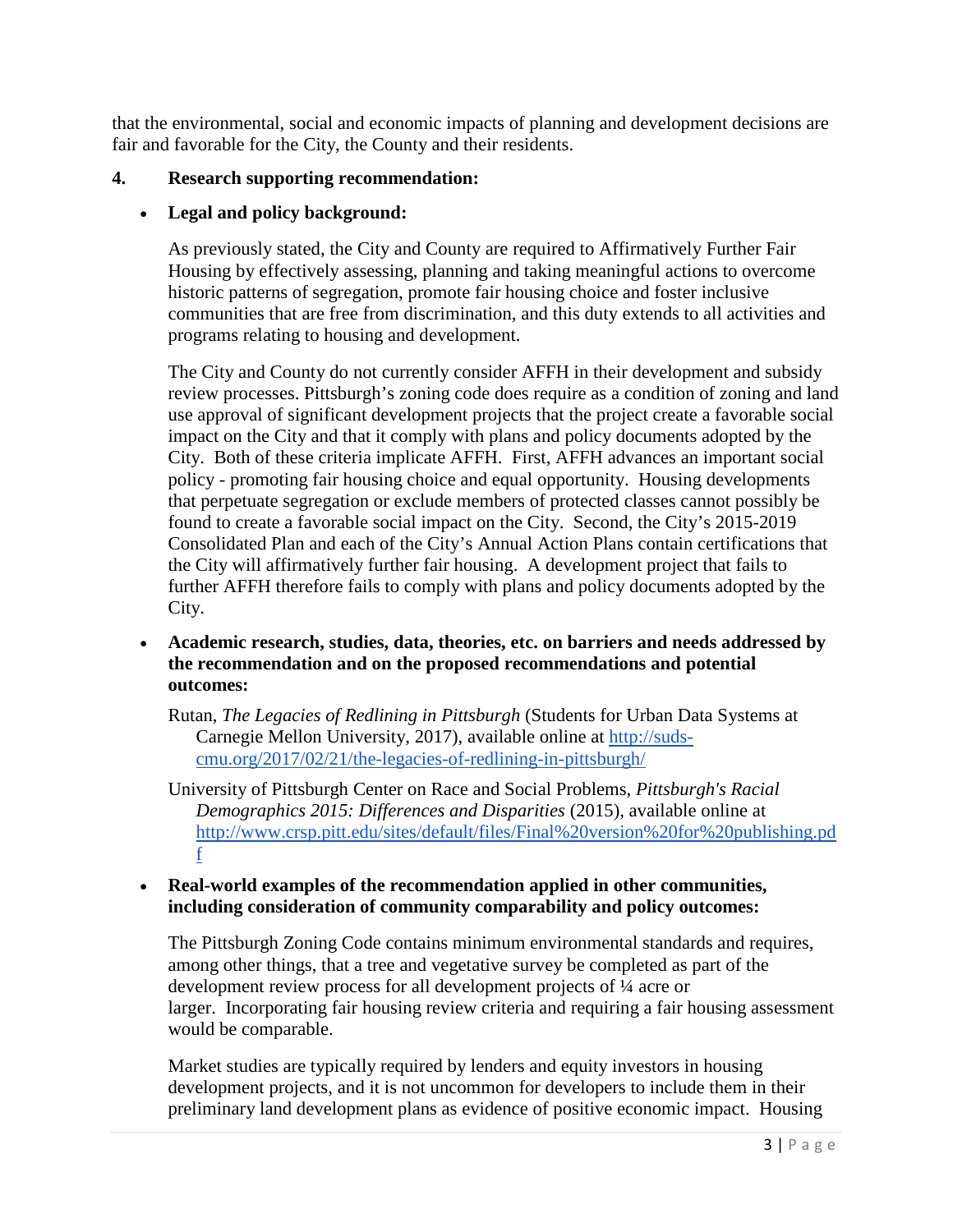market studies often contain highly detailed demographic characteristics of potential customers. See, for example, the Esri tapestry segmentation system, available online at [http://doc.arcgis.com/en/esri-demographics/data/tapestry-segmentation.htm.](http://doc.arcgis.com/en/esri-demographics/data/tapestry-segmentation.htm) Market analysts can identify the presence, range of income, and demand by people in these demographic segments with great precision. See, e.g., the Mellon Arena Site Redevelopment Strategy - Market Analysis by ERA/AECOM, February, 2010, available online at [www.civicarenaredevelopment.com/admin/uploads/aecom-economic-and](http://www.civicarenaredevelopment.com/admin/uploads/aecom-economic-and-fiscal-impact.pdf)[fiscal-impact.pdf.](http://www.civicarenaredevelopment.com/admin/uploads/aecom-economic-and-fiscal-impact.pdf) Adding similar information about people in protected classes in the relevant market area would be easy by comparison.

#### **5. Reasons against recommendation:**

This puts a burden on developers to complete the assessment, and it puts a staff burden on the Planning Department and the City's Authorities to create a process for assisting developers to ensure compliance initially.

#### **Created by:**

Race & Ethnicity Committee of the AFFH Task Force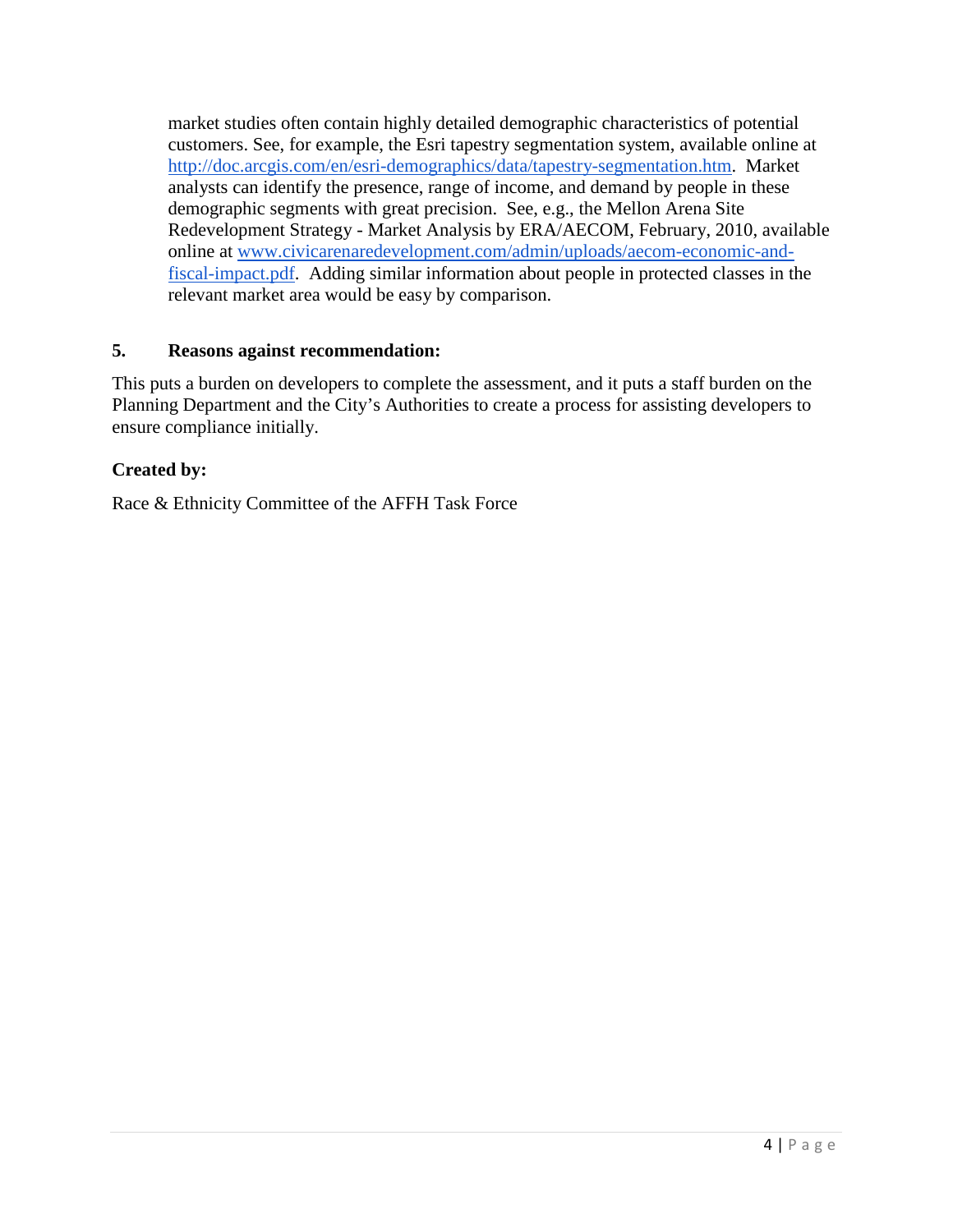# **Non-Discriminatory Tenant Screening Criteria with Justice Involvement**

### **1. Synopsis of Recommendation:**

The Pittsburgh Commission on Human Relations (PCHR) should (1) advocate for the prohibition of use of criminal records in housing admissions, (2) publicize the Department of Housing and Urban Development's (HUD) guidance on the use of criminal records in housing admissions, (3) educate landlords on the use of criminal records as screening criteria and (4) enforce violations of the HUD and PCHR guidance.

The City of Pittsburgh should review and adopt an ordinance similar to Seattle's Fair Chance Housing Act that will make it illegal to deny a prospective tenant housing based on their past criminal history. This ordinance should include only limited exceptions for offenses that require registration because of Megan's Law (Sex Crime) convictions and for accessory structures or homes in which an owner also occupies.

# **2. Statement of Need:**

Criminal history is shown to have no correlation with good tenancy, yet it is one of the most common criteria landlords use to screen prospective tenants for their apartments. People of color are over-represented in the criminal justice system and, as a result, are screened out of housing at higher rates than white residents.

### **3. Reasons supporting recommendation:**

# *I. Racial Disparities*

About one in three adults in the United States has an arrest or conviction record, and nearly half of all U.S. children have a parent with a criminal record, according to the Department of Justice and the Center for American Progress. People of color are particularly affected by tenant screening based on criminal records as they are disproportionately represented in the criminal justice system. Nationally people of color make-up around 37% of the population yet they represent over 67% of the prison population. This is an important factor considering that 95% of all incarcerated people are eventually released and return to communities across the United States with criminal records in tow.

These disparities are found among those returning to the Pittsburgh region with criminal records. Over 1,000 people return to Allegheny County from the Pennsylvania Department of Corrections (PDOC) each year. Thousands more cycle through the county jail or are under some sort of community supervision. Still others return from federal prisons. Regardless of the punishment, thousands of people in Allegheny County are saddled with a criminal record each year. Of the 1,440 people released to Allegheny County from PDOC in 2016, 978 or 68% were people of color. In a county whose population is roughly 80% white that is a staggering disparity. Overall, 51% of the 19,824 people released by PDOC in 2016 were people of color while they make up only about 18% of the state's population. These numbers suggest that racial disparities and the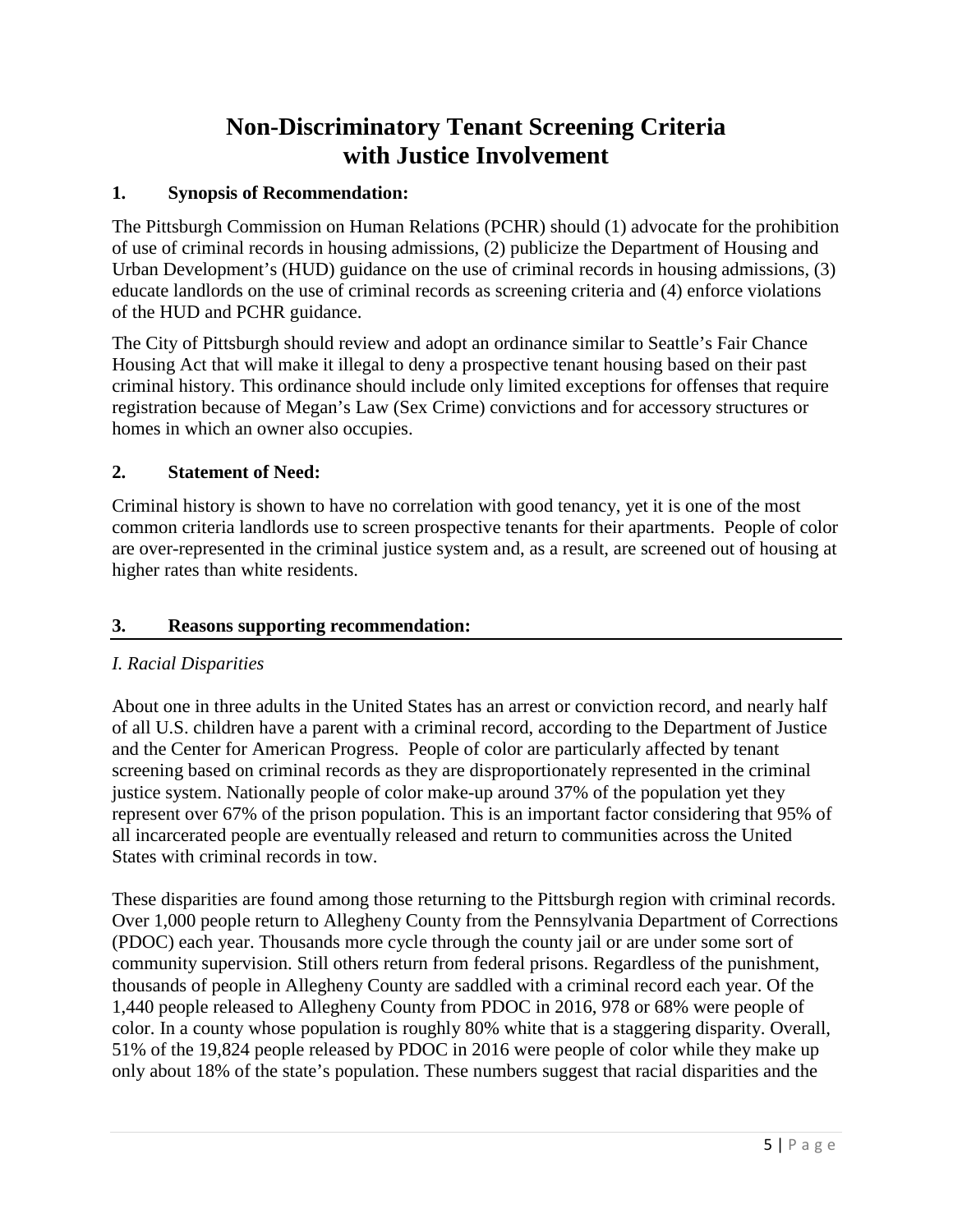negative impacts of criminal justice system involvement, although problematic across the nation and Pennsylvania, are more intense in Allegheny County.

During the Obama administration, the federal government recognized the problematic nature of the disparities in the criminal justice system and their impact on the ability of people with criminal records to secure affordable housing. Notably, in 2016 HUD issued guidance to the over 3,600 public housing authorities (PHA) nationwide that the use of certain criminal records in making admission and eviction decisions is now considered a violation of the Fair Housing Act. PHA *and* private landlords now face fines and even criminal prosecution if they use *convictions* for drug possession, any arrests that did not lead to convictions, blanket bans for arrests or convictions, and criminal records older than three years as part of their tenant screening criteria. This policy shift, although predicated on the racial disparities found in the criminal justice system, also marked an acceptance that the restrictions for people with criminal records from housing, employment, and public aid ushered in during the 1980's and 90's "tough on crime" era have turned out to be largely counterproductive.

# *II. Housing, Restrictive Policy, and Recidivism*

Although these policies were supposedly introduced to deter crime and increase public safety, research suggests that they may serve as sources of increased criminal behavior, are needlessly long, and may actually be predicated on who gets access to scare resources such as housing.

Researchers have used a variety of methods to assess the relationships between housing and criminal behavior. Their findings indicate that stable housing typically serves to reduce this behavior. In a review of reentry program studies published between 2000 and 2010, Wright et al. (2014) points out that programs that offer some sort of housing or a housing subsidy have significantly better outcomes. In a similar review of the literature on re-entry programs, O'Leary (2013) found that stable housing is an important factor for reentry programs aiming to reduce recidivism.

In one of the few randomized controlled trials assessing the impact of housing first programs on re-offending, researchers found that those in the treatment group receiving housing first had less than a third of the number of re-offenses than those without housing.

Lutze et al. (2014) evaluated the Washington State Housing Pilot Program which provides housing for three months' post release. They found that, compared to 208 participants released to standard parole supervision, the 208 parolees released to the program had significantly fewer new convictions and returns to prison. Furthermore, their findings suggest that any period of homelessness significantly increases the likelihood for recidivism through new arrests, convictions, and incarceration. This finding is consistent with many previous studies that indicate homelessness is associated with higher rates of recidivism and that previous incarceration is related to higher instances of homelessness.

Other research suggests that the scarcity of affordable housing may motivate much of the restrictive policy regarding access to housing for people with criminal records (Plassmeyer & Sliva, 2017). These researchers found that states with higher percentages of low income households who are housing cost burdened (more than 30% of their income goes to housing)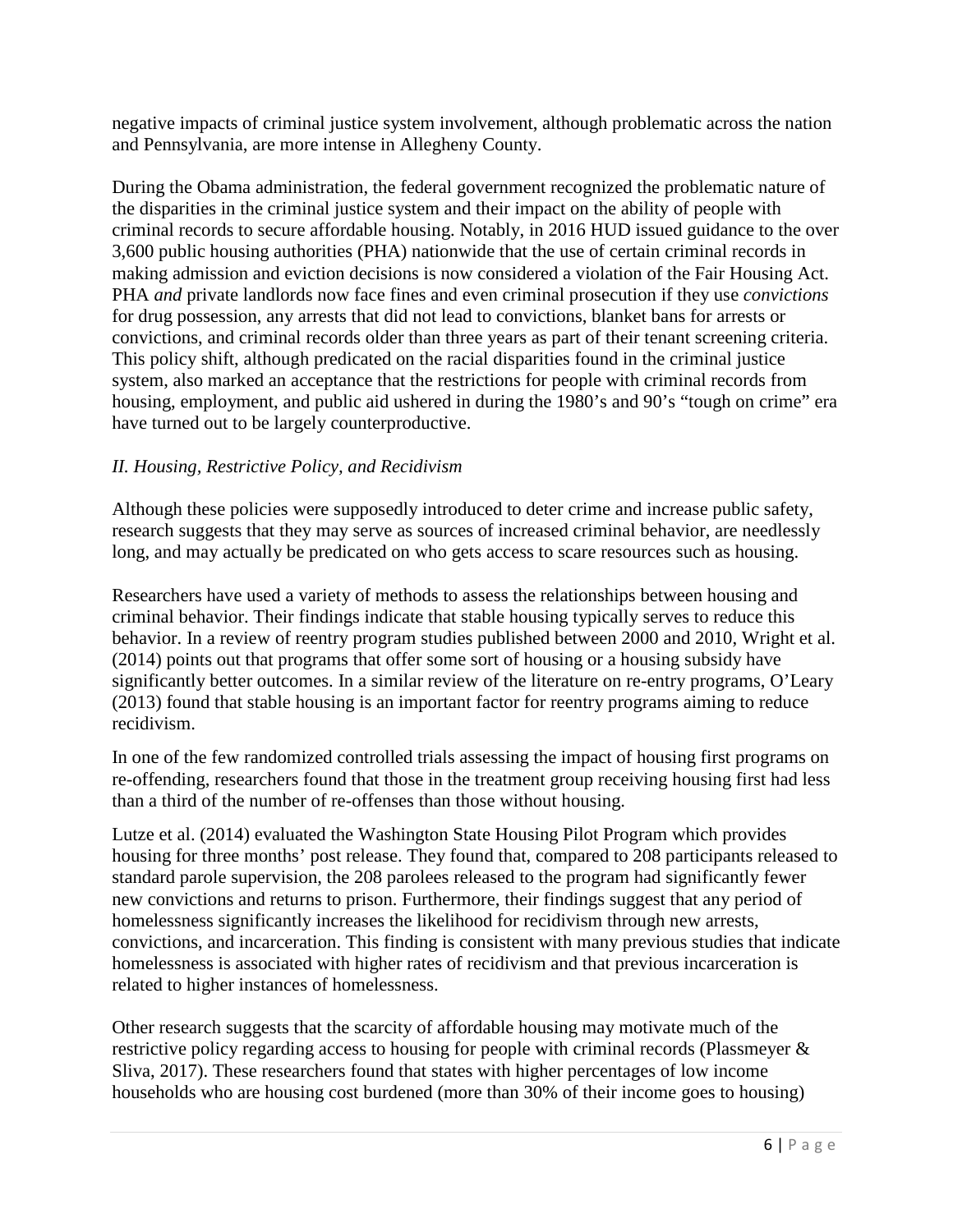have harsher policies for people with criminal records. And in a review of the research on the impact of restrictive policies for people with criminal records on recidivism, Whittle (2016) found evidence that restrictive state housing policies and those that ban access to public aid such as TANF and SNAP are associated with increased recidivism.

Research also suggests that restrictive policies for people with criminal records may be based on flawed assumptions. Kurleycheck, Brame, and Bushway (2006) found that within seven years of one's last offense the likelihood of reoffending becomes statistically equivalent to the chances of someone who has never offended committing a crime. This suggests extreme policies like lifetime bans may be unreasonable and a hindrance to successful participation in society. Furthermore, it suggests that private market landlords who screen out people with criminal records may be contributing to recidivism and diminishing public safety in their communities.

# *III. Landlord Liability*

Another reason screening for criminal records for housing is unnecessary is that there is no precedent that suggests that landlords can be held liable for any criminal behavior committed by their renters. Ehman & Reosti (2015) make two prescient points in a recent brief on landlord liability. The first (1) is that there have been no instances of courts upholding landlord liability when it comes to actions of third party residents. They note one exception from Georgia, but are quick to stress that resident in question was also *employed* by the landlord in a security role and that employers are held to different standards. The second (2) point is that there are no laws that require landlords to screen for a criminal history. Furthermore, the courts have recognized that screening for criminal history may be counterproductive to the rehabilitative goals of the criminal justice system and may have a disproportionate impact on people of color and people with behavioral health diagnoses.

# *IV. Reform Across the Country*

Pittsburgh would not be alone in its efforts to reduce barriers to housing for people with criminal records. Seattle and Champaign/Urbana, Illinois have both passed ordinances that limit or flat out ban the use of criminal record screening for perspective tenants. The following provides a synopsis of the ordinances, some other examples of cities taking more incremental approaches, and an approach suggested by the National Apartment Association.

Seattle: Fair Chance Housing Legislation (Passed in August 2017) - Prohibits blanket exclusions for criminal records; prohibits considering arrests without conviction; prohibits considering pending charges; prohibits considering expunged, vacated or sealed charges, juvenile records (including sex offences) and convictions two years or older. Puts burden on landlord to prove convictions less than 2 years old or sex offenses justify denial of housing. Prohibits promoting preferences for people without criminal records in advertisements.

Champaign, IL: Human Rights Ordinance - \$500 fine for discrimination against people with arrests or convictions (Excludes "forcible crimes" and drug crimes less than 5 years old) – Prohibits promoting preferences that exclude protected groups (people with criminal records) in advertisements.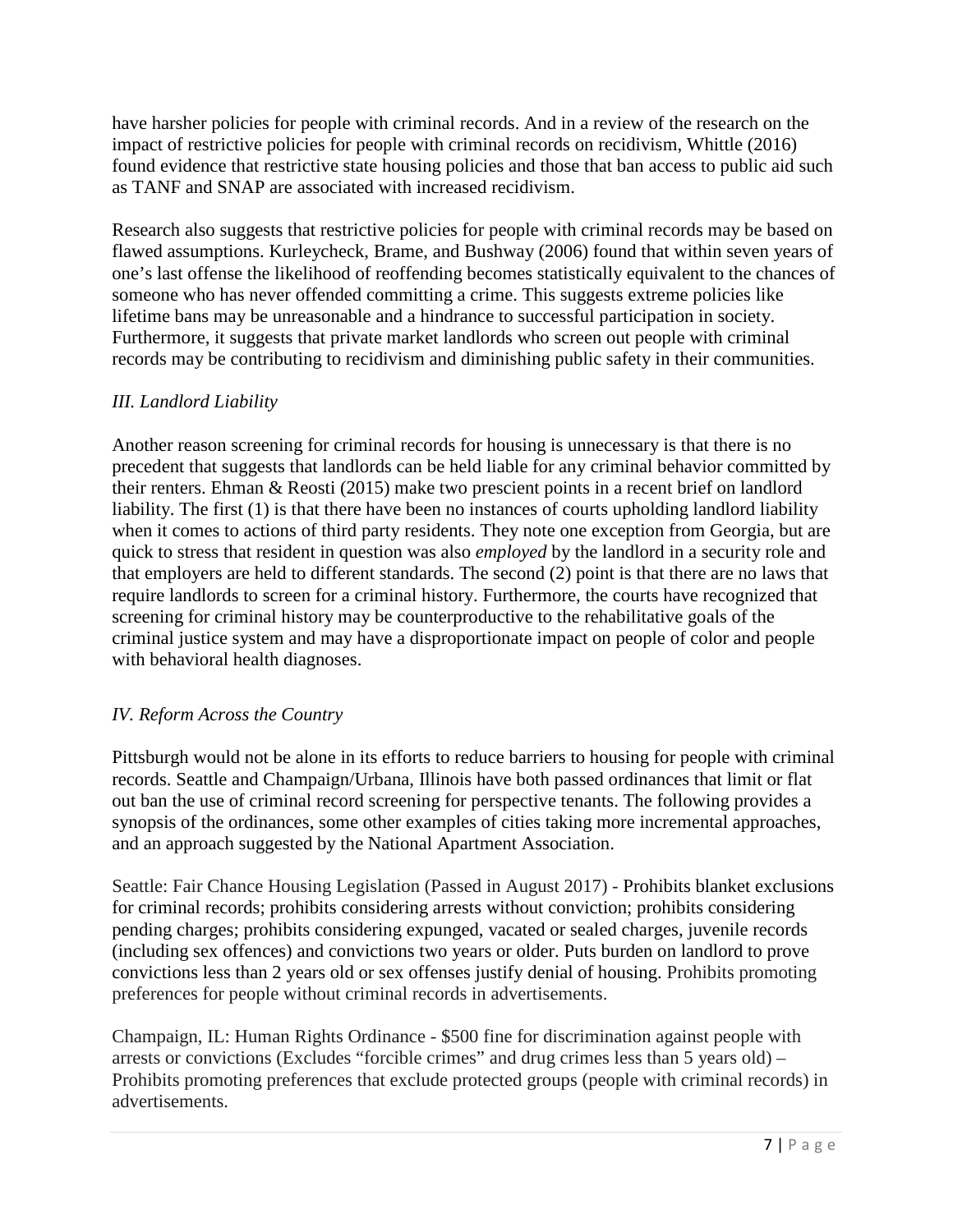Urbana, IL: Human Rights Ordinance - \$500 fine for discrimination against people with arrests or convictions (No exceptions) - Prohibits promoting preferences that exclude protected groups (people with criminal records) in advertisements.

| <b>Locations</b>                 | <b>Housing Reform Focus</b>                               |
|----------------------------------|-----------------------------------------------------------|
| Chicago, King County, NYC, LA,   | Family reunification for those exiting prisons and jails  |
| Minneapolis, New Haven,          | (Allows those with records to live places that would      |
| Oakland                          | otherwise be unavailable)                                 |
| New York State, NYC, New         | Individualized (case by case) decisions (e.g. no blanket  |
| Orleans, Seattle (2016)          | bans)                                                     |
| Baltimore, Columbus, San         | Housing programs specifically for people involved the CJ  |
| Antonio, Minnesota,              | system                                                    |
| Massachusetts                    |                                                           |
| California, Minnesota, Ohio, New | Supportive housing for people involved in the CJ system   |
| York                             |                                                           |
| New Jersey, California           | Tax credits to provide/build housing for people involved  |
|                                  | in the CJ system                                          |
| San Francisco, Newark            | Ban the box on applications                               |
| North Carolina, Texas            | Reduce landlord liability (Certificates of relief) *      |
| Tennessee, Washington,           | Certificates of relief in <b>employment</b> (Reduction of |
| Georgia,                         | employer liability) *                                     |

Steps taken in other cities, counties, and states (Legal Action Center, 2016)

\* In North Carolina, Tennessee, Washington, and Georgia people are eligible for certificates of relief which document that the court believes they should not be subject to any employment, housing, public aid, education or other restrictions associated with a criminal conviction. North Carolina is the only state where the law states that landlords are free of liability if they rent to someone with a certificate. In the other states these certificates free employers of liability if they hire someone with a certificate. Other states have these certificates as well but no explicit language around landlord or employer liability.

Pennsylvania: Currently considering SB855 Uniformity of Collateral Consequences of Conviction Act - This bill allows for immediate relief from one or more sanctions (e.g. housing, employment, public benefits, etc.). After 5 years without criminal charges one would be eligible for forgiveness of all collateral consequences of conviction.

National Apartment Association: Recommends waiver of liability to landlords who are complying with any anti-discrimination laws.

#### *V. Summary*

Affordable housing is becoming an increasingly scarce commodity across the country. The Pittsburgh area is no exception to this trend. People returning from prisons and jails often lack the resources to secure essential resources such as housing. Any limitation on their ability to secure housing imposed by landlords or other entities only serves to increase their chances of recidivism and, according to current research, may have a negative impact on public safety in general. Also, there is no current legal precedent that holds landlords liable for the actions of their tenants and no laws requiring landlords to screen prospective tenants for criminal histories.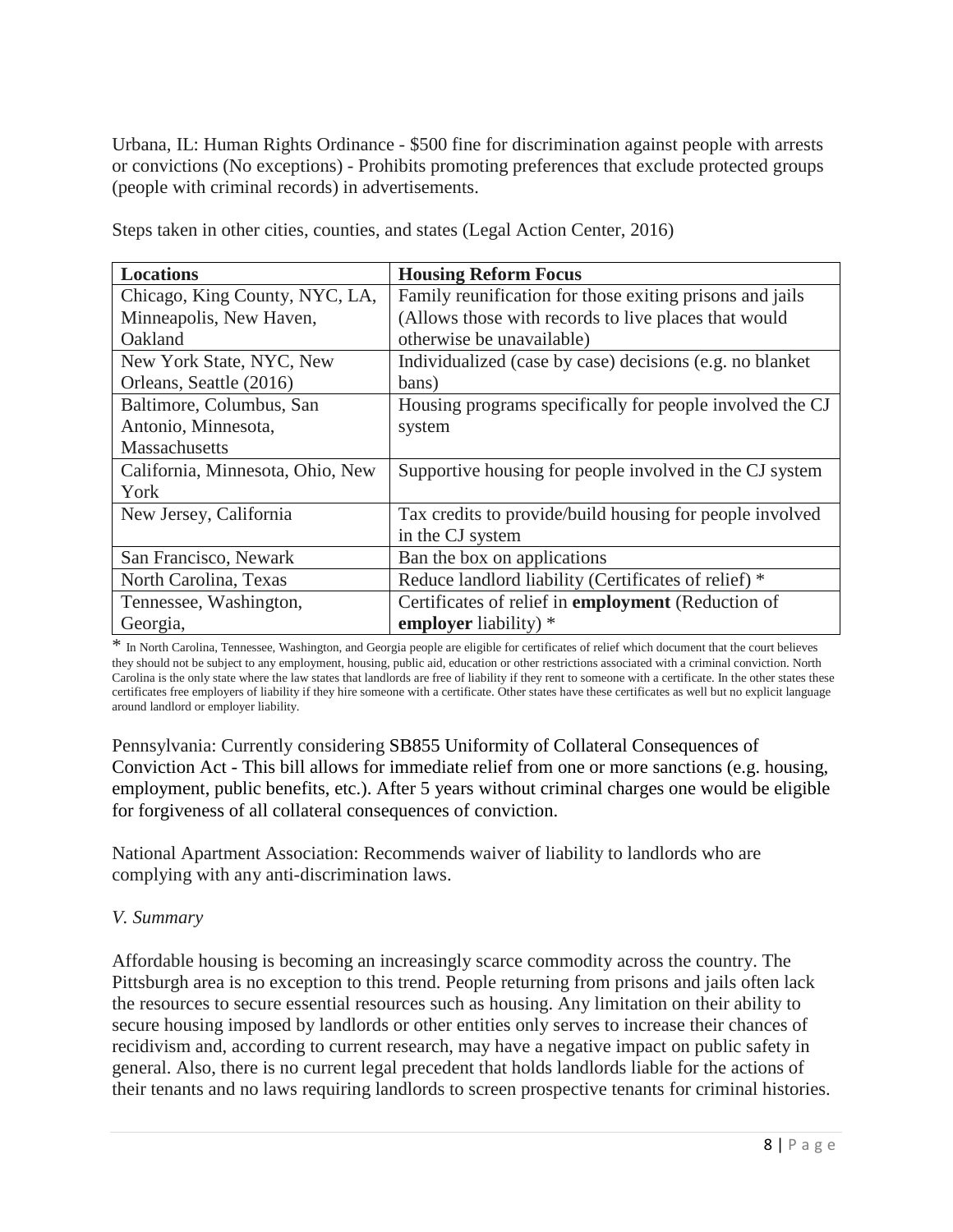Lastly, the federal government has recognized that the racial disparities in the criminal justice system have bled over into the ability of people with criminal records to obtain housing, employment and other essential resources necessary for full participation in society. By passing an ordinance restricting the use of criminal record screening by landlords Pittsburgh would be at the forefront of a growing national movement to remove the barriers to housing faced by people with criminal records and come into congruence with the most current research that suggests that stable housing helps reduce recidivism and increase public safety.

# **5. Research supporting recommendation:**

Alexander, M. (2012). *The new Jim Crow: Mass incarceration in the age of colorblindness*. (Revised ed.) New York, NY: The New Press.

Baldry, E., McDonnell, D., & Maplestone, P. (2003). *Ex-prisoners & accommodation: What bearing do different forms of housing have on social reintegration?* Melbourne: Australian Housing and Urban Research Institute.

Center for American Progress, "Removing Barriers to Opportunity or Parents With Criminal Records and Their Children" (December 2015)

De Saxe Zerden, L., Lundgren, L. M., Chassler, D., Horowitz, A. C., Adorno, E., & Purington, T. (2013). Social and economic factors associated with recent and lifetime incarceration among Puerto Rican drug users. *Journal of Ethnicity in Substance Abuse, 12*(2), 179-195. doi:10.1080/15332640.2013.788921

- Ehman, M., & Reosti, A. (2015). Tenant screening in an era of mass incarceration. *New York University Journal of Legislation and Public Policy Quorum,* 1-27.
- Geller, A., & Curtis, M. A. (2011). A sort of homecoming: Incarceration and the housing security of urban men. *Social Science Research, 40*(4), 1196-1213. doi:10.1016/j.ssresearch.2011.03.008
- Hamilton, Z., Kigerl, A., & Hays, Z. (2015). Removing release impediments and reducing correctional costs: Evaluation of Washington State's housing voucher program. *JQ: Justice Quarterly, 32*(2), 255-287. doi:10.1080/07418825.2012.761720
- Kanovsky, H. R. (2016). *Office of general counsel guidance on application of Fair Housing Act standards to the use of criminal records by providers of housing and real estate-related transactions.* Washington, D.C.: Department of Housing and Urban Development. [https://portal.hud.gov/hudportal/documents/huddoc?id=hud\\_ogcguidappfhastandcr.pdf](https://portal.hud.gov/hudportal/documents/huddoc?id=hud_ogcguidappfhastandcr.pdf)
- Kurlychek, M. C.; Brame. R.; & Bushway, S. D. (2006). Scarlet letters and recidivism: Does an old criminal record predict future offending? *Criminology and Public Policy*, 5(3), 483- 504.
- Legal Action Center (2016). *Helping moms, dads, and kids to come home: Eliminating barriers to housing for people with criminal records*. Legal Action Center: New York, NY.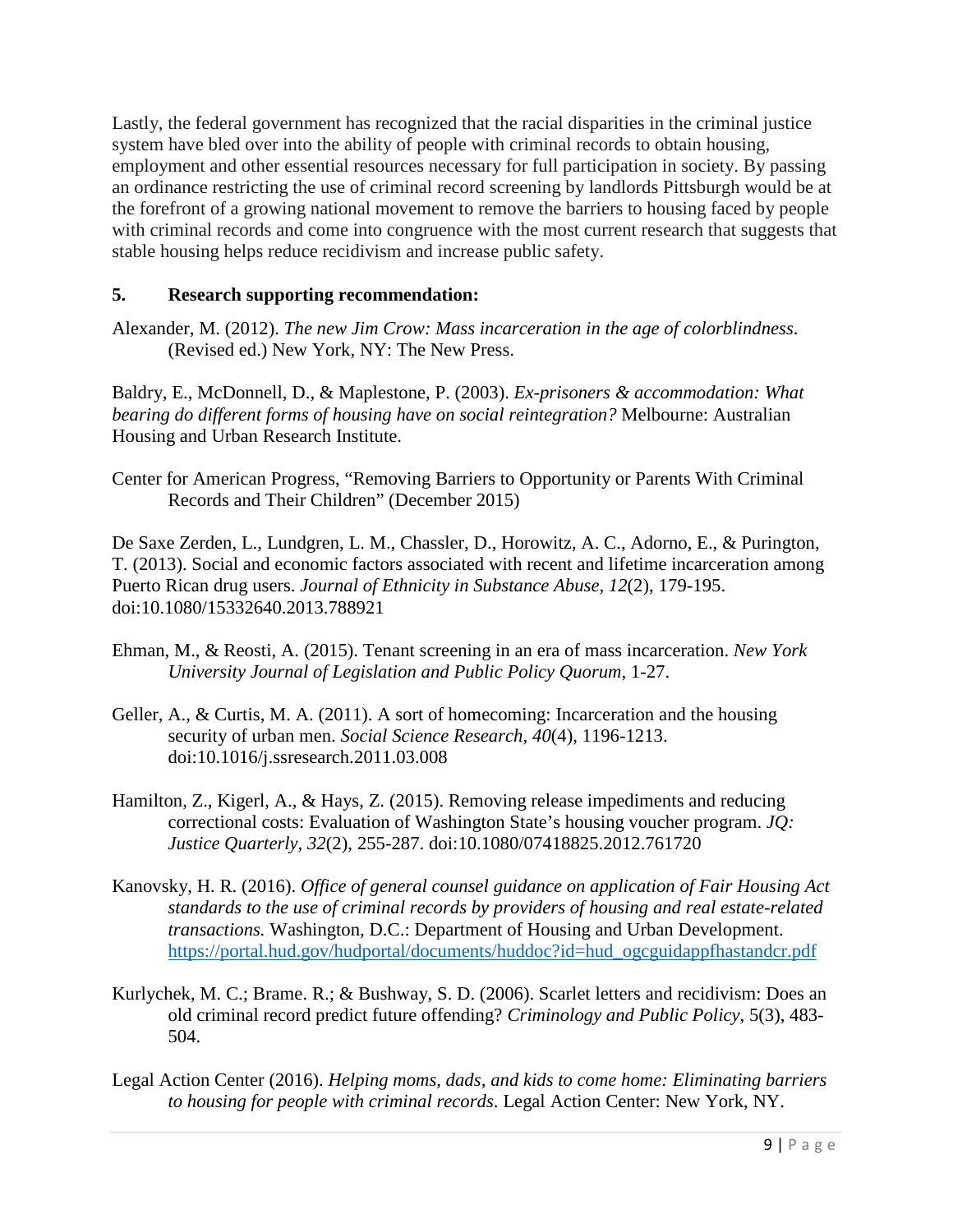- Lutze, F. E., Rosky, J. W., & Hamilton, Z. K. (2014). Homelessness and reentry: A multisite outcome evaluation of Washington State's reentry housing program for high risk offenders. *Criminal Justice and Behavior, 41*(4), 471-491. doi:10.1177/0093854813510164
- Malone, D. (2009). Assessing criminal history as a predictor of future housing success for homeless adults with behavioral health disorders. *Psychiatric Services,* 60(2), 224-230. doi: 10.1176/appi.ps.60.2.224

Manzoni, P., Brochu, S., Fischer, B., & Rehm, J. (2006). Determinants of property crime among illicit opiate users outside of treatment across Canada. *Deviant Behavior, 27*(3), 351-376. doi:10.1080/01639620600605705

- O'Leary, C. (2013). The role of stable accommodation in reducing recidivism: What does the evidence tell us? *Safer Communities, 12*(1), 5-12. doi:10.1108/17578041311293099
- Pettus-Davis, C. (2014). Social support among releasing men prisoners with lifetime trauma experiences. *International Journal of Law and Psychiatry*, 37, 512-523. doi: <http://dx.doi.org/10.1016/j.ijlp.2014.02.024>
- Plassmeyer, M., & Sliva, S. M. (2017) Social exclusion as a state-level predictor of changes in collateral sanctions. *Criminal Justice Review.* doi: 10.1177/0734016817721292
- U.S. Department of Justice Office of the Attorney General, "The Attorney General's Report on Criminal History Background Checks." (June 2006) at 51

Walker, A., Hempel, L., Unnithan, N. P., & Pogrebin, M. R. (2014). Parole Reentry and social capital: The centrality of homelessness. *Journal of Poverty, 18*(3), 315-334. doi:10.1080/10875549.2014.923962

- Whittle, T. N. (2016). Felony collateral sanctions effects on recidivism: A literature review. *Criminal Justice Policy Review*. doi:10.1177/0887403415623328
- Wright, B. J., Zhang, S. X., Farabee, D., & Braatz, R. (2014). Prisoner reentry research from 2000 to 2010: Results of a narrative review. *Criminal Justice Review (Sage Publications), 39*(1), 37-57. doi:10.1177/0734016813501192

Fair Housing Choice Analysis: Barriers to Housing Faced By Previously Incarcerated Persons Created by the University of Pittsburgh Center for Metropolitan Studies in partnership with the City of Pittsburgh Commission on Human Relations August 2013

Seattle Fair Chance Housing Ordinance: [http://seattle.legistar.com/View.ashx?M=F&ID=5305441&GUID=B959F462-C8C4-4DC3-](http://seattle.legistar.com/View.ashx?M=F&ID=5305441&GUID=B959F462-C8C4-4DC3-9B12-1B0485B70EE6) [9B12-1B0485B70EE6](http://seattle.legistar.com/View.ashx?M=F&ID=5305441&GUID=B959F462-C8C4-4DC3-9B12-1B0485B70EE6)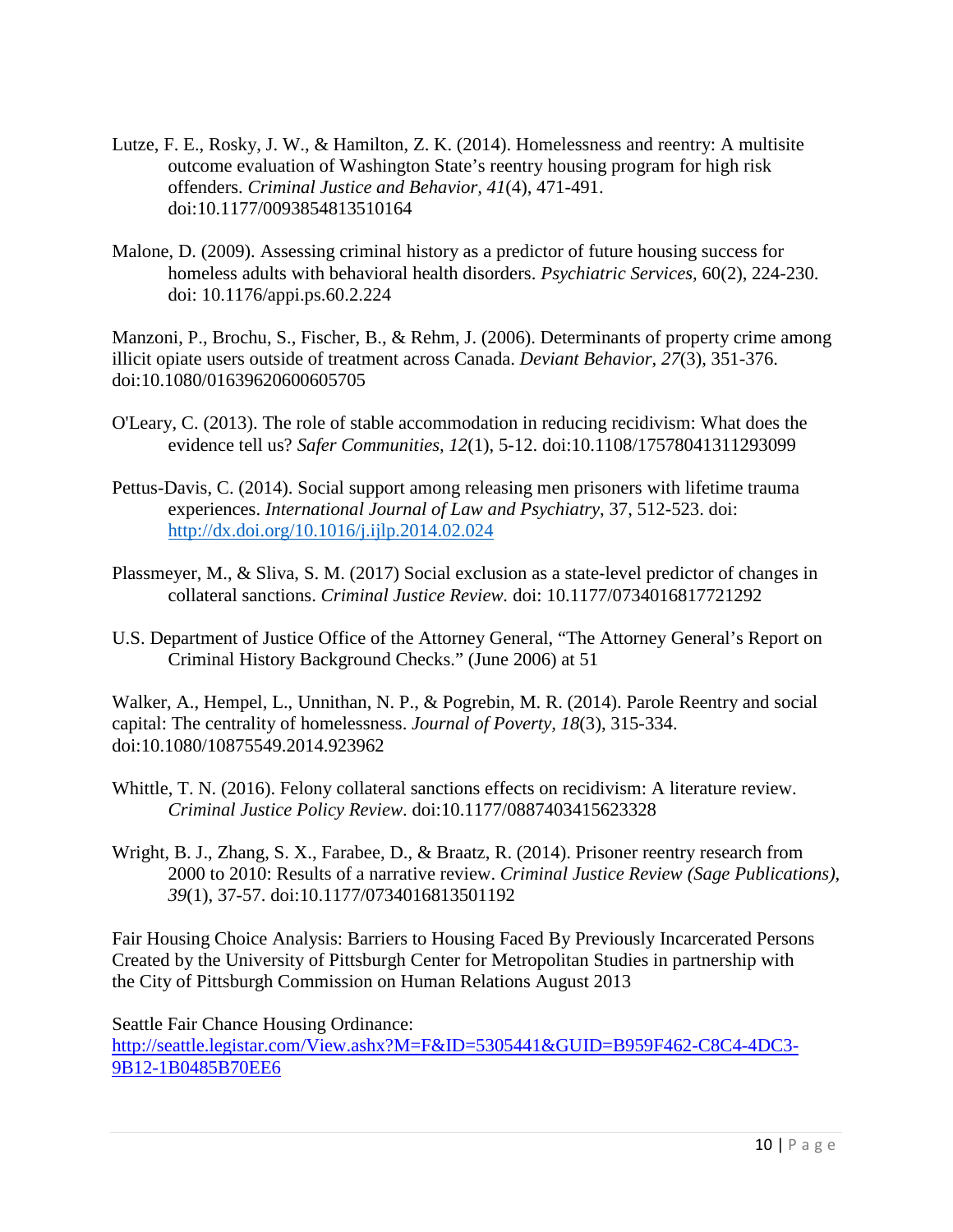#### [http://seattle.legistar.com/View.ashx?M=F&ID=5329776&GUID=E7151472-6536-4135-A357-](http://seattle.legistar.com/View.ashx?M=F&ID=5329776&GUID=E7151472-6536-4135-A357-2D6EBD088039) [2D6EBD088039](http://seattle.legistar.com/View.ashx?M=F&ID=5329776&GUID=E7151472-6536-4135-A357-2D6EBD088039)

#### **6. Reasons against recommendation:**

Housing Authorities and landlords will likely oppose on the grounds that this may cause liability, unsafe conditions for their existing tenants, deprive them of property rights and the ability to choose the best tenants for their properties, cause them to lose money in unpaid rent citing a correlation between criminal history and good tenancy, and may cause them to be cited/fined by the City for violations of the Nuisance Property Ordinance.

#### **Created by:**

Chuck Keenan, Allegheny County Department of Human Services Gale Schwartz, Housing Alliance of Pennsylvania Peter Harvey, Allegheny County Department of Human Services Mark Plassmeyer, University of Denver Jenny Kucak, Housing Alliance of Pennsylvania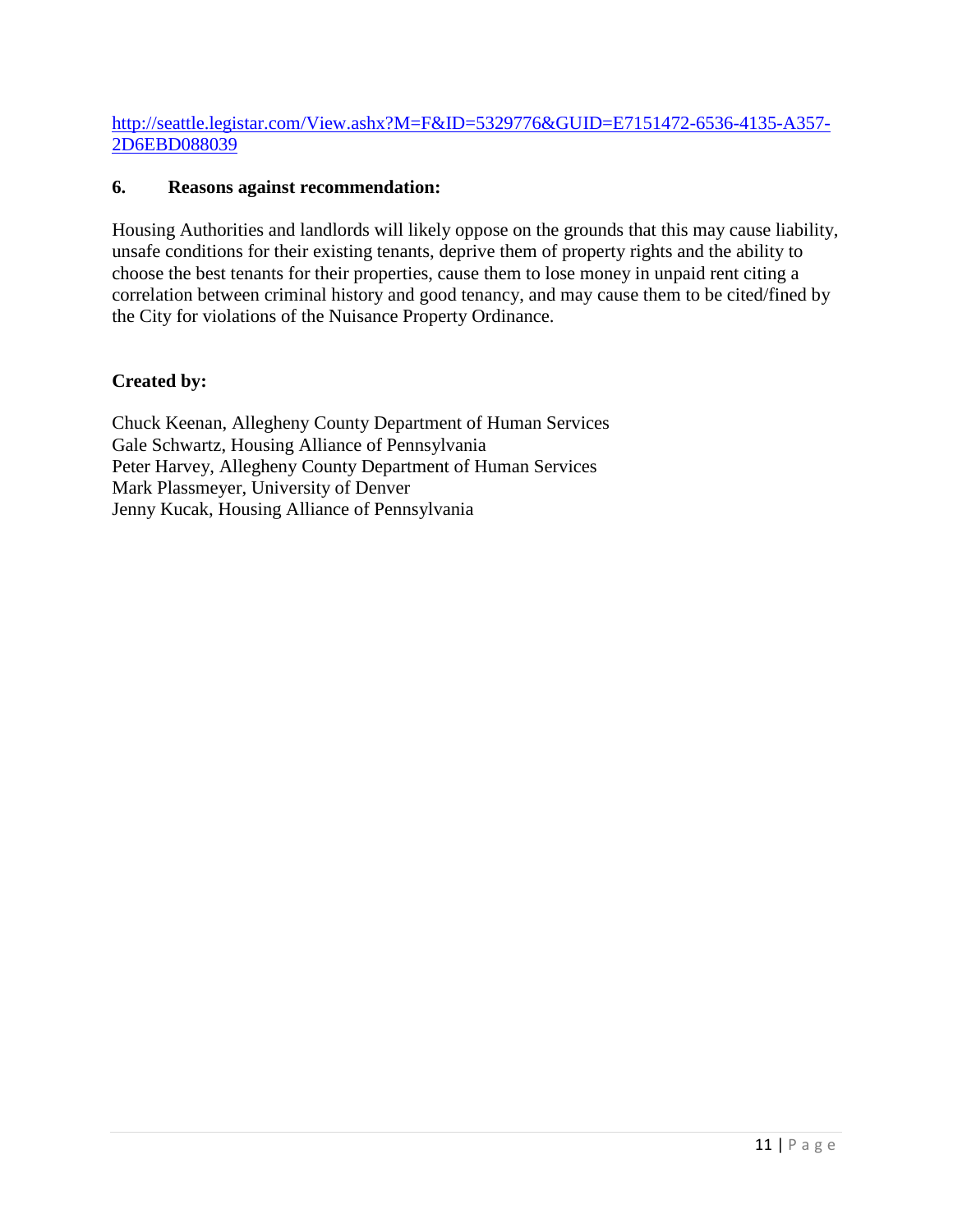# **Tenant Protections: Good Cause Requirement for Residential Lease Termination and Eviction Defense Legal Assistance**

# **1. Synopsis of Recommendation:**

The City of Pittsburgh should adopt effective measures to safeguard City renters against faultless evictions: 1) by enacting an ordinance requiring "good cause" for residential lease terminations, 2) by requiring housing providers who receive City assistance, including discretionary planning and zoning approvals, to incorporate a "good cause" requirement into their leases, and 3) by robustly funding eviction defense legal assistance for low-income renters by legal aid and *pro bono* attorneys and, perhaps, the law schools. The need for these measures in the City is very clear and growing, particularly for low-income renters protected by the Fair Housing Act, who are disproportionately at risk of homelessness or housing instability due to arbitrary, discriminatory, retaliatory, erroneous or otherwise faultless eviction from their homes.

#### **2. Statement of Need:**

Eviction from one's home, like involuntary displacement, can be devastating to a low-income family. Major disruption of a child's education or a parent's employment, loss of access to public transportation and to one's family, neighbors, doctors or church, homelessness, along with the very real risk of psychological injury are some of the common consequences of eviction. Of course, eviction is necessary or unavoidable in certain circumstances, such as when a tenant is not paying the rent. However, arbitrary, discriminatory, retaliatory and otherwise faultless evictions should be prevented whenever possible, in order to minimize the public and private costs of eviction, particularly for low-income renters, who will struggle and often fail to find affordable housing in their community or anywhere in the City following a no-fault lease termination.

The issue of no-fault lease termination or eviction is not just an issue affecting the poor and working poor; it is a Fair Housing issue. In Pittsburgh, persons of color are far more likely to live to rent, rather than own, their homes, and they are far more likely to struggle with poverty. Two-thirds of Pittsburgh's African-American households, for instance, rent their homes while only 40.6% of White households rent. African-American households in Pittsburgh, for instance, are more than twice as likely to live in poverty as White households. African-Americans in Pittsburgh are far more likely than Whites to be housing cost burdened, and the disparity in severe housing cost burden is even greater. In Pittsburgh, as in many cities, the unfair and often devastating effects of no-fault eviction are suffered disproportionately by renters who are protected under the Fair Housing Act.

The injustice of this disparity is compounded in the context of formal eviction through legal proceedings, where renters are *far* less likely than their landlords to be represented by legal counsel. Except for a smattering of Legal Aid and *pro bono* attorneys, there are, essentially, no legal resources available for low-income renters who face eviction in the City. Correcting this fundamental imbalance in power and access to the courts would significantly reduce the risk of erroneous eviction, and it would greatly reduce the occurrence and fallout of eviction overall.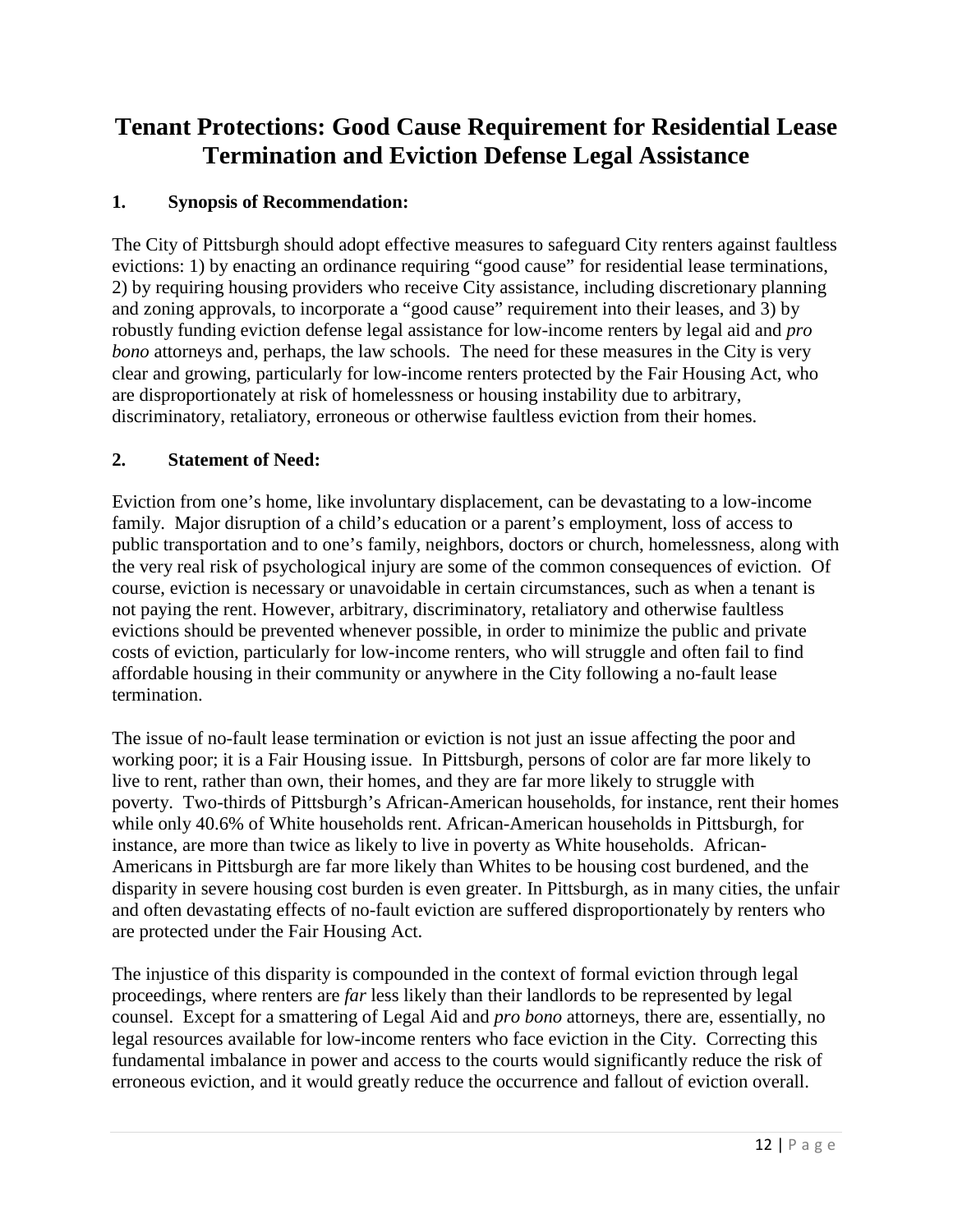Therefore, it is incumbent upon the City, particularly now, when rents are quickly rising in neighborhoods throughout the City, to take feasible steps to minimize the disproportionate risk and negative impacts of no-fault lease terminations and erroneous evictions. A good cause requirement for lease termination should be legislated, as has been done in numerous municipalities and states around the Country, and the City should, at minimum, require this of housing providers to whom it provide financial and other discretionary assistance. The City also should follow the lead of those municipalities that have acted to reduce the societal and personal costs of eviction by providing funding for eviction defense legal assistance. Such measures have proven to be very effective in preventing erroneous evictions reducing the occurrence of eviction overall.

#### **3. Reasons supporting recommendation:**

a. A good cause requirement for residential lease terminations would safeguard protected class renters against arbitrary, discriminatory and retaliatory lease terminations. Eviction defense legal assistance would greatly help to prevent to erroneous evictions of vulnerable residents.

b. A good cause requirement for residential lease terminations and eviction defense legal assistance would help to create housing stability for protected class renters, including seniors, persons with disabilities and persons of color, who disproportionately suffer the harms of no-fault or erroneous eviction.

c. A good cause requirement for residential lease terminations and eviction defense legal assistance would encourage stable tenancies and responsible ownership practices.

d. A good cause requirement for residential lease terminations and eviction defense legal assistance would reduce eviction rates, thereby reducing associated costs to the local government, such as lost property tax revenue, unpaid municipal utility bills and increased costs to address homelessness and hospitalization.

e. A good cause requirement for residential lease terminations and eviction defense legal assistance would provide protection to landlords against unfounded accusations or litigation by tenants who may seek to challenge the justified termination of a lease and would help to reduce costs that result from eviction.

f. A good cause requirement for residential lease terminations and eviction defense legal assistance are especially important in the present context of rapidly rising rental costs in neighborhoods throughout the City Pittsburgh, much of which is directly or indirectly attributable to City assisted development.

g. A good cause requirement for residential lease terminations and eviction defense legal assistance are especially needed in housing that has received or will receive City assistance, in order to ensure due process to protected class resident who face termination of their legitimate interests in that housing.

#### **4. Research supporting recommendation:**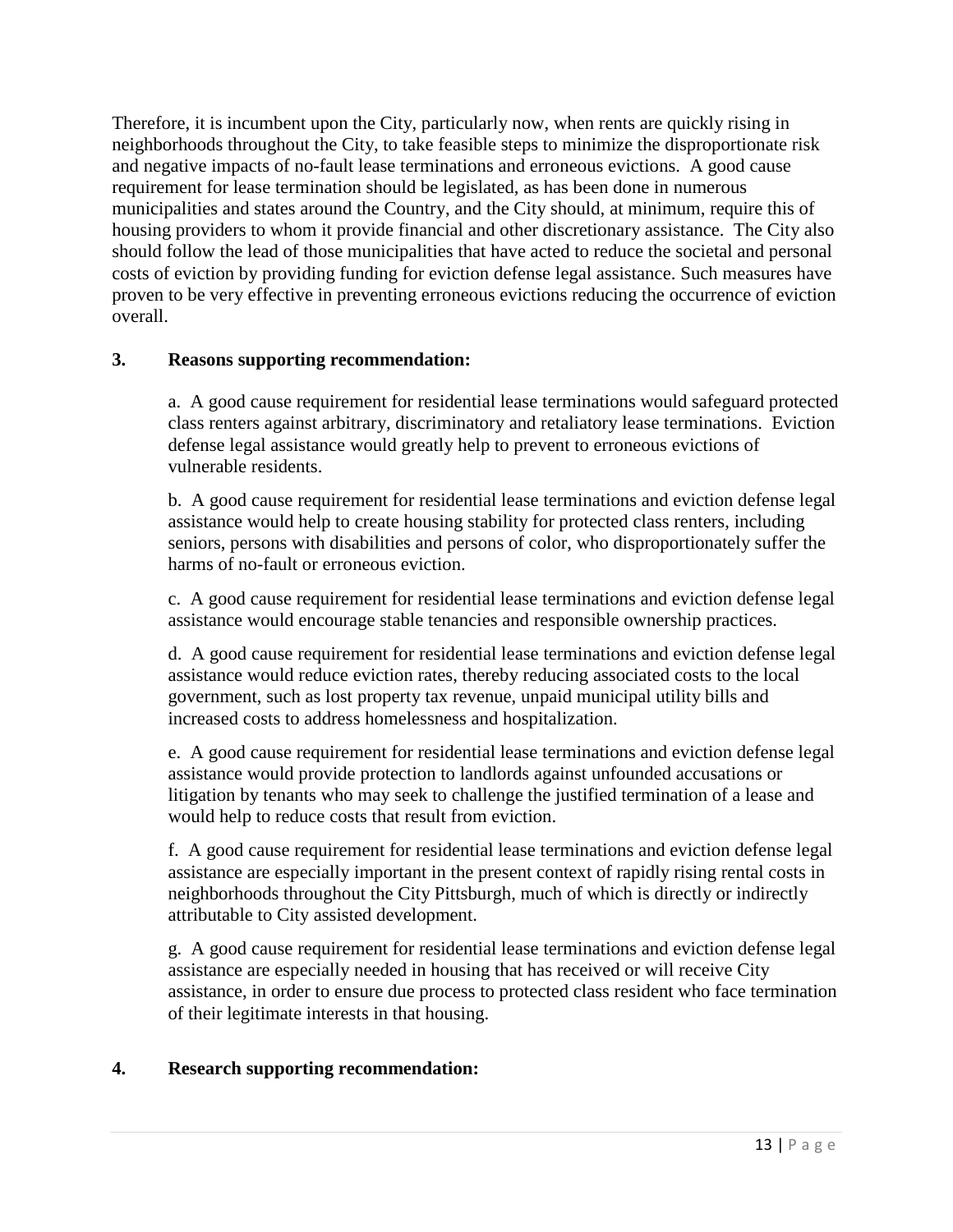### • **Legal and policy background:**

"Good cause" protection from no-fault lease termination generally means that a renter's lease cannot be terminated unless the tenant has committed a serious lease violation, such as nonpayment of rent, or has committed repeated lesser violations that are material. "Good Cause" protection also generally requires adequate notice and opportunity to dispute an allegation of lease breach. This protection is common in housing assistance programs, including the HOME Investment Partnerships Program administered by the City of Pittsburgh's Urban Redevelopment Authority. In fact, virtually all federal housing programs have a "good cause" requirement. "Good cause" for lease termination also has been determined to be an element of the Constitution's due process protections.

Many cities and states across America have recognized the need for good cause protection against lease termination and have enacted this basic protection for renters. This has been in recognition of the often extreme hardship borne by families who experience no-fault eviction and the disproportionate risk of this on low-income renters, those protected by the Fair Housing Act and renters in "hot" housing markets where the pace of rental prices has outstripped wage growth. For an excellent analysis exploring the hardships of eviction, please read Matthew Desmond's Pulitzer Prize winning book, *Evicted: Poverty and Profit in the American City*. For a similarly eye-opening evaluation of the consequences to families and communities of involuntary displacement, see Mindy Fullilove's book, *Root Shock: How Tearing Up City Neighborhoods Hurts America, And What We Can Do About It*.

Not only have elected officials begun to understand the destabilizing effects of eviction on families and communities. Some also have begun to recognize what scholars and housing advocates have long known: that evictions cost cities and landlords money, and that the legal eviction process is (very misguidedly) tilted in favor of eviction as the outcome. In eviction proceedings, the vast majority of landlords show up to court with a lawyer, while tenants are nearly never assisted by legal counsel. Any honest lawyer will tell you that meaningful access to the courts, and one's chances of winning in Court—for instance by introducing evidence that establishes a legal defense or counter-claim—are largely dependent upon one's access competent legal counsel. To address this problem, a number of municipalities have taken the very practical step of funding eviction defense legal assistance for lower-income renters, typically in partnership with the local Legal Aid program and *pro bono* attorneys. The City of Pittsburgh should follow their example.

#### • **Academic research, studies, data, theories, etc. on barriers and needs addressed by the recommendation and on the proposed recommendations and potential outcomes:**

The consequences of eviction are many and multidimensional. The body of research indicates that evictions result in both hard and soft costs to the public, including increased emergency shelter costs, emergency room costs, law enforcement costs, lost property tax revenue, lost municipal utility revenue, etc. Concentrated patterns of eviction in neighborhoods also have been shown to correlate with increases in neighborhood poverty and crime. Evictions cost landlords as well, through lost revenues and increased transactional costs. But by far the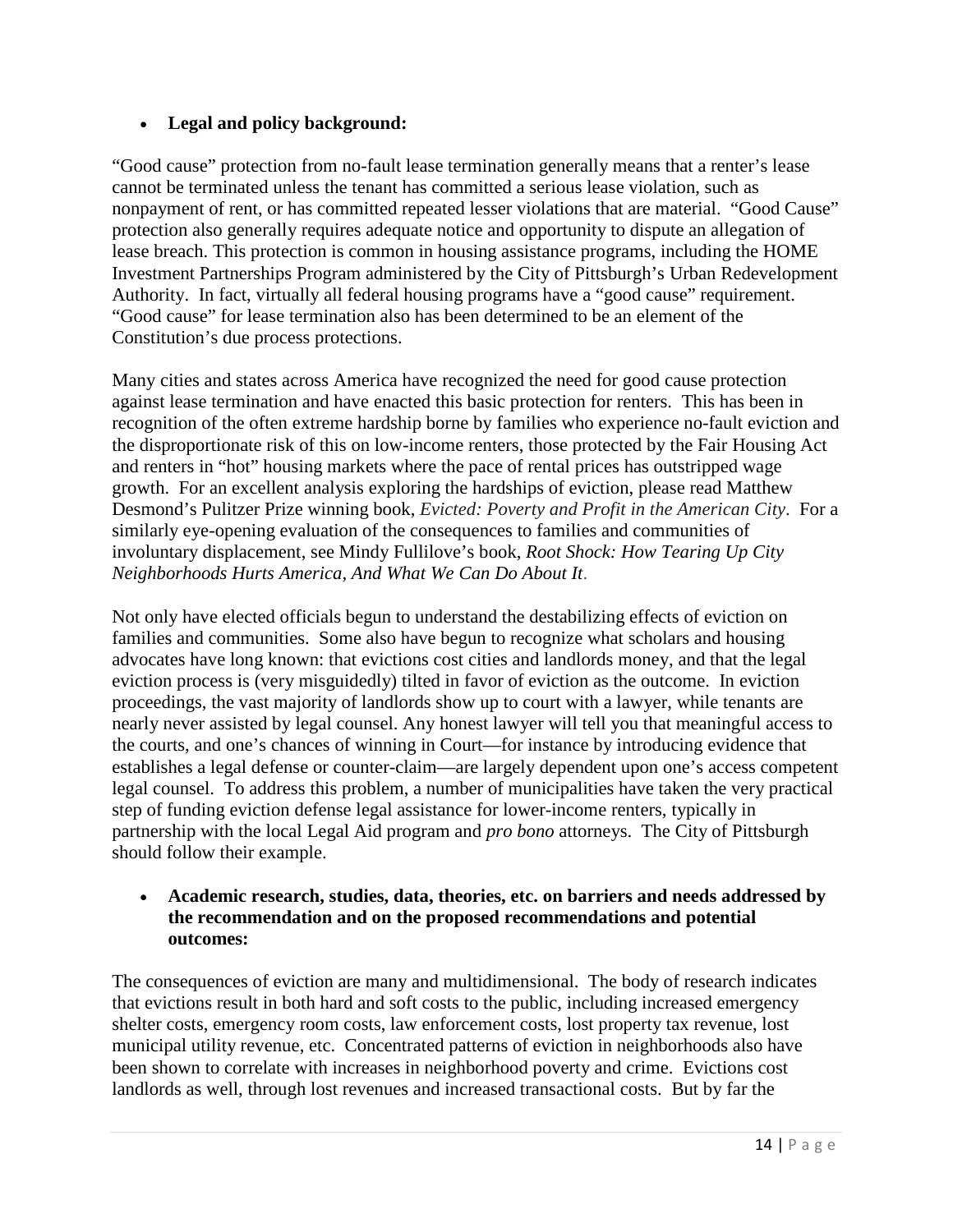harshest costs of no-fault lease termination and eviction are those suffered by the renters who lose their homes, and particularly low-income families.

Eviction is a leading cause of homelessness, especially for families with children. It is directly linked to high rates of housing instability, which often brings about other forms of instability—in the household, at school, at work—compromising the life chances of adults and children. Families displaced from their homes often end up in worse housing in worse neighborhoods. This has been shown to correlate with increased incidence of lead poisoning, asthma and other adverse health effects attributable to environmental factors. Eviction also is negatively associated with mental health, including increased rates of depression and suicide, and negatively impacts childhood development. Not only does poverty increase the risk of eviction; studies suggest that eviction is also a driver of poverty.

The issue of no-fault lease termination and eviction, however, is not just a poverty issue. It also is a Fair Housing issue. In America, working families headed by racial/ethnic minorities are twice as likely to be poor as White families—a gap that has increased since the onset of the Great Recession in 2007. The significant disparity in income/wealth among racial/ethnic groups presents a critical Fair Housing challenge to communities across the United States, including Pittsburgh. In the City of Pittsburgh, persons of color are far more likely to rent, rather than own, their homes. Two-thirds of Pittsburgh's African-American households, for instance, rent their homes while only 40.6% of White households rent. Persons of color in Pittsburgh are far less likely to have sufficient income or assets to successfully relocate following after lease termination or eviction. For instance, African-American households are more than twice as likely to live in poverty as White households (33% vs. 14.9%). African-Americans in Pittsburgh are far more likely than Whites to be housing cost burdened: 46% of African-American households pay more than they can afford for housing, compared to 33% of White households. The disparity in *severe* cost burden is even greater: 25% of all African-American households in Pittsburgh pay over half of their income on housing cost, compared to 16% of White households. The same patterns are reflected in our local homeless population, where African-Americans constitute the majority of sheltered homeless in the County (56.6%). These patterns generally are similar for female-headed households with children, disabled renters and seniors. In Pittsburgh, as in many places, the unfair and often devastating effects of no-fault eviction are suffered disproportionately by renters who are protected under the Fair Housing Act.

The injustice of these disparities is made worse in the context of formal eviction proceedings, where landlords generally have legal counsel while low-income tenants lack even access to legal counsel. Studies around the Country have evidenced this pattern and its consequences.

Owing in significant part to Federal cutbacks to legal aid to the poor, in many housing courts around the country 90 percent of landlords have attorneys, and greater than 90 percent of tenants do not. The result is that legal eviction proceedings generally result in evictions of tenants, often simply because tenants do not understand the legal procedures, such as how to introduce evidence, assert a legal defense or counter-claim or file or properly draft an appeal. Beyond tenants' lack of information and familiarity with the process, many face additional courtroom barriers on account of their language, lack of education or disabilities, or they succumb to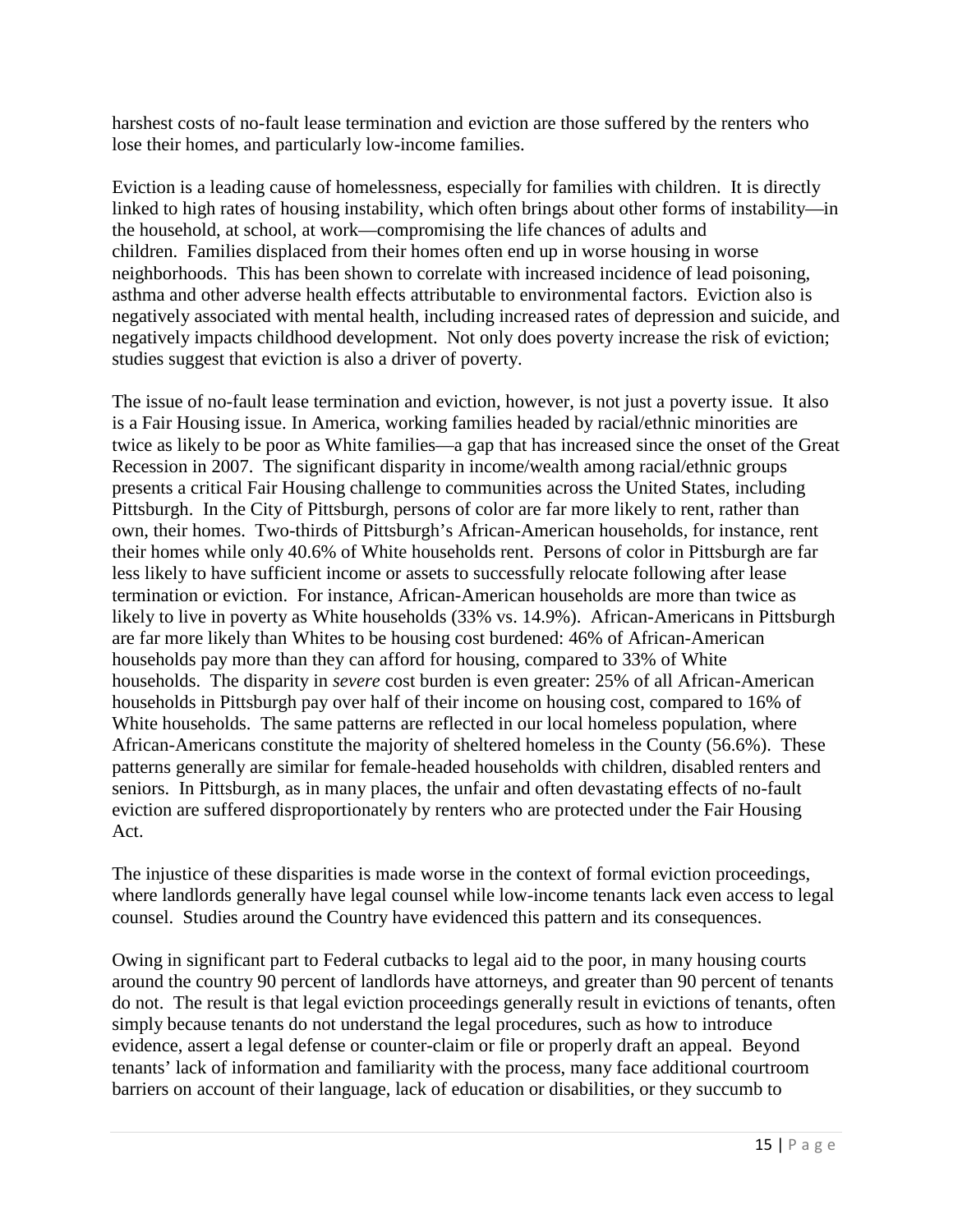pressure from landlords' counsel to reach monetary agreements, which they may not owe and that they cannot afford to pay, in order to stay a little longer in their homes. Tenants who are represented by legal counsel in eviction proceedings, however, are *far* less likely to be evicted than their unrepresented counterparts. As described in Richard Engler's meta-study, "Connecting Self-Representation to Civil Gideon," *supra* note 24, pp. 46-49:

Courts that handle housing cases have been the focus of countless reports across the country over the past three decades. The titles capture the perilous fate awaiting unrepresented tenants: *Injustice In No Time*, *No Time for Justice*, *Judgment Landlord*, *Justice Evicted….* In addition, *Si-lence in the Court: Participation and Subordination of Poor Tenants' Voices in Legal Process* captures the powerlessness of tenants, while *Alone in the Hallway* speaks to the perils of hallway negotiations [without legal representation].

Despite some variation in details, the core features of the courts seem remarkably consistent…. Tenants rarely are represented by counsel, while the representation rate of landlords varies…to highs of 85-90%.... [T]he typical case pits a represented landlord against an unrepresented tenant. The demographics of the tenants reveal a vulnerable group of litigants, typically poor, often women, and disproportionately racial and ethnic minorities.

….Regardless of whether tenants appear or default, settle or go to trial, raise defenses or do not, the result invariably is a judgment for the landlord…. The unrepresented tenant faces swift eviction, and with minimal judicial involvement.

One variable that often can halt the swift judgment for the landlord is representation for the tenant, with the likelihood of eviction dropping precipitously. Some reports discuss winning generally, showing tenants three, six, ten, or even nineteen times as likely to win if they are represented by counsel, in comparison to unrepresented tenants. Others talk in terms of represented tenants faring better "[a]t every stage of the proceeding" or more generally in avoiding having judgments entered against them. Studies providing specific data show that represented tenants default less often, obtain better settlements, or win more often at trial.

Researchers who have analyzed this issue have virtually uniformly concluded that enhancing publically funded legal assistance for low-income families in eviction cases can be a very effective tool for preventing the fallout that results from evictions. Moreover, this has been shown to be a *very* cost-effective mechanism. For instance, an independent Economic Impact Study commissioned by the Pennsylvania Interest on Lawyers Trust Account (IOLTA) Board found that for each dollar (\$1) spent on civil Legal Aid, there is an \$11 return to Pennsylvania taxpayers. Municipalities that have taken the very practical step of funding eviction defense legal assistance include New York, which plans to spend more than \$150 million each year on the program, Los Angeles, which will direct \$8.5 to address the issue, having had 56,000 eviction actions filed in 2016, Washington, D.C., which recently set aside \$4.5 million for this purpose, Boston and others. The City of Pittsburgh should follow their example.

• **Real-world examples of the recommendation applied in other communities, including consideration of community comparability and policy outcomes:**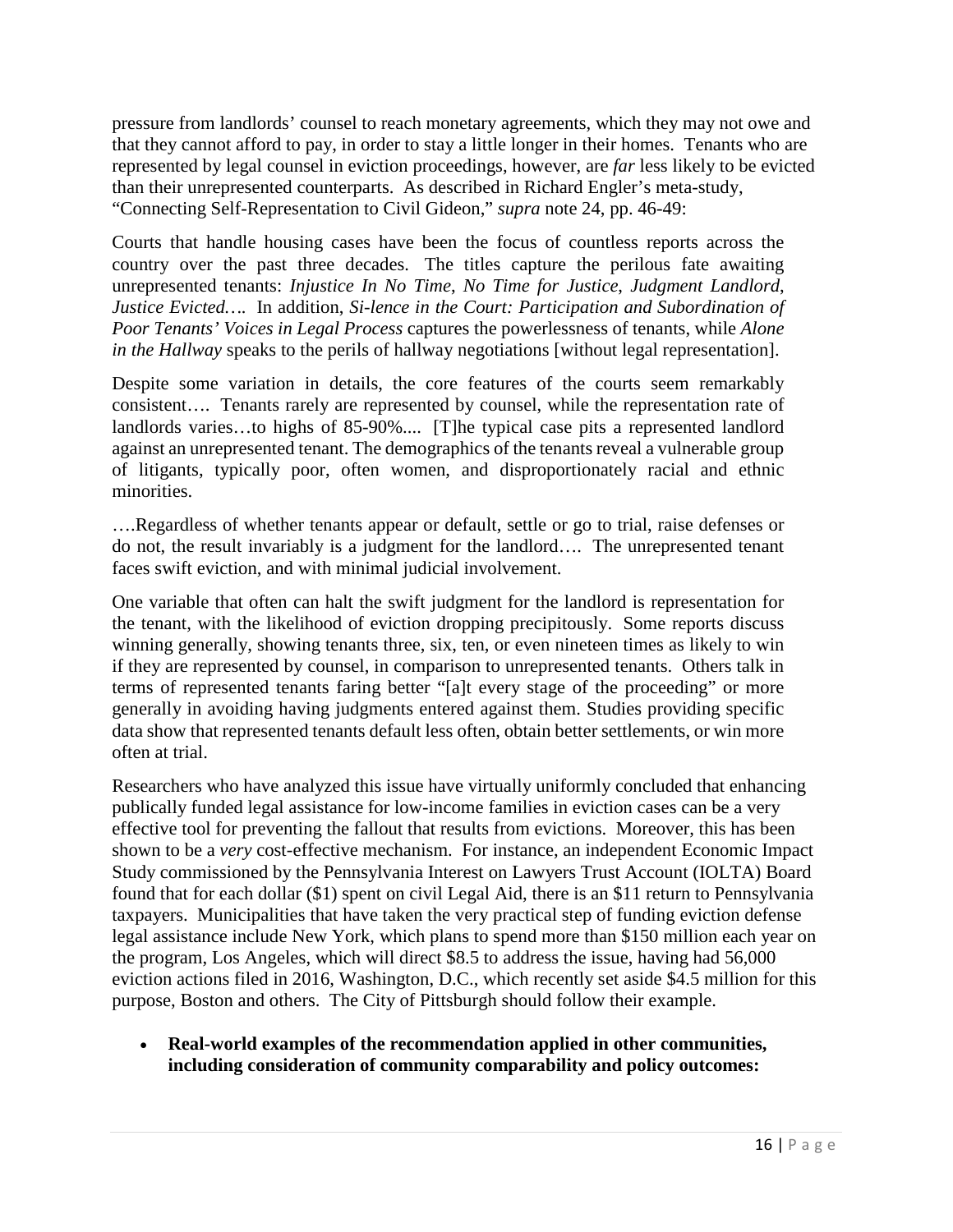The correlation between poverty and protected status and eviction is a strong one, and the Fair Housing Act obliges the City (and the County and other local municipalities) to analyze and take systematic actions to address the problem of no-fault lease termination and eviction. These actions should include providing "good cause" protection against lease termination for all City renters, or minimally for renters at properties facilitated by the City, and providing funds to make legal representation available for lower-income renters in formal eviction proceedings. As noted, the City can look to the example of other municipalities and states that have acted to address these problems in their jurisdictions. The following are just a few such examples:

City of Glendale Just Cause Eviction Ordinance:

[http://www.glendaleca.gov/government/departments/community-development/housing/other](http://www.glendaleca.gov/government/departments/community-development/housing/other-resources/just-cause-eviction-ordinance)[resources/just-cause-eviction-ordinance](http://www.glendaleca.gov/government/departments/community-development/housing/other-resources/just-cause-eviction-ordinance)

Seattle Just Cause Eviction Ordinance: <http://www.seattle.gov/dpd/codesrules/codes/justcauseordinance/default.htm>

City of Berkeley Rent Stabilization Board:

[https://www.cityofberkeley.info/uploadedFiles/Rent\\_Stabilization\\_Board/Level\\_3\\_-](https://www.cityofberkeley.info/uploadedFiles/Rent_Stabilization_Board/Level_3_-_General/AGA%20for%202012_Good%20Cause%20for%20Eviction%20list_Nov.%202011.pdf) [\\_General/AGA%20for%202012\\_Good%20Cause%20for%20Eviction%20list\\_Nov.%202011.pd](https://www.cityofberkeley.info/uploadedFiles/Rent_Stabilization_Board/Level_3_-_General/AGA%20for%202012_Good%20Cause%20for%20Eviction%20list_Nov.%202011.pdf) [f](https://www.cityofberkeley.info/uploadedFiles/Rent_Stabilization_Board/Level_3_-_General/AGA%20for%202012_Good%20Cause%20for%20Eviction%20list_Nov.%202011.pdf)

New Jersey State landlord and tenant law, *N.J. Stat. § 2A:18-61.1* - 2A: 18-61.3 (prohibiting eviction of residential tenants without a showing of good cause and setting forth procedural requirements.)

New York City Passes Bill to Provide Right to Counsel to Low-Income Tenants: [http://legistar.council.nyc.gov/LegislationDetail.aspx?ID=1687978&GUID=29A4594B-9E8A-](http://legistar.council.nyc.gov/LegislationDetail.aspx?ID=1687978&GUID=29A4594B-9E8A-4C5E-A797-96BDC4F64F80)[4C5E-A797-96BDC4F64F80](http://legistar.council.nyc.gov/LegislationDetail.aspx?ID=1687978&GUID=29A4594B-9E8A-4C5E-A797-96BDC4F64F80)

# **6. Reasons against recommendation:**

This recommendation may place the City of Pittsburgh "in the crosshairs" of those who have acted in the past to stymie City efforts to provide tenant protections, such as the legal challenges that were raised against the City's rental registration and source of income discrimination ordinances. This concern, however, could be reduced or perhaps offset by effective outreach and education to interested parties.

# **Created by:**

Kevin Quisenberry, Staff Attorney, Community Justice Project Daniel Shaffer, Pulse Fellow, Hill District CDC Carol Hardeman and other staff and board members of the Hill District Consensus Group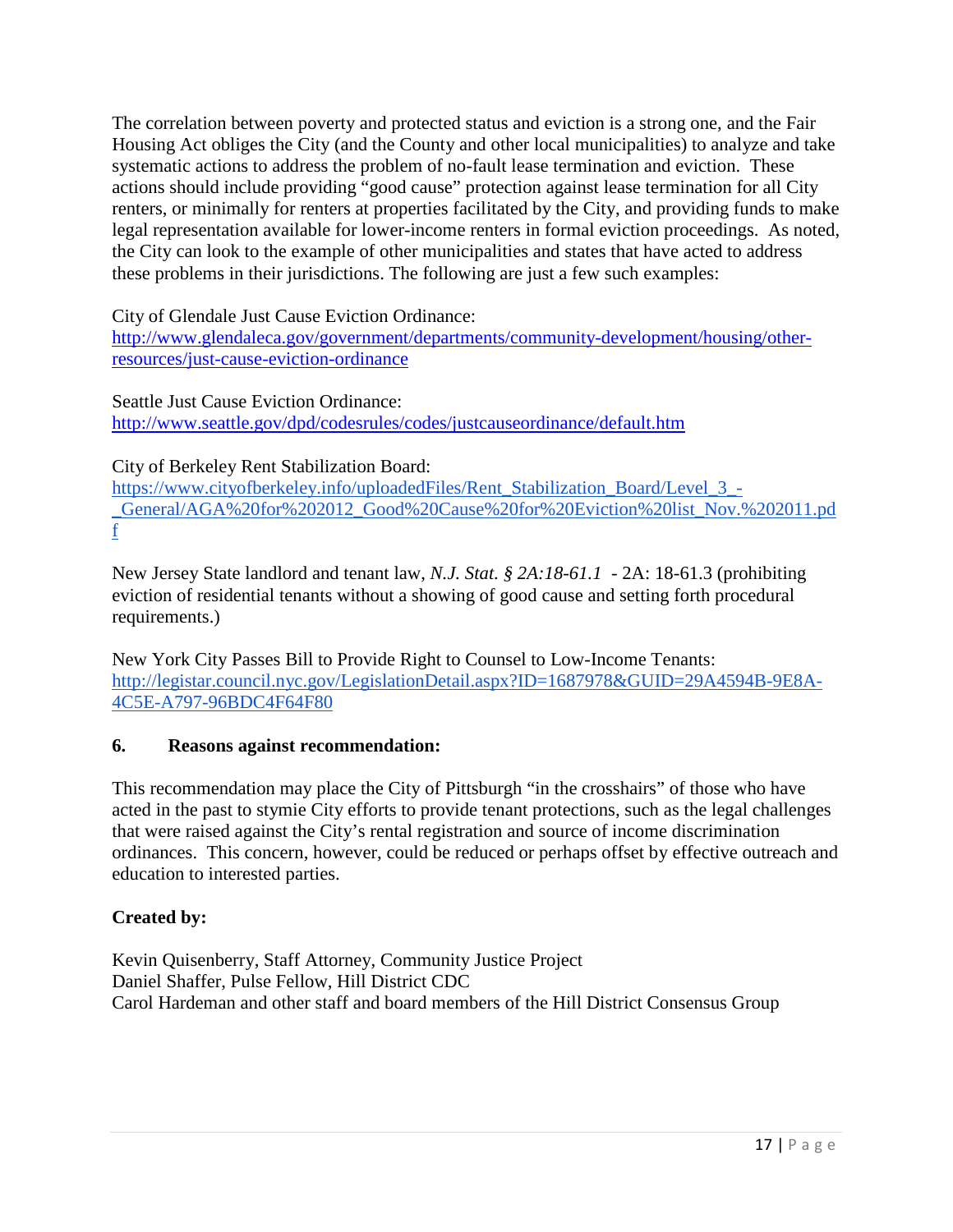# **Increased and Equitable Investment in African-American Neighborhoods**

# **1. Synopsis of Recommendation:**

Provide and incentivize investment in predominantly African-American neighborhoods, in a way that is designed to benefit existing residents. Specifically:

- Create additional financing structures that generate dedicated revenue streams for targeted investment in predominantly African-American neighborhoods, along with meaningful community participation and oversight over the uses of that revenue, such as the Greater Hill District Neighborhood Reinvestment Fund.
- Ensure the equal distribution of non-CDBG capital funds among CDBG-eligible and non-CDBG-eligible areas, while making CDBG fully available to improve conditions and stimulate investment in disinvested neighborhoods. Ensure the transparent reporting of capital expenditures by geographic area.
- Adopt and implement equitable development strategies as outlined in *Equitable Development: The Path to an All-In Pittsburgh* to ensure that existing residents benefit from renewed investment in their neighborhoods.

# **2. Statement of Need:**

Throughout the mid-20th century, the institutionalized practice of redlining accelerated the decline of African-American and mixed-race neighborhoods in Pittsburgh and throughout the country and drove private investment to newly developed White suburban communities. This disinvestment gave rise to urban renewal projects that demolished African-American commercial districts and physically separated African-American neighborhoods from centers of commercial activity. The resulting urban unrest exacerbated the problem. As a result, many African-American neighborhoods in the City of Pittsburgh continue to struggle with disinvestment, economic isolation, deteriorated infrastructure, unsafe living conditions, and lack of access to the range of amenities that are typically found in White neighborhoods.

The duty to affirmatively further fair housing includes the duty to take meaningful actions to transform racially and ethnically concentrated areas of poverty into inclusive communities free from barriers that restrict access to opportunity based on protected characteristics. To accomplish that requires targeted investment accompanied by strategies designed to eliminate racial barriers to full economic and cultural participation in the revitalized neighborhood.

#### **4. Reasons supporting recommendation:**

a. Targeted investment in predominantly African-American neighborhoods in a way that is designed to benefit existing residents would help to remediate the effects of discriminatory housing and community development policies and would help reduce racial disparities in access to safe, healthy, culturally-enriching neighborhoods.

b. The City already has a positive example of a financing structure that is designed to generate a significant dedicated revenue stream for targeted investment along with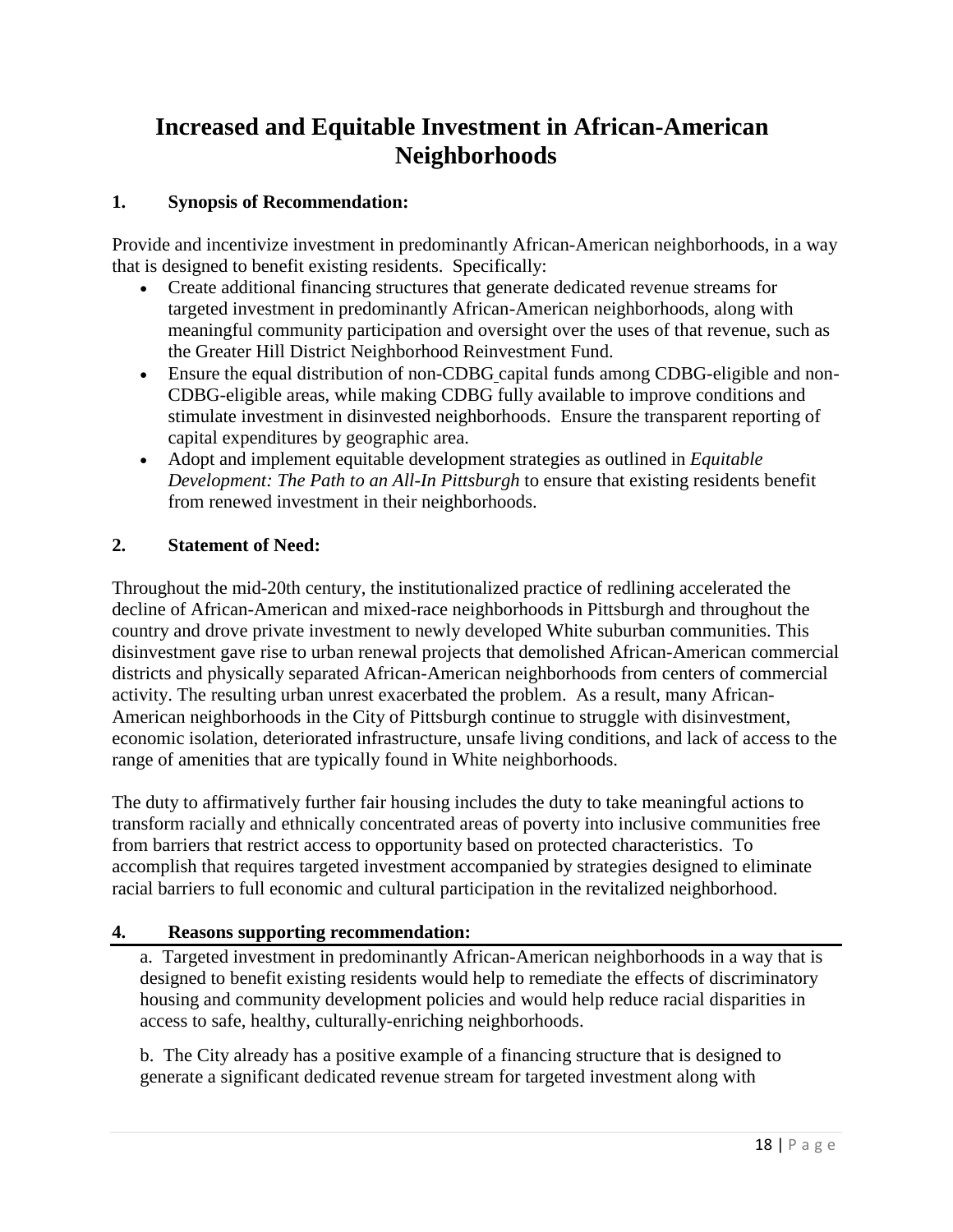meaningful community participation and oversight over the uses of those funds (the Greater Hill District Neighborhood Reinvestment Fund).

c. The City has identified the improper use of CDBG funds and the unequal allocation of other City capital funds as a serious problem. (Resulting in \$\$\$ being directed to ineligible communities). Since African-American neighborhoods tend to be CDBG-eligible, the supplanting of CDBG funds and the unequal allocation of other capital funds has the effect of perpetuating racially unequal living conditions.

d. A menu of equitable development strategies to ensure that existing residents benefit from renewed investment in their neighborhoods has already been created and enjoys broad support (PolicyLink, *Equitable Development: The Path to an All-In Pittsburgh*).

#### **3. Research supporting recommendation:**

#### • **Legal and policy background:**

The principal resource that the federal government gives local jurisdictions to help them transform racially concentrated areas of poverty is the Community Development Block Grant (CDBG). In 2010, the City of Pittsburgh enacted the "Neighborhood First Capital Budget Reform Act" in an effort to ensure the equitable distribution of capital funds throughout the City. Unfortunately, the disproportionate allocation of City capital funds to non-CDBG eligible neighborhoods and the use of CDBG funds for routine public services has continued since that time.

The City and County have made some targeted investment in African-American neighborhoods and have had some success in stimulating private investment in those neighborhoods. In 1994, Allegheny County established the Sanders Task Force to help the County make targeted allocations of nearly \$30 million in CDBG funds in seven disinvested, predominantly African- American communities over a seven year period. This resulted in a total investment of over \$60 million in more than 100 development projects and services contracts in the seven Sanders communities, including the acquisition and redevelopment of more than 120 vacant and tax delinquent properties in one neighborhood alone. In the early 2000s, the City targeted much of its housing and community development resources into the revitalization of the East Liberty neighborhood. Unfortunately, that revitalization was accomplished without adequate safeguards to ensure that existing residents would benefit from the renewed investment. Hundreds of members of protected classes (African-Americans, seniors and people with disabilities) were relocated out of the neighborhood; members of protected classes continue to face displacement pressures due to increased rents and development activities; commercial enterprises that once served long-time residents and provided business opportunities for them (e.g., street vendors and low-cost retail) are being replaced by businesses that require higher start-up costs and serve a higher income clientele; and recreational assets that serve long-term residents (e.g., basketball courts) are at risk of being eliminated.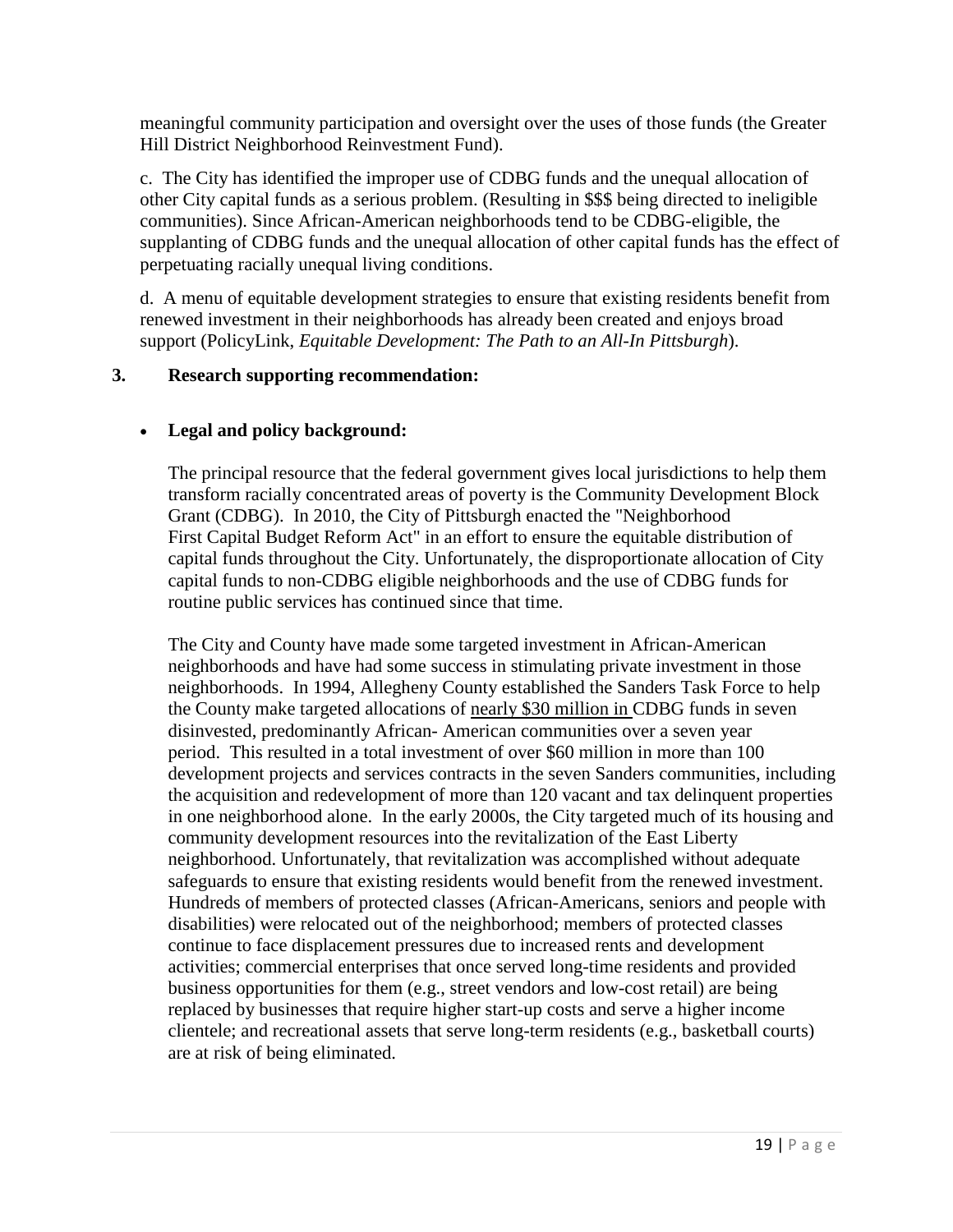In 2014, the City negotiated a Community Collaboration and Implementation Plan with the Pittsburgh Penguins and Hill District neighborhood representatives, in an attempt to ensure that redevelopment of the Lower Hill District would benefit residents and businesses in the Greater Hill District. One element of this agreement was a commitment to reinvest 50% of the revenue to be generated by development tax subsidies (estimated to be \$25 million) into a Greater Hill District Neighborhood Reinvestment Fund designed to stimulate equitable development throughout the neighborhood. The Fund will have significant participation and oversight by community stakeholders.

In 2016, PolicyLink developed an equitable development agenda for the City of Pittsburgh in collaboration with a number of local stakeholders. *Equitable Development: Path to an All-in Pittsburgh* contains sixteen recommendations to help foster racial equity and inclusion.

#### • **Academic research, studies, data, theories, etc. on barriers and needs addressed by the recommendation and on the proposed recommendations and potential outcomes:**

Rutan, *The Legacies of Redlining in Pittsburgh* (Students for Urban Data Systems at Carnegie Mellon University, 2017), available online at [http://suds](http://suds-cmu.org/2017/02/21/the-legacies-of-redlining-in-pittsburgh/)[cmu.org/2017/02/21/the-legacies-of-redlining-in-pittsburgh/](http://suds-cmu.org/2017/02/21/the-legacies-of-redlining-in-pittsburgh/)

University of Pittsburgh Center on Race and Social Problems, *Pittsburgh's Racial Demographics 2015: Differences and Disparities* (2015), available online at <http://www.crsp.pitt.edu/sites/default/files/Final%20version%20for%20publishing.pdf>

PolicyLink, *Equitable Development: Path to an All-in Pittsburgh* (2016), available online at: [http://www.policylink.org/sites/default/files/report\\_pittsburgh\\_FINAL\\_PDF\\_0.pdf](http://www.policylink.org/sites/default/files/report_pittsburgh_FINAL_PDF_0.pdf)

#### • **Real-world examples of the recommendation applied in other communities, including consideration of community comparability and policy outcomes:**

The Sanders Task Force and the East Liberty revitalization are both examples of targeted investment in predominantly African-American neighborhoods. *Equitable Development: Path to an All-in Pittsburgh* cites numerous examples of specific equitable development strategies that have been successfully implemented elsewhere. The Greater Hill District Neighborhood Reinvestment Fund is perhaps the only local example to combine targeted investment and equitable development strategies in the same initiative, but unfortunately no revenue has yet been made available for the Fund to allocate.

#### **Created by:**

Race & Ethnicity Committee of the AFFH Task Force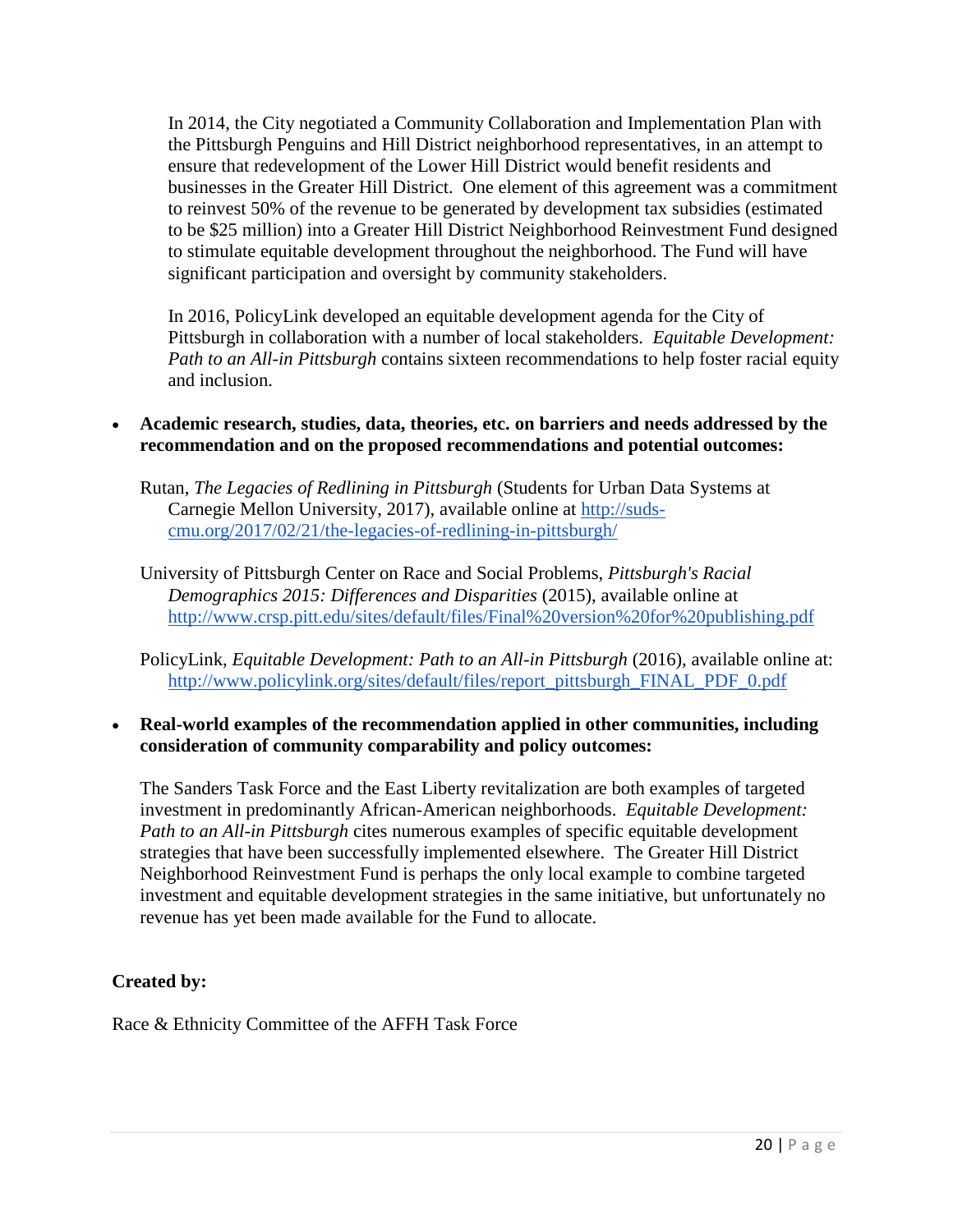# **Robust Mandatory Inclusionary Zoning**

#### **1. Synopsis of Recommendation:**

Adopt a robust mandatory inclusionary zoning ordinance to require that all development of new housing units (including the renovation or reconstruction of existing housing) include:

- For rental developments, a substantial number of units (10%-15% or more) that are affordable to very low-income residents (50% AMI and below). If a public rental subsidy is available, at least half of the affordable units should be reserved for extremely low-income residents (30% AMI and below).
- For for-sale developments, a substantial number of units (10%-15% or more) that are affordable to low-income residents (80% AMI and below). If a public development subsidy is available, at least half of the affordable units should be reserved for residents earning 60% AMI and below.

#### **2. Statement of Need:**

In the City of Pittsburgh, like elsewhere in the country, racially discriminatory public policies, combined with private market discrimination, have effectively denied most African-Americans a realistic opportunity to live in high-opportunity neighborhoods (those with good access to jobs, high-quality schools, healthy homes, healthy food and safe living conditions). At the same time, African-American households have a disproportionately high housing cost burden, with over 25% (8,325 households) paying over half of their income on housing. In other words, African-Americans are paying a disproportionately high share of household income to live in disproportionately low-opportunity areas.

The private housing market in Pittsburgh is exacerbating these disparities. The City has lost more than three-fifths of its low-cost rental housing since 2000, while experiencing a six-fold increase in high-cost rentals. Private rental housing tends to be built in high-amenity areas. Market rate housing developers benefit from City investment in new infrastructure that gives their tenants access to neighborhood amenities and enables them to charge higher rents. New housing developments also receive significant City subsidies, yet are unaffordable to most African-American residents. The minimum income required to afford a new 1-bedroom apartment in the City of Pittsburgh is 2.4 times the median Black household income, and the minimum income needed to afford a new 2-bedroom apartment is 3.3 times the median Black household income. African-American taxpayers in Pittsburgh are subsidizing new housing developments from which they are effectively excluded, in areas that have access to opportunities to which they are effectively denied.

#### **3. Reasons supporting recommendation:**

a. An effective and robust inclusionary zoning (IZ) policy would produce affordable rental units thereby help to reduce racial disparities in housing cost burden and access to opportunities.

b. Requiring that new market rate housing developments contain affordable units would promote economic inclusion and thereby has the potential to promote racial inclusion.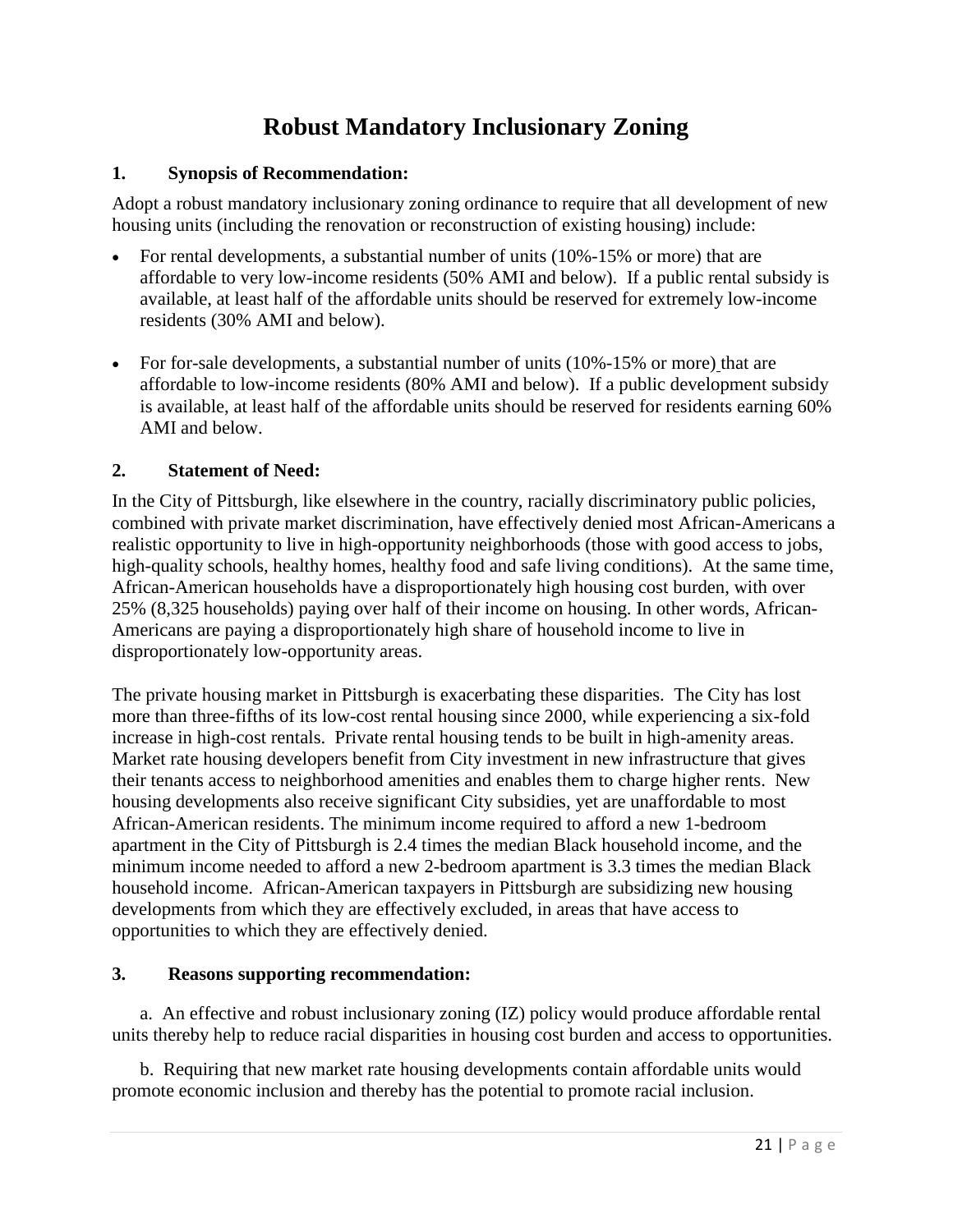c. To be effective, the policy should be mandatory (both in the sense of requiring some level of affordability in all new market rate housing developments and requiring additional levels of affordability in all housing developments receiving City subsidies). Mandatory policies are far more effective at creating affordable units. Over 80% of all IZ policies in the U.S. are mandatory.

d. To be effective, the IZ policy should target households earning at or below 30% of area median income (AMI) to the greatest extent possible. The median African-American household income in the City of Pittsburgh (\$26,330) is roughly 36% of AMI, and the City's greatest affordable housing gap (about 20,000 units) is at roughly that same income level. Setting an IZ affordability target at 30% AMI would directly address the need and this should be required in rental developments where there is a rental subsidy available to achieve that income target. In rental developments where there is no rental subsidy available, and in homeownership developments, the affordability targets should be as low as feasible so as to maximize access by people in protected classes.

e. To advance fair housing goals, the IZ policy should require that IZ units have the same amenities as market rate units and that IZ units be developed on the same site as market rate units. Alternative compliance options such as in-lieu fees and off-site development of IZ units should be available only where absolutely necessary and within strict geographic limitations.

f. An IZ Exploratory Committee convened by the Mayor to assess the feasibility of specific IZ policies has recommended that the City adopt a mandatory IZ policy, and financial modeling performed by a consultant to the City found that a 10%-15% set-aside of rental units at 50% AMI would be feasible in most cases with tax abatements. There is legislation pending before City Council that would attempt to incorporate equity considerations into the City's tax abatement programs. Recommending a mandatory, robust IZ policy would help put a fair housing focus on both of these processes.

#### **4. Definition of terms:**

"Affordable" - According to most housing programs, housing is considered "affordable" if rent/ mortgage payments, utilities and other housing costs do not exceed 30% of the occupant's gross household income. Inclusionary zoning programs typically cap housing costs at a level that is affordable to households with incomes at a certain percentage of the area median income (AMI).

|                       |      | 1 bedroom 2 bedroom 3 bedroom 4 bedroom |      |      |
|-----------------------|------|-----------------------------------------|------|------|
| 50% AMI               | 713  | 855                                     | 988  | 1103 |
| HACP payment standard | 777  | 978                                     | 1213 | 1341 |
| 60% AMI               | 855  | 1026                                    | 1186 | 1323 |
| 80% AMI               | 1141 | 1369                                    | 1581 | 1764 |

The 2018 maximum affordable rents (including utility costs) for typical housing programs are:

Utility costs are deducted from these maximum rents based on a utility allowance published annually by a public agency, usually a local housing authority. The "HACP payment standard"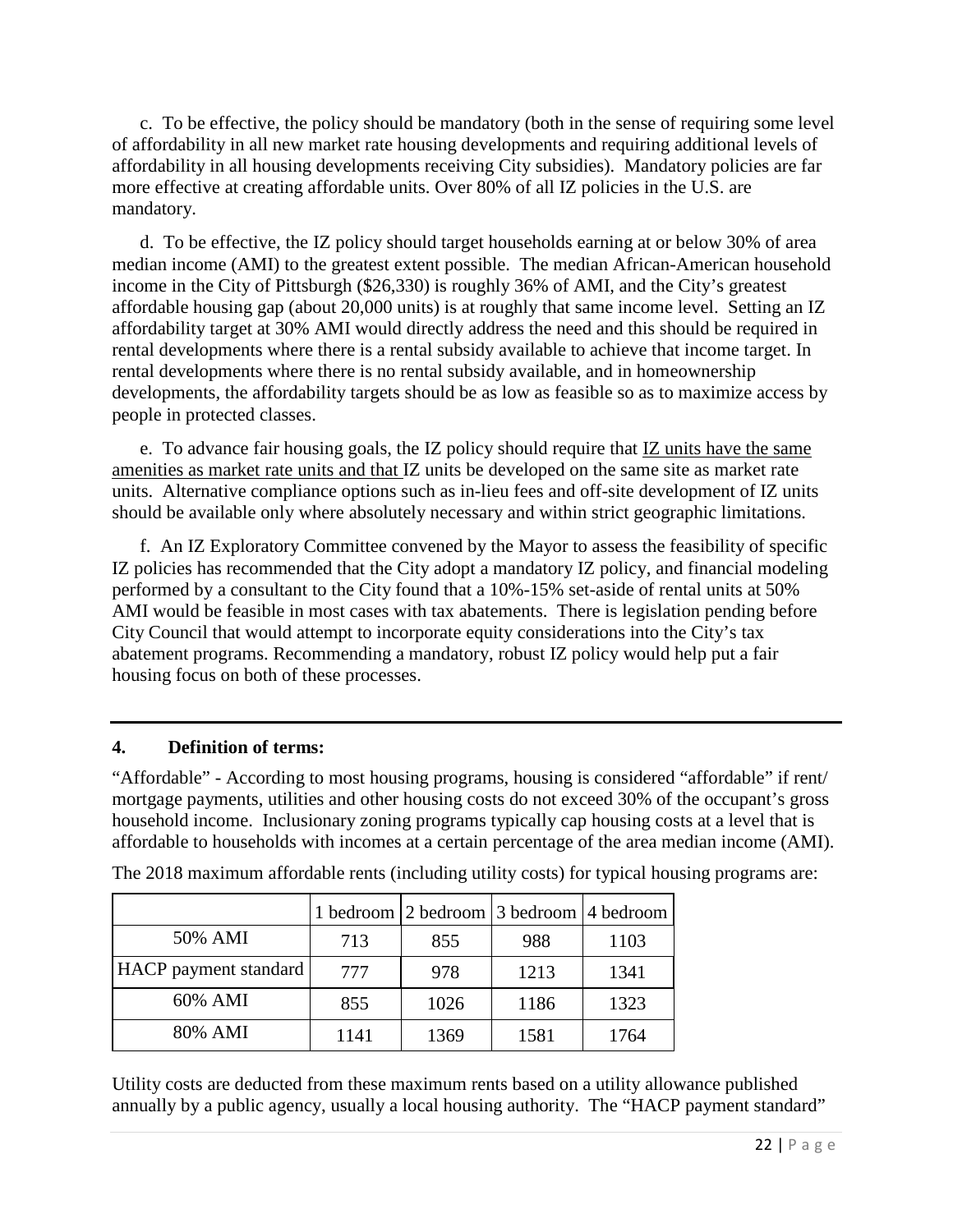is the maximum rent and utilities that will be covered by a Housing Choice (Section 8) Voucher in the City of Pittsburgh.

"Area Median Income" or "AMI" - AMI is a measure published by HUD every year for specific geographic areas in order to determine eligibility for its housing programs. Most inclusionary zoning programs use AMI to determine both eligibility and maximum housing costs.

|         |        |        |        |        | 1 person 2 person 3 person 4 person 5 person 6 person |        |
|---------|--------|--------|--------|--------|-------------------------------------------------------|--------|
| 30% AMI | 16,000 | 18,250 | 20,780 | 25,100 | 29,420                                                | 33,740 |
| 50% AMI | 26,600 | 30,400 | 34,200 | 38,000 | 41,050                                                | 44,100 |
| 80% AMI | 42,600 | 48,650 | 54,750 | 60,800 | 65,700                                                | 70,550 |

The 2018 HUD AMI Limits for the Pittsburgh Metropolitan Area are:

"Inclusionary Zoning" or "IZ" - IZ policies require or encourage real estate developers to make a percentage of units in new housing developments affordable to low-income households in exchange for zoning and land use approval or other public benefits. The primary goals of IZ are to expand the supply of affordable housing and to promote social and economic integration.

# **5. Legal and policy background:**

There are more than 800 IZ policies throughout the country. IZ, like other zoning and land use regulation, is an exercise of a municipality's police power. Laws that are enacted pursuant to a municipality's police power are legally enforceable if they are rationally related to the goal of promoting the general welfare of the community. IZ laws promote the general welfare by fostering the development of affordable housing and by promoting a healthy socio-economic balance.

Housing developers occasionally challenge IZ laws as an unconstitutional "taking" of private property or as an "exaction" (an unconstitutional condition placed upon the receipt of a routine public benefit, such as a building permit). Courts have consistently rejected such challenges.

#### **6. Academic research, studies, data, theories, etc. on barriers and needs addressed by the recommendation and on the proposed recommendations and potential outcomes:**

Rutan, *The Legacies of Redlining in Pittsburgh* (Students for Urban Data Systems at Carnegie Mellon University, 2017), available online at [http://suds-cmu.org/2017/02/21/the-legacies-of](http://suds-cmu.org/2017/02/21/the-legacies-of-redlining-in-pittsburgh/)[redlining-in-pittsburgh/](http://suds-cmu.org/2017/02/21/the-legacies-of-redlining-in-pittsburgh/)

University of Pittsburgh Center on Race and Social Problems, *Pittsburgh's Racial Demographics 2015: Differences and Disparities* (2015), available online at <http://www.crsp.pitt.edu/sites/default/files/Final%20version%20for%20publishing.pdf>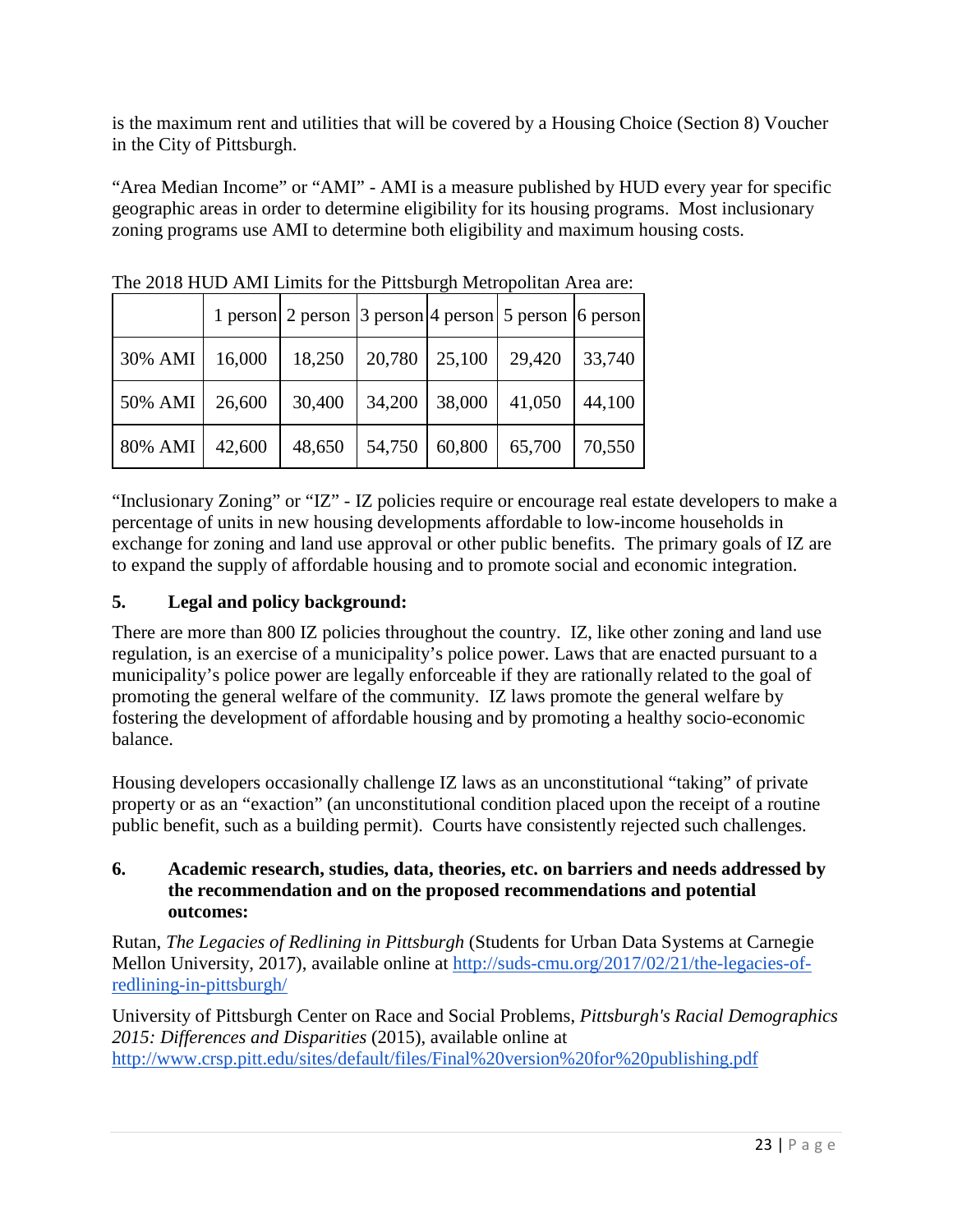Grounded Solutions Network memo to Ray Gastil, Director of City Planning (October 30, 2017) - Outlines options and recommendations for an "incentivized mandatory" IZ policy for the City of Pittsburgh

Mullin & Lonergan, *City of Pittsburgh Housing Needs Assessment* (2016) - Contains data on Pittsburgh's housing market and affordability needs

Dickinson, *Affordable housing in Pittsburgh: The importance of framing a legally sound inclusionary zoning proposal* (PublicSource, 2017) - Provides a recommended framework for a legally defensible IZ policy for Pittsburgh

Jacobus, *Delivering on the Promise of Inclusionary Housing: Best Practices in Administration and Monitoring* (PolicyLink, 2007) - Has good practical information on how other cities staff and monitor their IZ programs

Schwartz, et al., *Is Inclusionary Zoning Inclusionary?* (RAND, 2012) - Compares IZ case studies based on how well they achieve inclusiveness

Thaden, *Developing an Inclusionary Housing Program: Key Considerations for Policy & Regulations* (Grounded Solutions Network, 2016) - Good outline of the various decision points in the design of an IZ policy

#### **7. Real-world examples of the recommendation applied in other communities, including consideration of community comparability and policy outcomes:**

The 2012 RAND IZ report studied eleven IZ programs across the country found that IZ units tend to be located in low-poverty areas and are assigned to low-poverty schools. Specifically, RAND found that 75% of the IZ units were located in low-poverty neighborhoods (those with less than 10% of the population below the poverty line). By comparison, only 34% of LIHTC units, 8% of public housing units, and 28% of housing choice voucher recipients are in lowpoverty neighborhoods. RAND also found that schools with IZ units in their attendance zones had slightly better academic outcomes than non-IZ schools in the same jurisdiction. A 2010 study of the academic performance of public housing students in Montgomery County, MD, found that those who were randomly assigned to IZ units performed substantially better in math and moderately better in reading than public housing students who were not assigned to IZ units.

#### **8. Reasons against recommendation:**

In order for IZ policies to be effective, there must be a sufficient demand for market rate housing and the IZ requirements must not be so onerous as to render development unprofitable. For that reason, IZ laws tend to be found in so-called "hot" real estate markets. Pittsburgh is a so-called "mixed" market, with a mix of strong neighborhoods that can support market rate development and weaker neighborhoods that cannot. Designing a one-size-fits-all IZ policy for a mixed market city can be a challenge.

A related issue is that, according to a financial analysis performed by Grounded Solutions, most market rate housing development in the City of Pittsburgh is not feasible without some amount of tax subsidy. As a result, most market rate developments in Pittsburgh cannot internally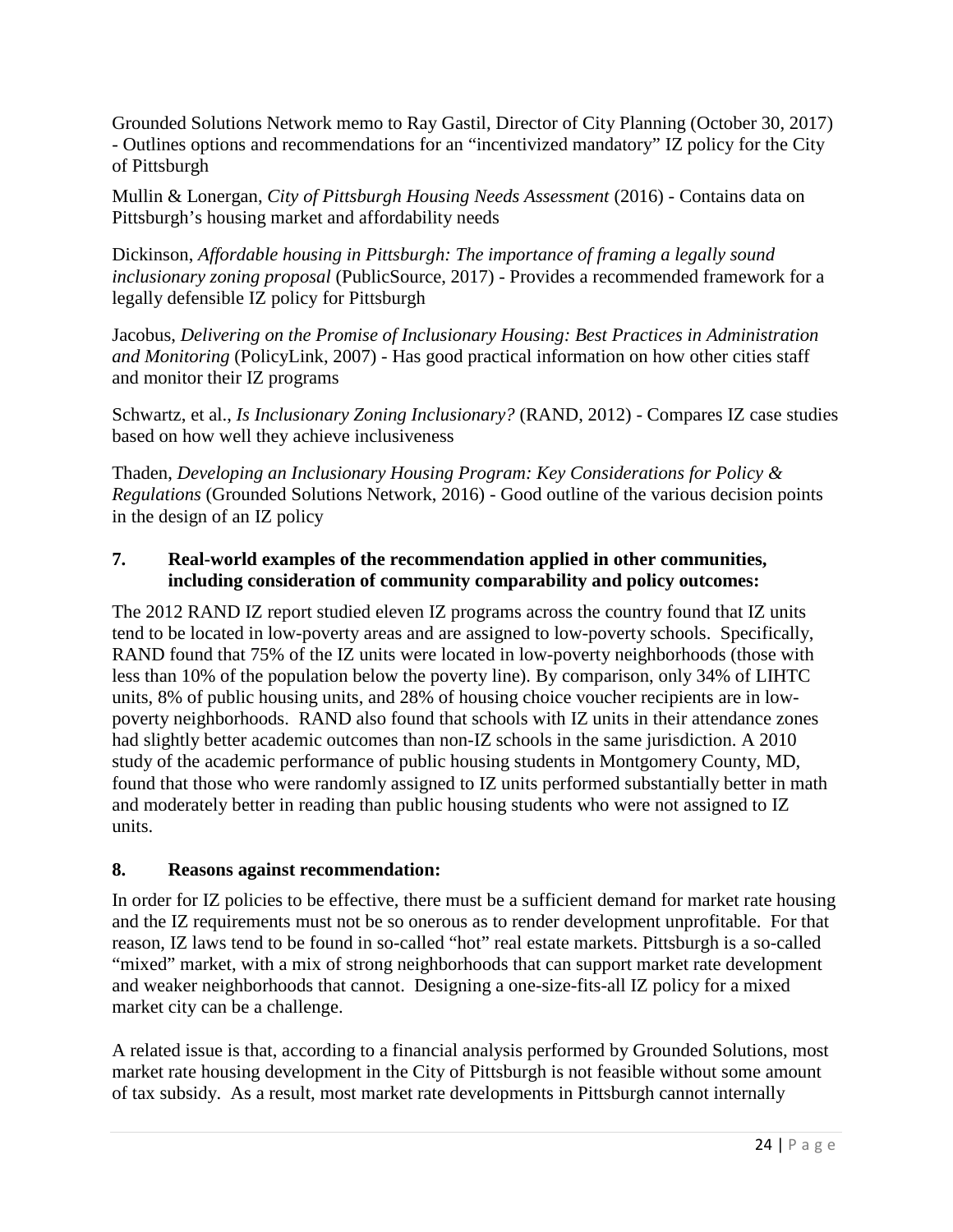support the inclusion of affordable units, and an IZ policy is only viable if a public subsidy is provided.

# **Created by:**

Race & Ethnicity Committee of the AFFH Task Force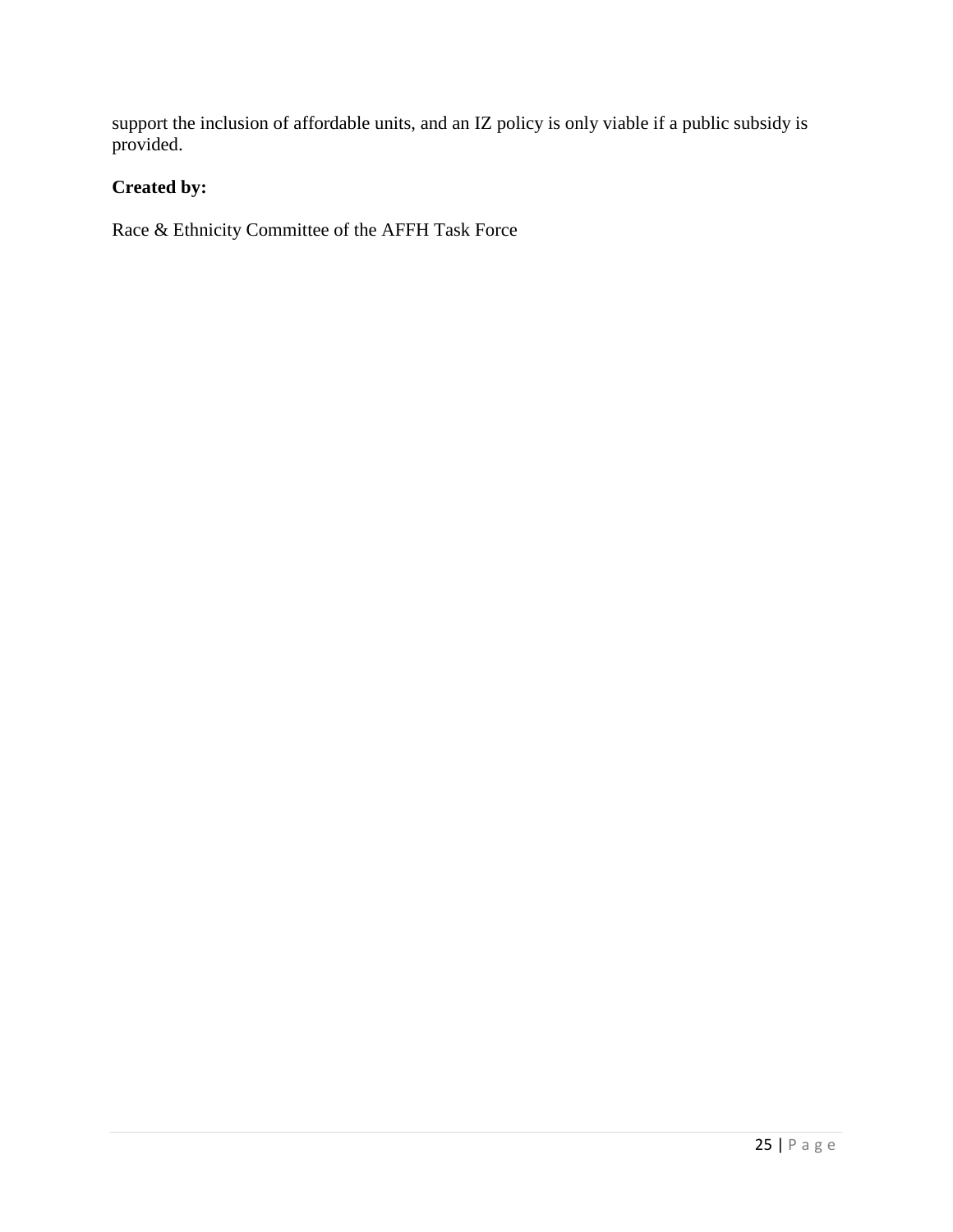# **Prioritize Public Support for Community Land Trusts, Which Support Housing Choice and Access to Critical Amenities and Opportunities for Protected Classes**

# **1. Synopsis of Recommendation:**

The City of Pittsburgh and Allegheny County, and City and County departments, programs, commissions, and Authorities should prioritize support for Community Land Trusts (CLTs) with a 99- year renewable ground leases that promote multi-generational housing affordability, access to critical amenities, and community stability for protected classes. The work of CLTs should be supported throughout the region in various market contexts. To promote integration within mixed- income neighborhoods and housing choice for protected classes, a range of CLT models should be supported, including single-family home ownership, deeply affordable multi-family rental units, limited equity cooperatives, and tenant cooperatives. Such forms of support include but should not be limited to:

- The Housing Authority of the City of Pittsburgh (HACP), the Urban Redevelopment Authority (URA), and the Housing Opportunity Fund (HOF), as well as the Allegheny County Housing Trust Fund and Allegheny County Economic Development (ACED), should prioritize the use of affordable housing funding to support CLTs.
- The URA, the Tri-Cog Land Bank, and the Pittsburgh Land Bank (PLB) should provide a similar priority for CLTs to acquire URA-owned and City-owned properties.
- The City of Pittsburgh, Allegheny County, the URA, the Pittsburgh Land Bank, the Pittsburgh Planning Department, Pittsburgh Planning Commission, Port Authority, and City and County Housing Authorities should make every effort to promote CLTs through:
	- **a)** Community Development Block Grant, HOME Investment Partnership, and other public subsidy sources
	- **b)** Flexible, patient, and below-market debt sources,
	- **c)** discounted property purchase rates,
	- **d)** and grant funding to match local bank loans

#### **2. Statement of Need**

Due to decades of actively discriminatory housing and employment policies both nationally and locally, Pittsburgh's rapidly rising housing costs have disproportionately affected protected classes within our communities, often resulting in multiple displacements for seniors, persons with disabilities, households with children, black residents, LGBTQIA+ persons, etc. These displacements have not only resulted in clearly documented barriers for protected classes to access critical amenities such as health care, healthy food, public transit, social services, etc, with clearly correlated increases in disease, disability, and mortality rates. Such displacements have also negatively impacted community stability and social networks that have been shown to increase access to educational and employment opportunities, as well as supporting both physical and mental health and well-being.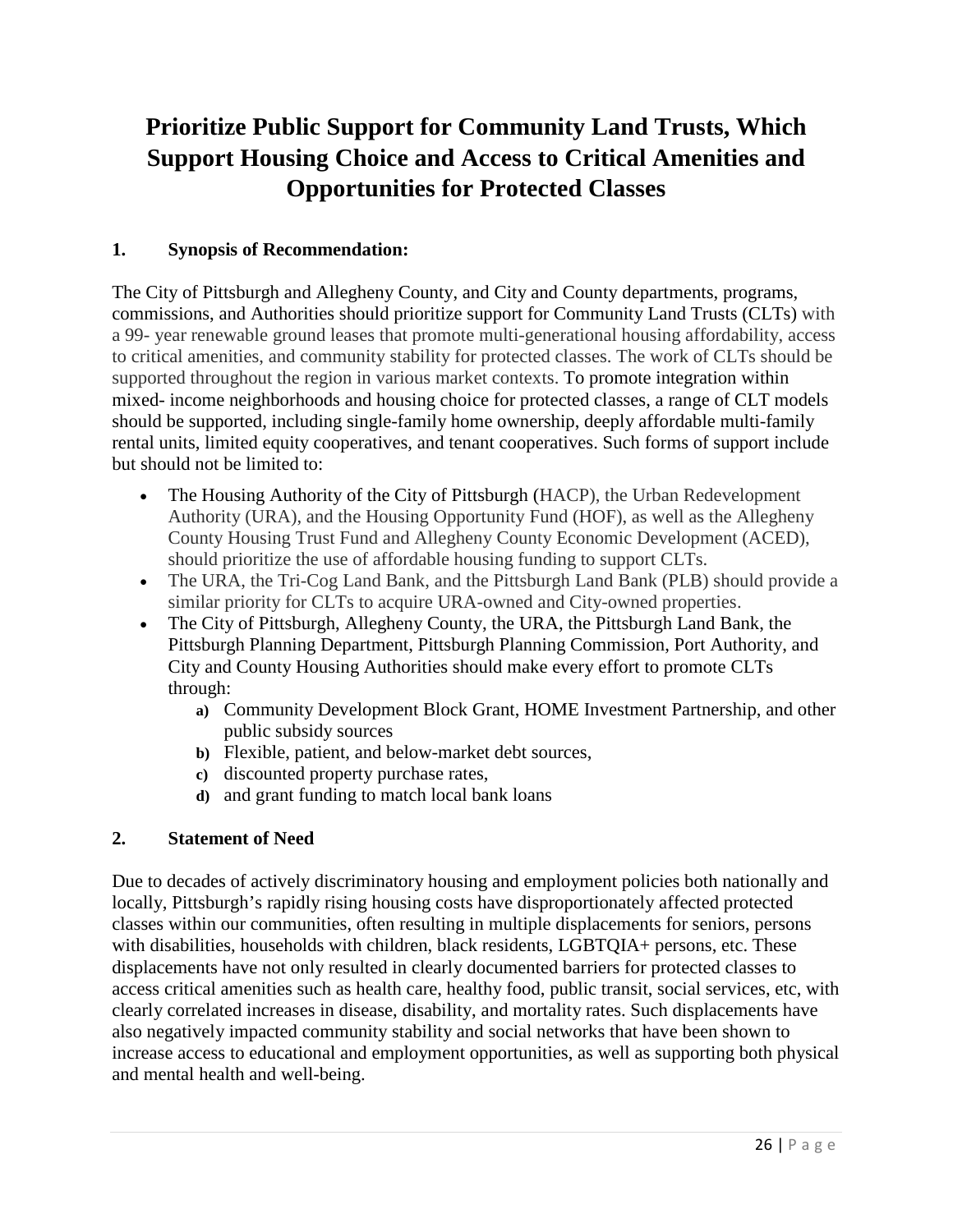Disparate impacts and displacements of black residents of our communities are especially glaring. Red-lining, racial steering, discriminatory lending, and other practices have created racially segregated neighborhoods in Pittsburgh and denied home ownership opportunities to Black and other minority and protected class households. Neighborhood demographics and home ownership patterns in Pittsburgh today reflect that history. Although the African-American population of Pittsburgh is 26.1% of the population, it only represents 16.4% of the total homeowners according to the 2010 census. Only one-third of Pittsburgh's African-American households own their home, while nearly 60% of our White households do.

Low homeownership rates have made African-American households particularly susceptible to eviction and mass displacement, as well as preventing them from building the generational wealth and community stability enjoyed by white homeowners. There is a high correlation between owner-occupancy and residential segregation. To provide housing choice for members of protected classes, it is essential that we both increase affordable homeownership opportunities in and preserve deeply affordable models of multifamily housing.

# **3. Reasons Supporting Recommendation**

In their five decades of existence, CLTs have proven themselves to be effective stewards of limited public resources that are able to both revitalize and stabilize neighborhoods and promote social, economic and racial integration by creating permanently affordable housing. Research on long-term outcomes of CLT housing for protected classes shows that:

- Housing stability is a critical foundation of individual and community health, preserving vital community relationships between individuals as well as with supportive services- such as social service agencies, churches, healthcare facilities, etc--for generations.
- Because CLTs separate the values of the homes from the value of the land, these CLT units are protected from market booms as well as from speculative land development. During market decline, CLT organizations can provide services and funding that can help homeowners prevent foreclosure.
- CLTs maintain and improve the inclusivity of our neighborhoods while also preserving their unique nature and ameliorating the displacement effects of gentrification.
- CLTs have a proven track record of serving as a stable vehicle for first-time homeownership. Foreclosure rates are lower for CLT homes than in the private market, and most people who leave CLT housing go on to purchase another home. During the 2009 housing bust, foreclosure rates at CLTs actually decreased (Lincolnist.edu). CLTs accomplish this by offering pre- purchase counseling and ongoing homeowner support. This protects public investment by reducing delinquencies and foreclosures.
- Land banks and CLTs are complementary forms of land policy that, when developed in partnership are mutually reinforcing, leading to better housing outcomes. A land bank, as a government entity, can acquire abandoned, blighted or tax-delinquent properties which can be put to use by CLTs; and a CLT, as a permanent steward for the lands and buildings under its care, can protect affordability and condition well after the development is complete. Working in complementary ways, they can also act as an ideal nexus point between government agencies (through the land bank) and local residents (through the CLT).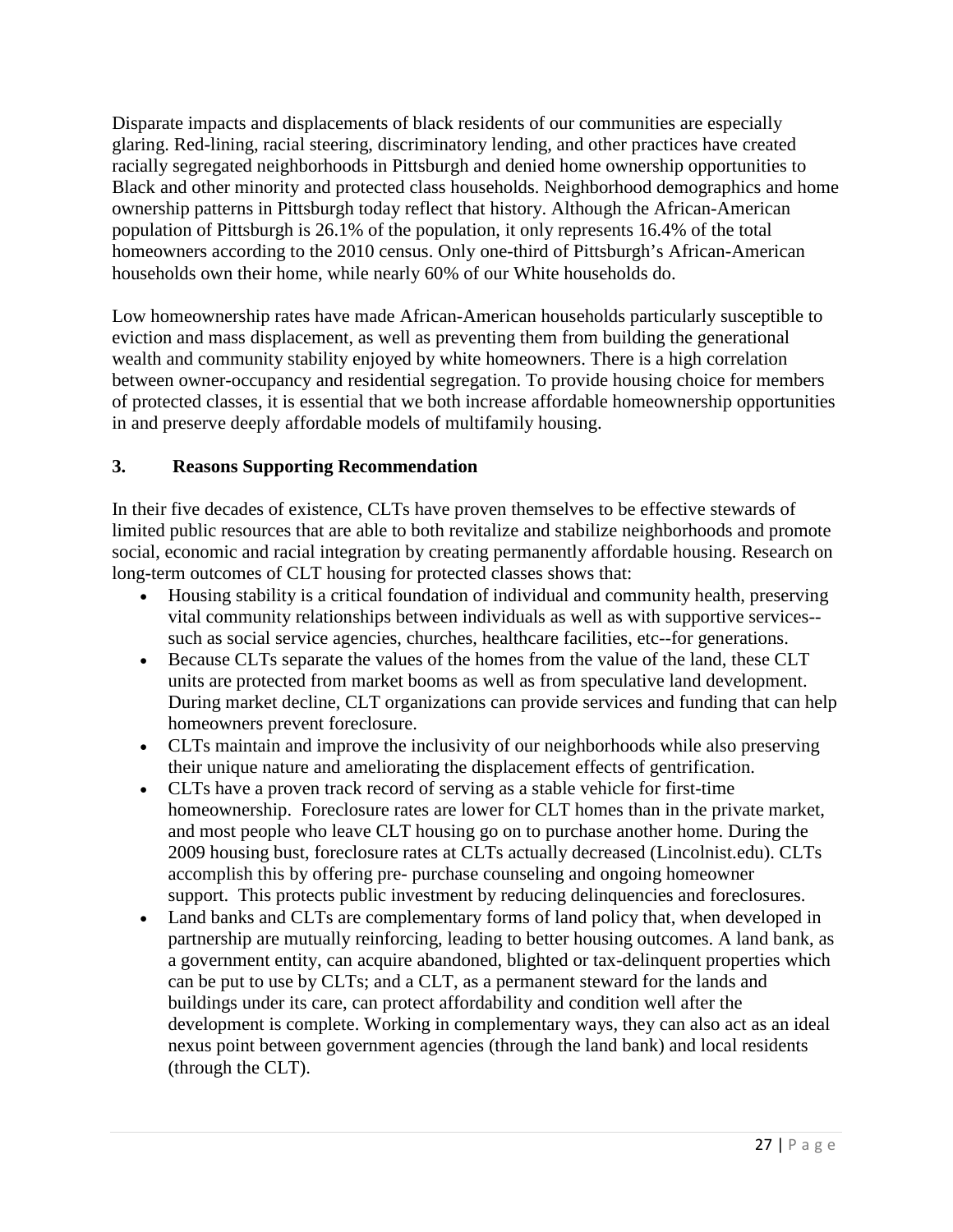- When properly supported early on, CLTs can go on to become fully self-sustaining and produce enough return to pay for maintenance, project management, and expansion.
- CLTs can be adapted to fit the needs of individual communities and to address different barriers to integration and access to opportunity for protected. CLTs can both provide rare affordable home purchase opportunities in neighborhoods with few rental opportunities as well as expanding the available of deeply affordable multifamily units through limited equity cooperative models.

# **4. Research Supporting Recommendation**

# • **Definition of terms**

**Community Land Trust (CLT)** - A model of community-owned and operated land with significant history across the US and all over the world. Typically, CLTs are non-profit entities that own a plot of land with a 99-year ground lease and are led by a board composed of CLT residents and other vested community stakeholders. Often, they feature both single-family homes for purchase (with limits on resale values to maintain affordability) and multi-family units for rental. Toward the aim of maintaining affordability, CLTs are frequently paired with other fairhousing forms such as Limited Equity Cooperatives and Tenant Cooperatives, and through those institutions provide stewardship activities such as development of land, training of residents, and anticipation of potential foreclosures. *Examples of successful CLTs in the US: Dudley Street Neighborhood Initiative in Boston, MA; Champlain Housing Trust in Burlington, VT; and Cano Martin Pena Community Land Trust in San Juan, PR*.

**Limited Equity Cooperative (LEC)** - A form of resident controlled housing in which memberresidents own their building through the purchase of shares in a cooperative corporation. This grants them democratic control of the property and long-term rights to occupancy. It can preserve affordability for lower- income households by establishing income limits for new member and restricting resale values. *Examples of successful LEC's in the US: The Amalgamated Housing Cooperative in New York, NY; Cooper Square Mutual Housing Association in New York, NY; and the San Francisco CLT in San Francisco, CA.* 

**Tenant Cooperatives** - Any form of housing that allows for direct democratic decision making on the part of residents in the development and sustainability of their homes.

**Affordable** - According to most housing programs, housing is considered "deeply affordable" if rent/ mortgage payments, utilities, and other housing costs do not exceed 30% of the occupant's gross household income. Inclusionary zoning programs typically cap housing costs at a level that is affordable to households with incomes at a certain percentage of the area median income (AMI).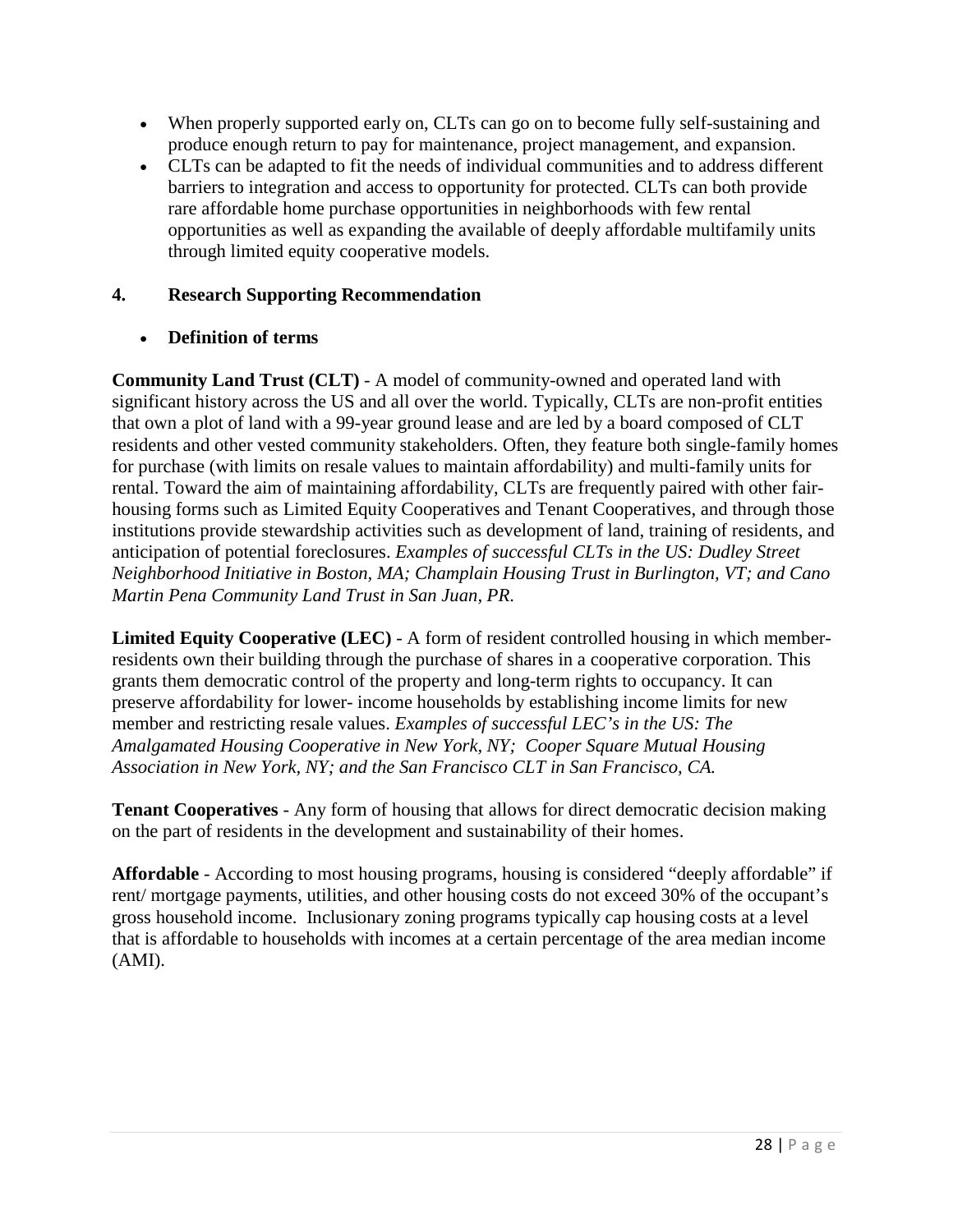|                           |      | 1 bedroom 2 bedroom 3 bedroom 4 bedroom |      |      |
|---------------------------|------|-----------------------------------------|------|------|
| 50% AMI                   | 681  | 818                                     | 944  | 1054 |
| HACP payment standard 777 |      | 978                                     | 1213 | 1341 |
| 60% AMI                   | 817  | 981                                     | 1133 | 1265 |
| 80% AMI                   | 1090 | 1308                                    | 1511 | 1685 |

The 2018 maximum affordable rents (including utility costs) for typical housing programs are:

Utility costs are deducted from these maximum rents based on a utility allowance published annually by a public agency, usually a local housing authority. The "HACP payment standard" is the maximum rent and utilities that will be covered by a Housing Choice (Section 8) Voucher in the City of Pittsburgh.

**Area Median Income (AMI)** - AMI is a measure published by HUD every year for specific geographic areas in order to determine eligibility for its housing programs. Most inclusionary zoning programs use AMI to determine both eligibility and maximum housing costs. The 2018 HUD AMI Limits for the Pittsburgh Metropolitan Area are:

|                  |          |  | 1 person $\vert$ 2 person $\vert$ 3 person $\vert$ 4 person $\vert$ 5 person $\vert$ 6 person |          |
|------------------|----------|--|-----------------------------------------------------------------------------------------------|----------|
| 30% AMI \$16,000 |          |  | $$18,250$ $$20,780$ $$25,100$ $$29,420$                                                       | \$33,740 |
| 50% AMI          | \$26,600 |  | $\$\,30,400$ $\$\,34,200$ $\$\,38,000$ $\$\,41,050$                                           | \$44,100 |
| 80% AMI          | \$42,600 |  | $$48,650$ $$54,750$ $$60,800$ $$65,700$                                                       | \$70,550 |

# **Academic research, studies, data, theories, etc. on barriers and needs addressed by the recommendation, on existing CLT impacts and outcomes, and on the proposed recommendations and potential outcomes:**

Angotti, Tom, with the assistance of Cecilia Jagu Hunter College/City University of New York. ["Community Land Trusts and Low-Income Multifamily Rental Housing: The Case of Cooper](https://www.researchgate.net/publication/252918833_Community_Land_Trusts_and_Low-Income_Multifamily_Rental_Housing_The_Case_of_Cooper_Square_New_York_City)  [Square, New York City.](https://www.researchgate.net/publication/252918833_Community_Land_Trusts_and_Low-Income_Multifamily_Rental_Housing_The_Case_of_Cooper_Square_New_York_City)" Prepared for the Lincoln Institute of Land Policy, January 2007. Baiocchi, Gianpaolo, et al. Communities Over Commodities: People-Driven Alternatives to an Unjust Housing System. A report by Homes for All Campaign of Right To The City Alliance. March 2018. - analyzes current housing trends in market-driven housing and compares it with 4 actually-existing models of community-driven housing that have better real-world results, including CLTs. Provides a valuable overview of the CLT model and a look at the Champlain Housing Trust in Burlington, VT.

Burlington Associate in Community Land Development, LLC (2012) "The Partnership Potential of Municipal Land Banks and Community Land Trusts." - an outline of how land trusts and land banks may work together to make both entities more responsive and effective.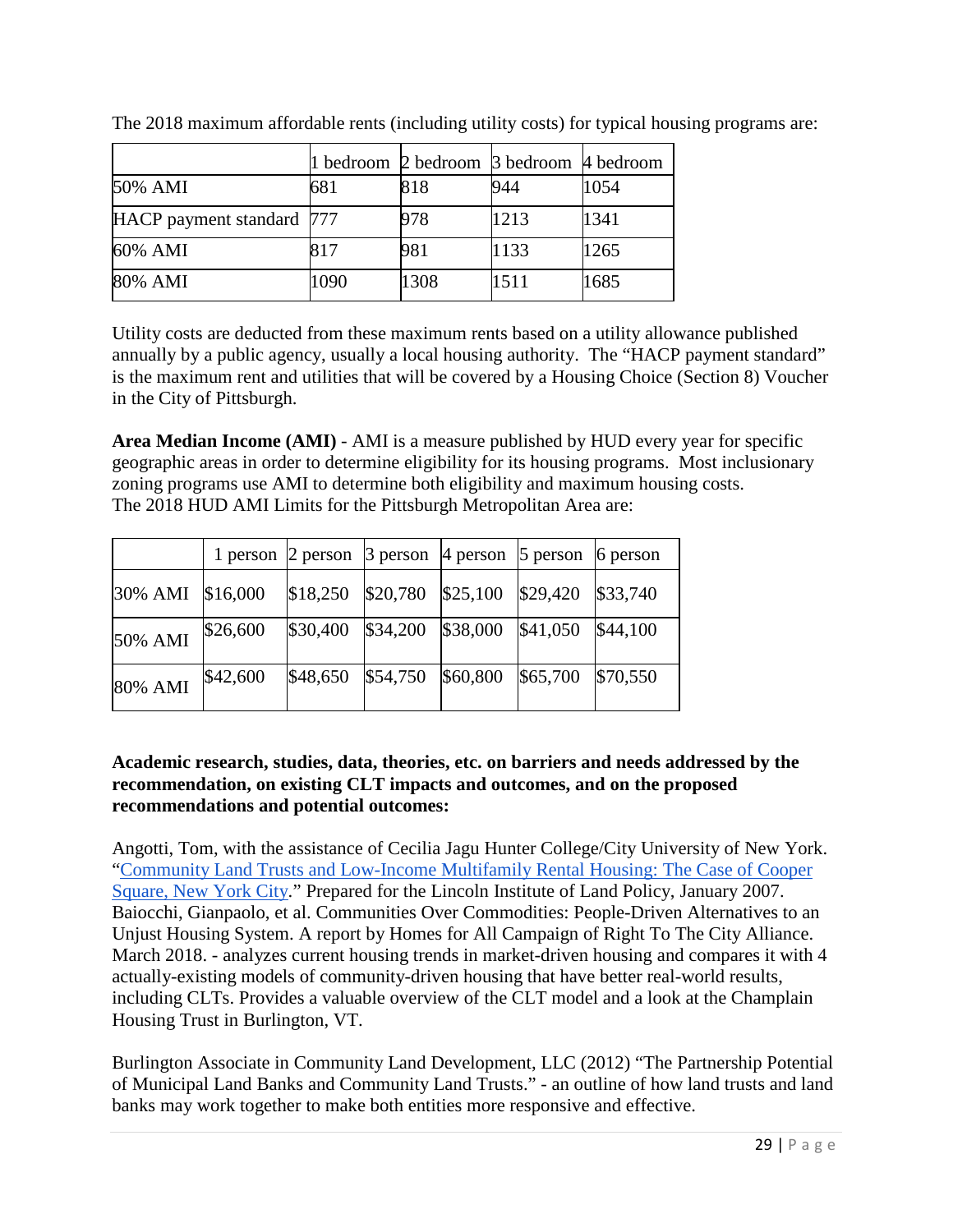Champlain Housing Trust. "Champlain Housing Trust Strategic Plan: 2017-2019." - discusses several of the Champlain CLT's main areas of strength and how the CLT plans its continued growth.

Dudley Street Neighborhood Initiative: [Dudley Residents Explore Links Between Health,](https://www.dsni.org/dsni-blog/2017/6/19/dudley-residents-explore-links-between-health-housing-and-self-determination)  [Housing, and Self-Determination, June 20, 2017](https://www.dsni.org/dsni-blog/2017/6/19/dudley-residents-explore-links-between-health-housing-and-self-determination)

**[Dwyer, Lee. "Mapping Impact: An Analysis of the Dudley Street Neighborhood Initiative](https://www.dsni.org/s/Dwyer_Thesis_FINAL_compressed.pdf)  Land Trust." Masters [Thesis. MIT Department of Urban Studies and Planning. 2015.](https://www.dsni.org/s/Dwyer_Thesis_FINAL_compressed.pdf)**

Fujii, Yasuyuki. "Putting the pieces together: how collaboration between land banks and community land trusts can promote affordable housing in distressed neighborhoods" from Cities (v)56, July 2016. - Describes the way in which land banks and CLTs are complementary, and analyzes various combinations of land banks and CLTs in both weak and stable markets. In most US cities, land banks and CLTs are not working in concert--that needs to be rectified.

**[Harding, Ashley E. and James Jennings. "The Dudley Village Campus: Select Social and](https://www.dsni.org/s/DSNI-and-DVC-Select-Poverty-Profile-Jennings-April-2014.pdf)  Demographic Profile -- [2010 Decennial Census". DSNI Research Brief. April 2013.](https://www.dsni.org/s/DSNI-and-DVC-Select-Poverty-Profile-Jennings-April-2014.pdf)**  "Housing Needs Assessment." Presented to the AFFH Task Force, May 2016 - consulted for basic demographic info and city housing needs.

**[Jennings, James. "DVC and Sub-Neighborhoods of Dudley Square, Dudley Triangle, and](https://www.dsni.org/for-researchers)  [Grove Hall: Select Social, Demographic, and Economic Comparisons". DSNI Research](https://www.dsni.org/for-researchers)  [Brief. July 2013.](https://www.dsni.org/for-researchers)**

**[Jennings, James. "Development without Displacement: The Spatial Face of Potential](https://www.dsni.org/for-researchers)  [Gentrification in Boston, Massachusetts". DSNI Research Brief. June 2014.](https://www.dsni.org/for-researchers) [Jennings, James. "Select Profile of Poverty --](https://www.dsni.org/s/DSNI-and-DVC-Select-Poverty-Profile-Jennings-April-2014.pdf) Dudley Village Campus, Dudley Square, [Dudley Triangle, and Grove Hall \[in\] Boston, Massachusetts". DSNI Research Brief. April](https://www.dsni.org/s/DSNI-and-DVC-Select-Poverty-Profile-Jennings-April-2014.pdf)  [2014.](https://www.dsni.org/s/DSNI-and-DVC-Select-Poverty-Profile-Jennings-April-2014.pdf)**

Lowe, Jeffrey S. & Thaden, Emily. "Deepening stewardship: resident engagement in community land trusts." from Urban Geography, (v)37, (i)4, (2016) e- Examines six well-established CLTs to gain an understanding of how their resident engagement practices reproducereprudce stewardship and contribute to success. Finds three important objectives to pursue: resident betterment, community control of land, and asset preservation.

Miller, Stephen R. "Community Land Trusts: Why Now is the Time to Integrate This Housing Activists' Tool into Local Government Affordable Housing Policies" from Journal of Affordable Housing & Community Development Law, (v) 23, (i)  $3/4$ . -- provides a detailed outline of standard CLT structure and operations. Also takes a deep dive into the structure and funding mechanisms for CLTs in Chicago, IL and Irvine, CA. It also includes a synopsis of the legal and policy issues concerning City CLTs.

Myungshik, Choi, et al. "Can community land trusts slow gentrification?" from Journal of Urban Affairs, (v) 40, (i) 3 (2018). - The statistical analysis concludes that CLTs can be an appropriate tool for stabilizing neighborhoods at risk of gentrification.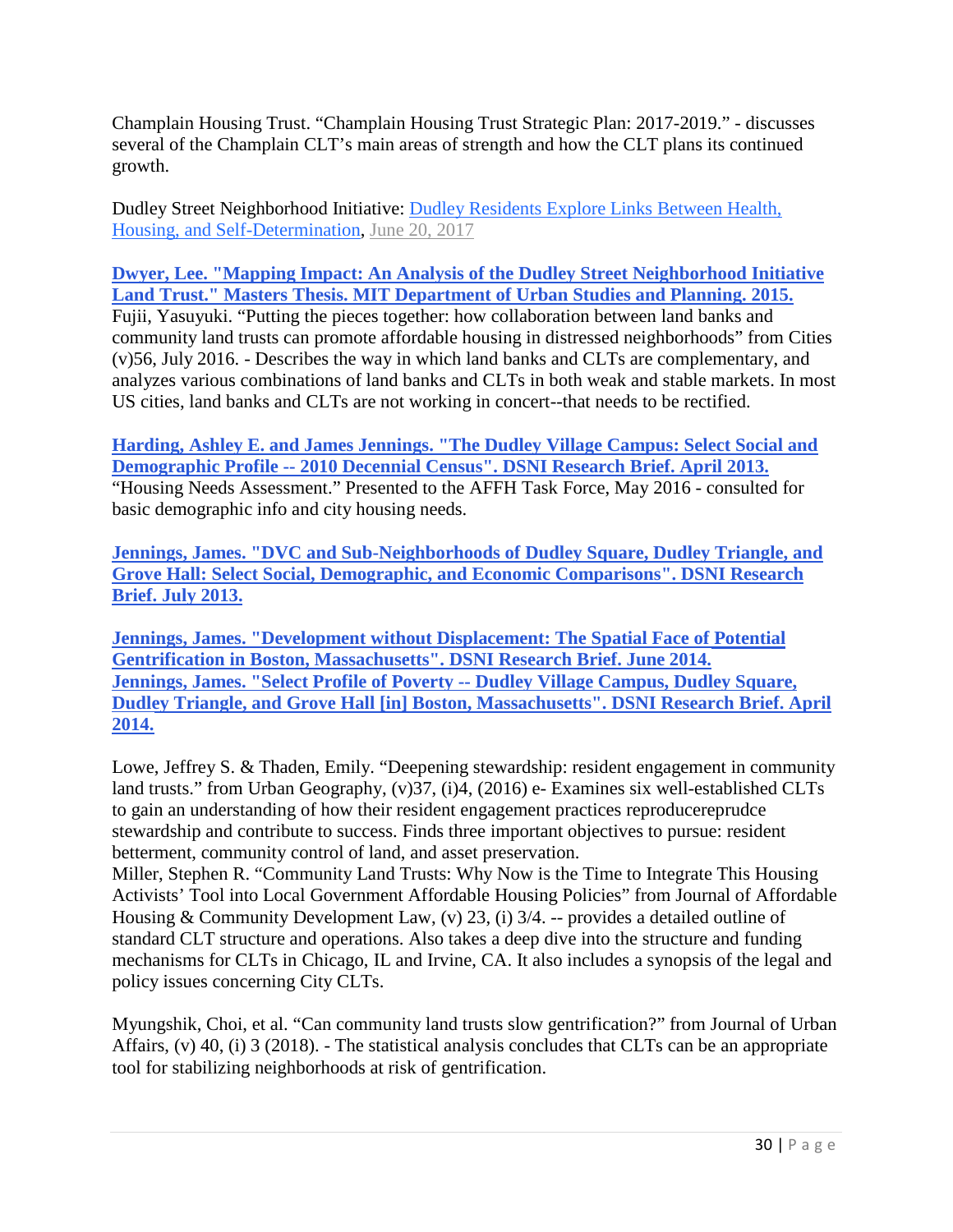Rugh, Jacob S., and Douglas S. Massey. "Racial Segregation and the American Foreclosure Crisis." American Sociological Review 75, no. 5 (October 1, 2010): 629–51. doi:10.1177/0003122410380868.

**Sandel, Megan; et al. ["Neighborhood-Level Interventions to Improve Childhood](https://www.dsni.org/s/NeighborhoodInterventions.pdf)  [Opportunity and Lift Children Out of Poverty."](https://www.dsni.org/s/NeighborhoodInterventions.pdf) Academic Pediatrics. Volume 16. Issue 3. April 2016.**

Serna, Rhea. "Tenants Plus Land Trust Beat Gentrification." Race, Poverty & the Environment 15, no. 1 (2008): 36

Sullivan, Laura et al. The Racial Wealth Gap: Why Policy Matters. Brandeis University, Institute for Assets & Social Policy; Demos, 2015. [http://www.demos.org/sites/default/files/publications/RacialWealthGap\\_1.pdf](http://www.demos.org/sites/default/files/publications/RacialWealthGap_1.pdf)

Sungu-Eryilmaz, Yesim & Greenstein, Rosalind. "A National Study of Community Land Trusts" from the Lincoln Institute of Land Policy. - a report on the results of a survey carried out in 2006 of all 187 CLTs that existed at the time, highlighting activities and practices of CLTs around the country. This was the first, and is one of the few, bodies of systematic empirical information about the work of CLTs and includes information such as how CLTs were established, the size of their staffs and operating budgets, their sources of revenue, their target communities, their governance structures, and their resale processes.

Thaden, Emily, & Davis, John. "Stewardship Works: Community land trusts succeed in curing delinquencies and preventing foreclosures, and the numbers show it." from the Journal of Affordable Housing and Community Building, fall 2010. - describes the success of CLTs at keeping residents in their homes even throughout the foreclosure crisis, which CLTs weathered at much better rates than traditional market-driven housing. They achieve this through stewardship activities, such as pre-purchase education, prevention of high-risk loans, ongoing support for homeowners after purchase, and early detection of (and intervention in) delinquency and foreclosure filings.

Thaden, Emily, Andrew Greer, and Susan Saegert. "Shared Equity Homeownership: A Welcomed Tenure Alternative Among Lower Income Households." Housing Studies 28, no. 8 (August 8, 2013): 1175–96.

Voith, Richard P., and Susan M. Wachter. "The Affordability Challenge: Inclusionary Housing and Community Land Trusts in a Federal System." Value Capture and Land Policies, Gregory K. Ingram and Yu-Hung Hong, Eds., Lincoln Institute of Land Policy, 2012. [http://realestate.wharton.upenn.edu/research/papers/full/722.pdf.](http://realestate.wharton.upenn.edu/research/papers/full/722.pdf)

Yelen, James: "Community Land Trusts as Neighborhood Stabilization: A Case Study of Oakland and Beyond." Professional report submitted in partial satisfaction of the requirements for the degree of Master of City Planning MASTER OF CITY PLANNING in the Department of City and Regional Planning of the University of California, Berkely. 2017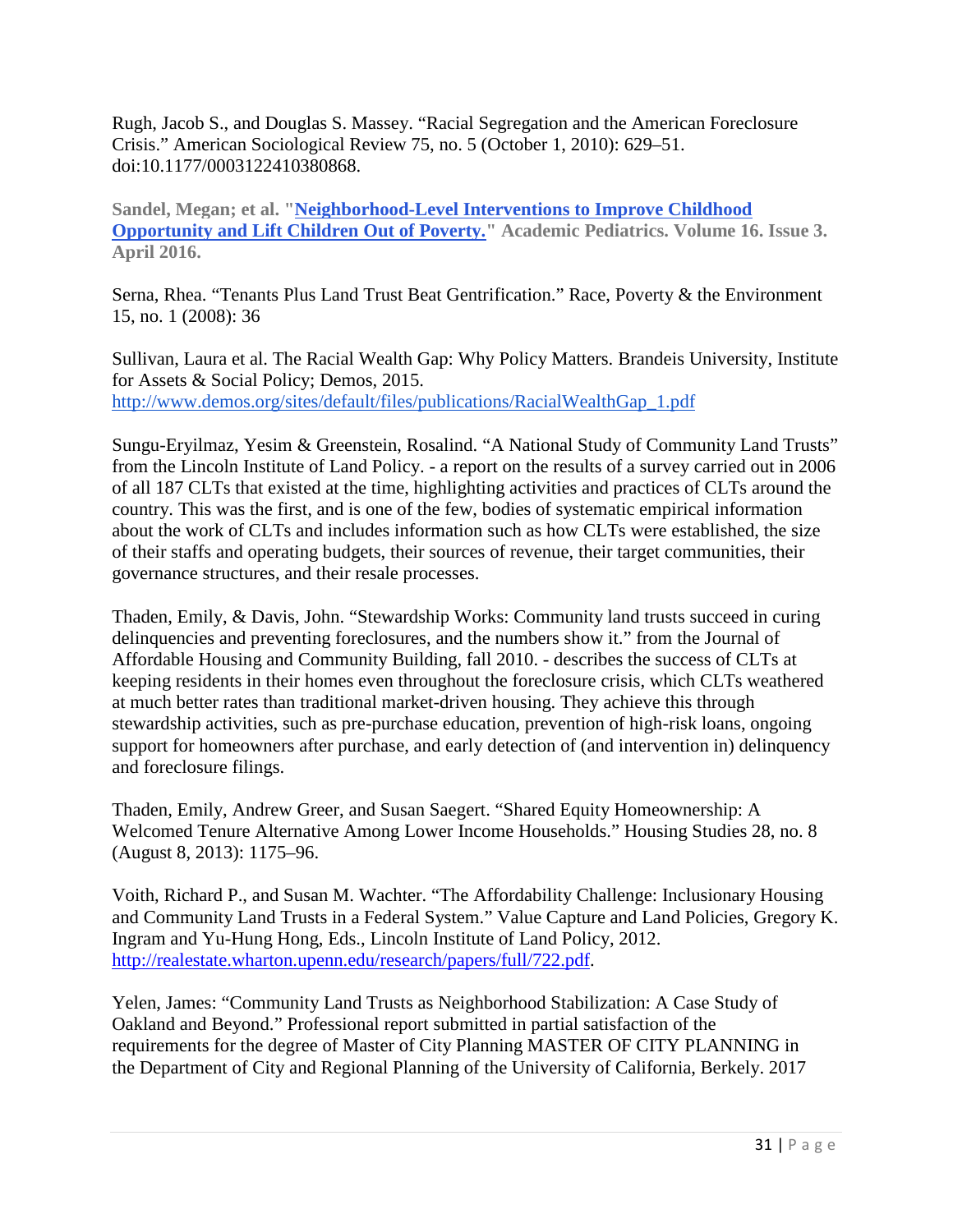• **Real world examples of the recommendation applied in other communities, including considerations of community comparability and policy outcomes:** 

With roots in the 1960's Civil Rights Movement, CLTs were originally developed as a model to provide homes and workable land to African American farmers who had been evicted from their homes, either because of the whims of the market or because of their activism for civil rights. Today, CLTs exist in 45 states and the District of Columbia, to varying degrees.

Government-backed CLTs are still a nascent phenomenon, with the Burlington, VT-based **Champlain Housing Trust** still acting as the largest and most successful in the country. This nonprofit was brought together and developed, in part, through support from Bernie Sanders as mayor of Burlington, who provided \$200,000 in seed money through Burlington's municipal budget and staffing support from his municipal bureaucracy. Sanders passed a law that required all city-controlled housing funds from federal, state and local sources be spent on permanentlyaffordable housing. This idea proved popular among a wide swath of political representatives, from progressive allies of Sanders all the way over to conservative Republicans, who felt that the CLT model was more cost effective and productive for the city. Later, the city made a significant loan to the community land trust from the city's pension fund, with matching funds from a local bank. Finally, a small tax increase was made locally to maintain a fund, offering the housing trust a more predictable level of support. Today the housing trust has a \$10 million dollar operating budget, but it also produces \$100 million in development capital, which goes into managing properties, making loans and developing new housing and commercial uses.

It owns approximately 7.6% of Burlington's housing stock, serves renters and owners, and has a diverse set of constituents. Its business lines include Homeownership Promotion and Preservation; Multi-family Housing and Property Management; Real Estate Development; Community Relations; Finance; Human Resources, Administration, and Management; and Governance. The CLT has its highest concentration of housing in Burlington's Old North End, an area that has historically suffered from poor housing stock (now very old housing stock) and periods of neglect and disinvestment. Its portfolio in the neighborhood includes historic renovations and new constructions. Non-housing facilities provide much-needed services, including a pocket park, properties housing daycare, and senior services, a food shelf, and offices for Legal Aid. It has also brought significant resources to bear to tend to Vermont's homelessness crisis, bringing at-risk people into homes where they have easy access to health and security support systems. Because of its flexibility, diverse funding streams, and ethical development systems, it has the capability to meet a wide range of housing needs and to change with the times.

**Examples of community land trusts that have prioritized deeply affordable housing and Fair Housing goals, including racially equitable distribution of community benefit in urban areas:** 

- [Cooper Square: New York City](https://coopersquare.org/about-us/our-historical-accomplishments)
- [Dudley Street Neighborhood Initiative:](https://www.dsni.org/dsni-historic-timeline) Boston
- City of Lakes Community Land Trust: Minneapolis, MN
- Oakland CLT: Oakland, CA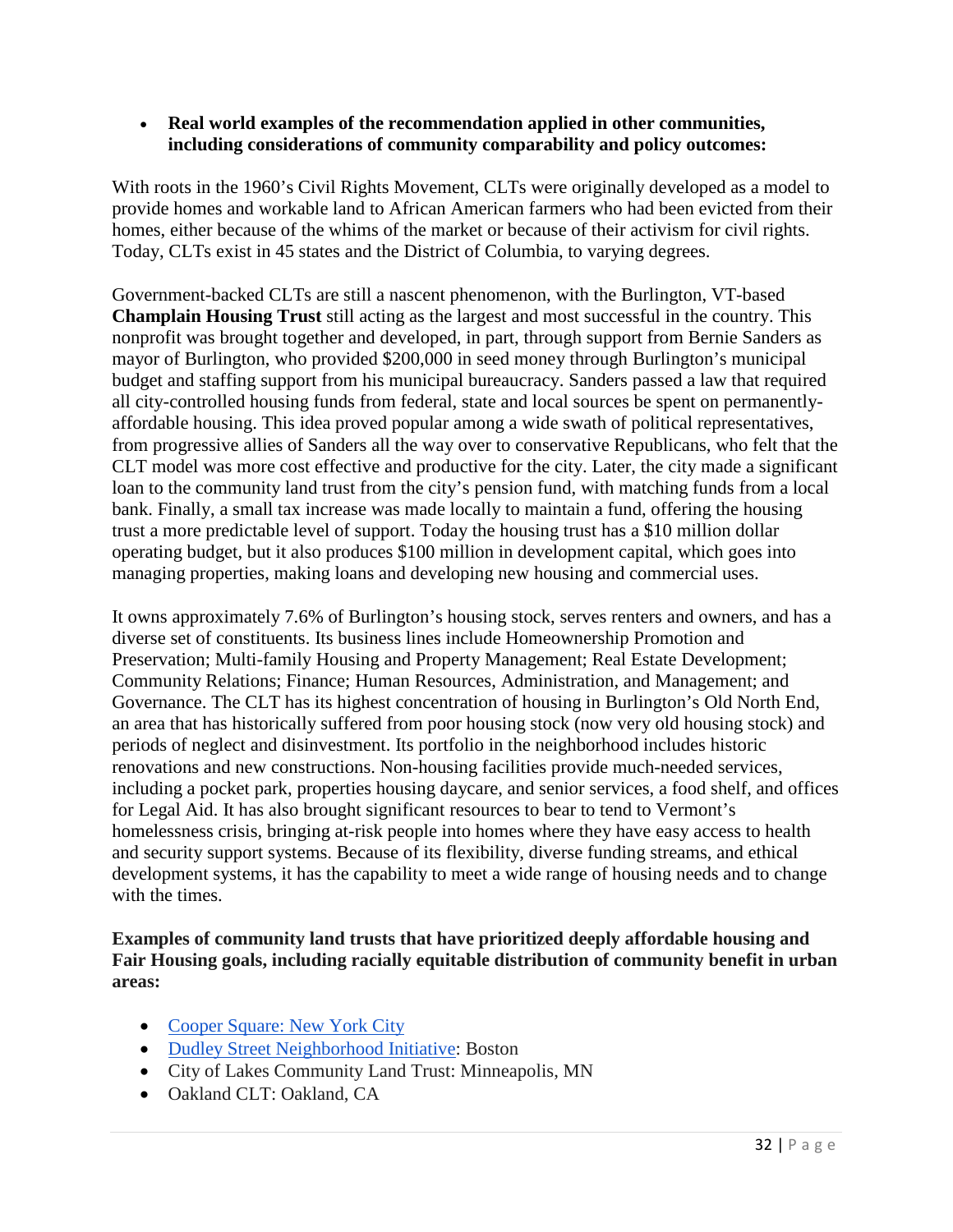- Homestead CLT: Seattle, WA
- Proud Ground: Portland, OR

#### **5. Reasons Against Recommendation**

- Unless other sources of support can be identified, the city may need to rely more heavily on statewide monetary support to enact a widespread CLT program that could help solve the ELI housing crisis;
- Supporting the long-term and wide-spread growth of CLTs would be a challenging and time-consuming process, requiring public buy-in and training of potential residents.

#### **Created by:**

Pittsburgh DSA Housing Working Group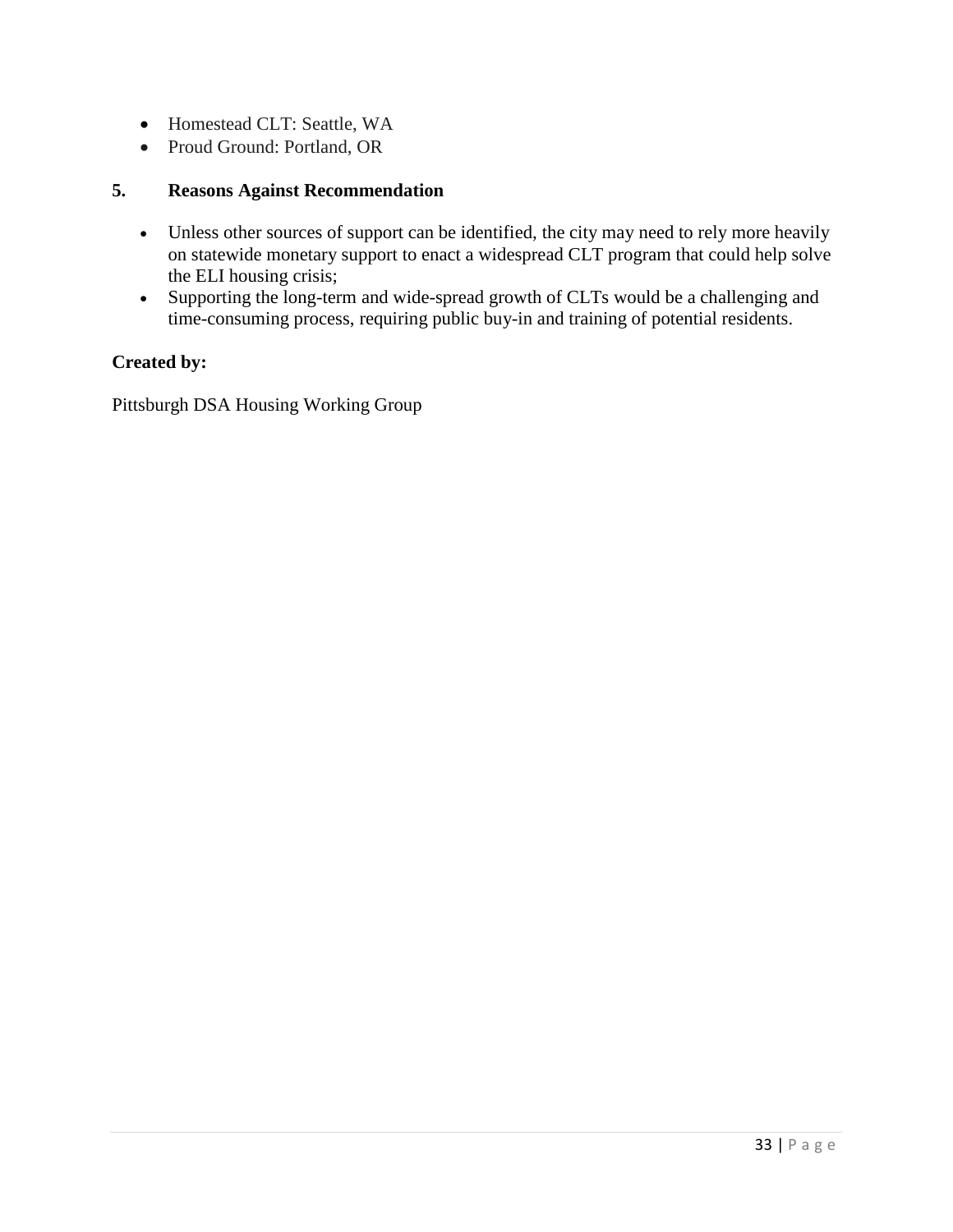# **Maximizing the Use of the Section 8 Home Ownership Program as a Mechanism to Affirmatively Further Fair Housing Goals**

# **1. Synopsis of Recommendation:**

Our nation's primary tool for increasing the ability of low to moderate income households to afford safe, sanitary and decent housing is the Section 8 Housing Choice Voucher Program. Section 8 vouchers have typically been used as rental vouchers. However, Section 8 funds can also be used for home purchase.

Locally, the Section 8 rental program is in crisis. Today, most families lucky enough to receive a voucher in Pittsburgh are forced to return it unused. Because of significant rent increases, over 70% of people with a voucher are unable to find a suitable apartment within the rent limitations.

In order to address our housing crisis and to promote Fair Housing objectives, Pittsburgh and Allegheny County should promote the Section 8 Home Ownership program, in order to:

- increase home ownership opportunities for racial minority and protected class members;
- increase integration and erase segregation patterns by opening housing opportunities in neighborhoods with limited numbers of rental units;
- increase the availability of additional affordable housing units by opening the market of affordable houses for-sale to voucher holders;
- make available the proven asset-building function of home ownership to protected class members
- avoid the "not-in-my-backyard" (NIMY) capacity of home owner majority neighborhoods to block development of affordable rental housing.

The Section 8 Home Ownership program is a practical and sustainable way to promote and support home ownership for low income families. In fact, families who are considered incapable of affording the responsibilities of home ownership can purchase and maintain a home on this program.

Pittsburgh and Allegheny County have a significant number of affordable houses for sale. The Section 8 Home Ownership program provides a mechanism to make these affordable homes available to a significant number of protected class members.

A robust Section 8 Home Ownership program could be funded primarily through the annual allotments received from the Federal government. Pittsburgh, Allegheny County and McKeesport, each receive yearly funding allocations from the federal Department of Housing and Urban Development (HUD) for Housing Choice Vouchers. All three local Housing Authorities offer the Section 8 Homeownership Program. However, there's been very little local promotion of this program.

In addition to the lack of promotion, small barriers prevent a significant number of potential home buyers. Most of these barriers could easily be addressed through local resources –

• no credit / poor credit counseling;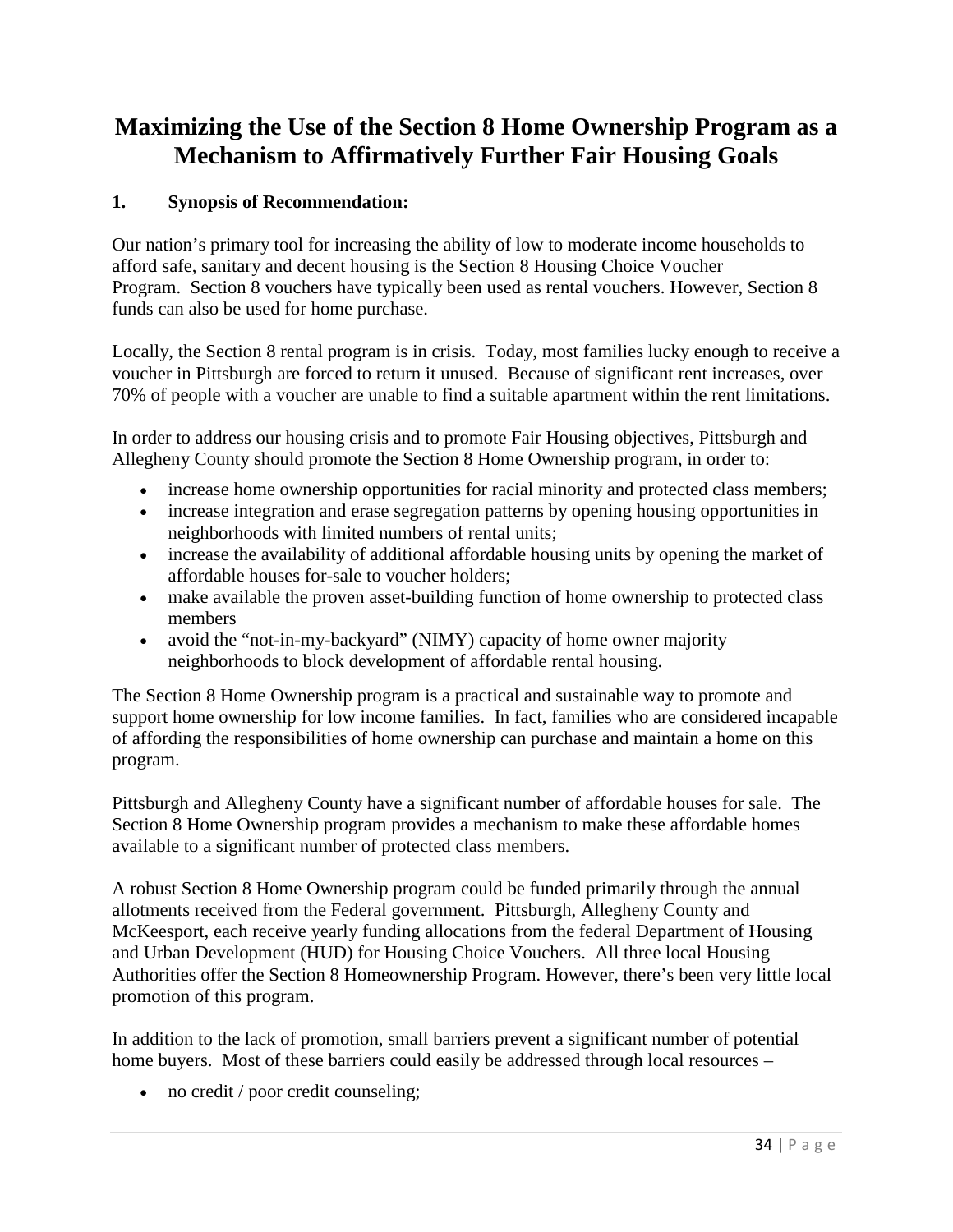- working with knowledgeable realtors;
- down payment and closing cost assistance;
- educating lenders around the Section 8 Homeownership Program and establishing relationships with partnering lenders;
- educate and train first-time homeowners on repair and self-help skills; avoidance of predatory lending schemes;
- counseling families receiving public benefits coordination of benefits rules (such as the asset limit of SSI / MEDICAID benefits) and home maintenance accounts.

#### **2. Statement of Need:**

Red-lining, racial steering, discriminatory lending and other practices have created racially segregated neighborhoods in Pittsburgh and denied home ownership opportunities to Black/African American and other minority and protected class households. Neighborhood demographic and home ownership patterns in Pittsburgh today reflect that history.

The degree of segregation can be measured by a community's "dissimilarity index." The dissimilarity index measures whether one particular group is distributed across census tracts in the metropolitan area in the same way as another group. A high value indicates that the two groups tend to live in different tracts. The dissimilarity index compares the integration of racial groups with the White population of the City, or MSA, on a scale from 0 to 100, with 0 being completely integrated and 100 being completely separate. A value of 60 (or above) is considered very high. It means that 60% (or more) of the members of one group would need to move to a different tract in order for the two groups to be equally distributed. Values of 40 or 50 are usually considered a moderate level of segregation, and values of 30 or below are considered to be fairly low.

The Black/African American population is the largest minority group in the City, making up approximately 26.1% of the population and with a dissimilarity index of 56.6 [a value of 60 is considered "very high"]. The Asian population has a dissimilarity index of 45.5 and the Hispanic Population has a dissimilarity index of 23.3.

Our history of red-lining, steering and discrimination in lending practices have created patterns of single-family home ownership which prevail in most of Pittsburgh's heavily White neighborhoods. Consequently, promoting affordable rental programs will not be an effective way to integrate these neighborhoods.

Although the Black/African American population of Pittsburgh is 26.1% of the population, it only represents 16.4% of the total homeowners according to the 2010 census. We can see in the maps below that this disparity of home ownership rates among Black/African American households exacerbates the racial segregation of our neighborhoods.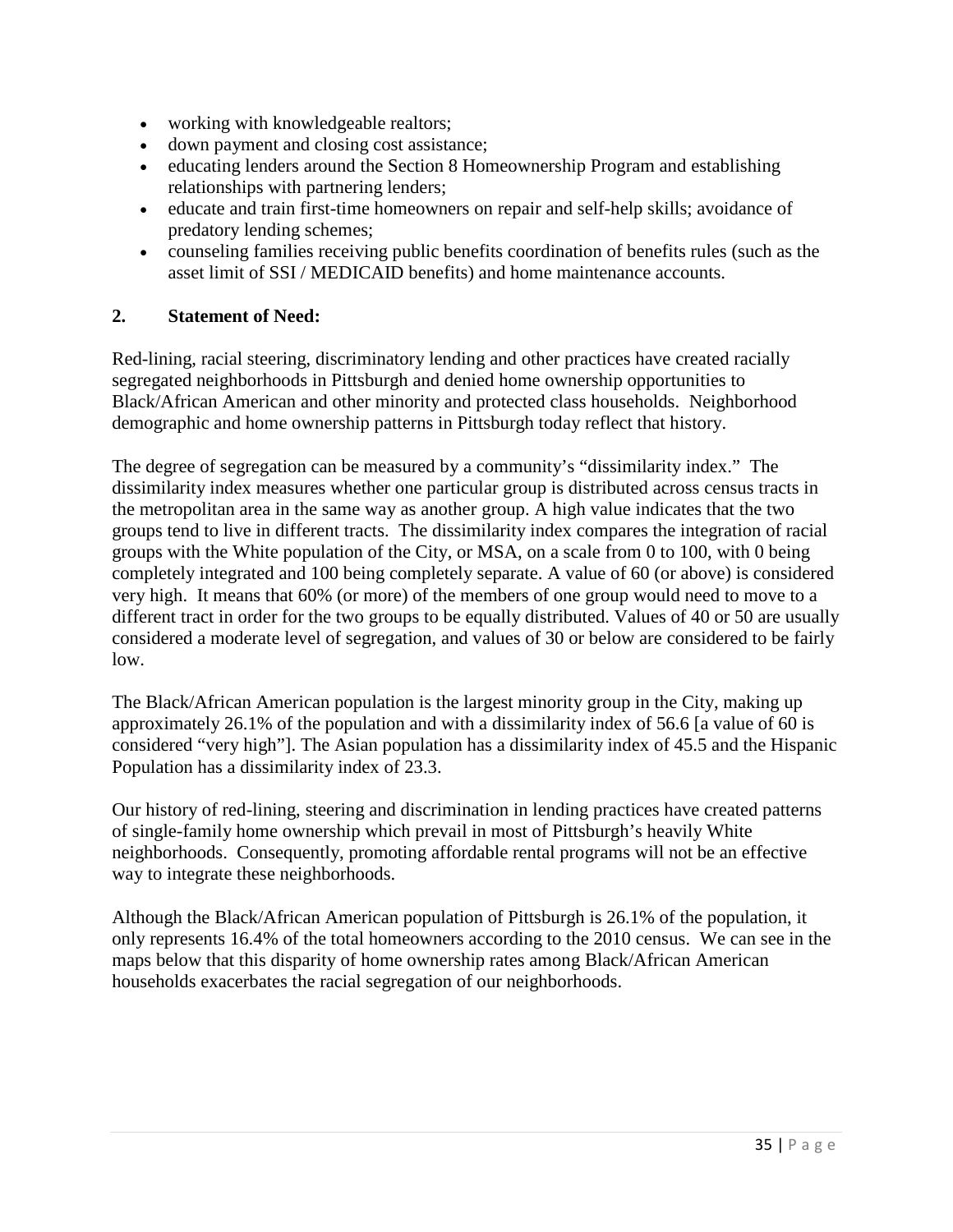

With respect to home ownership patterns we see:

Owner-Occupied units are scattered across the City, with the highest concentrations being located closest to the outer edges, particularly in the neighborhoods of Brighton Heights and Perry North, Central Lawrenceville, Stanton Heights, and Highland Park, Brookline and Overbrook, Squirrel Hill, and New Homestead and Lincoln Place.

With respect to racial patterns we see:

The White population is primarily concentrated in the southern and southeastern parts of the City, as well as some areas in the northern part of the City, in neighborhoods such as Duquesne Heights and Mount Washington, Southside, **Brookline**, Carrick, and **Overbrook**, Central Lawrenceville and Highland Park, Squirrel Hill, and New Homestead and Lincoln Place.

Households in Pittsburgh who are "cost overburdened" also reflects patterns associated with protected classes. Cost burdened households are suffering from a decreasing supply of affordable housing options and are increasingly being forced to relocate out of the area to find a place to live. Increasing opportunities for home ownership would be one additional step we could take to address this crisis.

A total of 8,325 Black/African American households were considered cost overburdened by greater than 50%, which is 32.78% of the total number of households that were considered cost overburdened by greater than 50%. This number is higher the 24.39% of the total number of households that the Black/African American category comprises. A total of 590 Hispanic households were considered cost overburdened by greater than 50%, which is 2.32% of the total number of households that were considered cost overburdened by greater than 50%. This number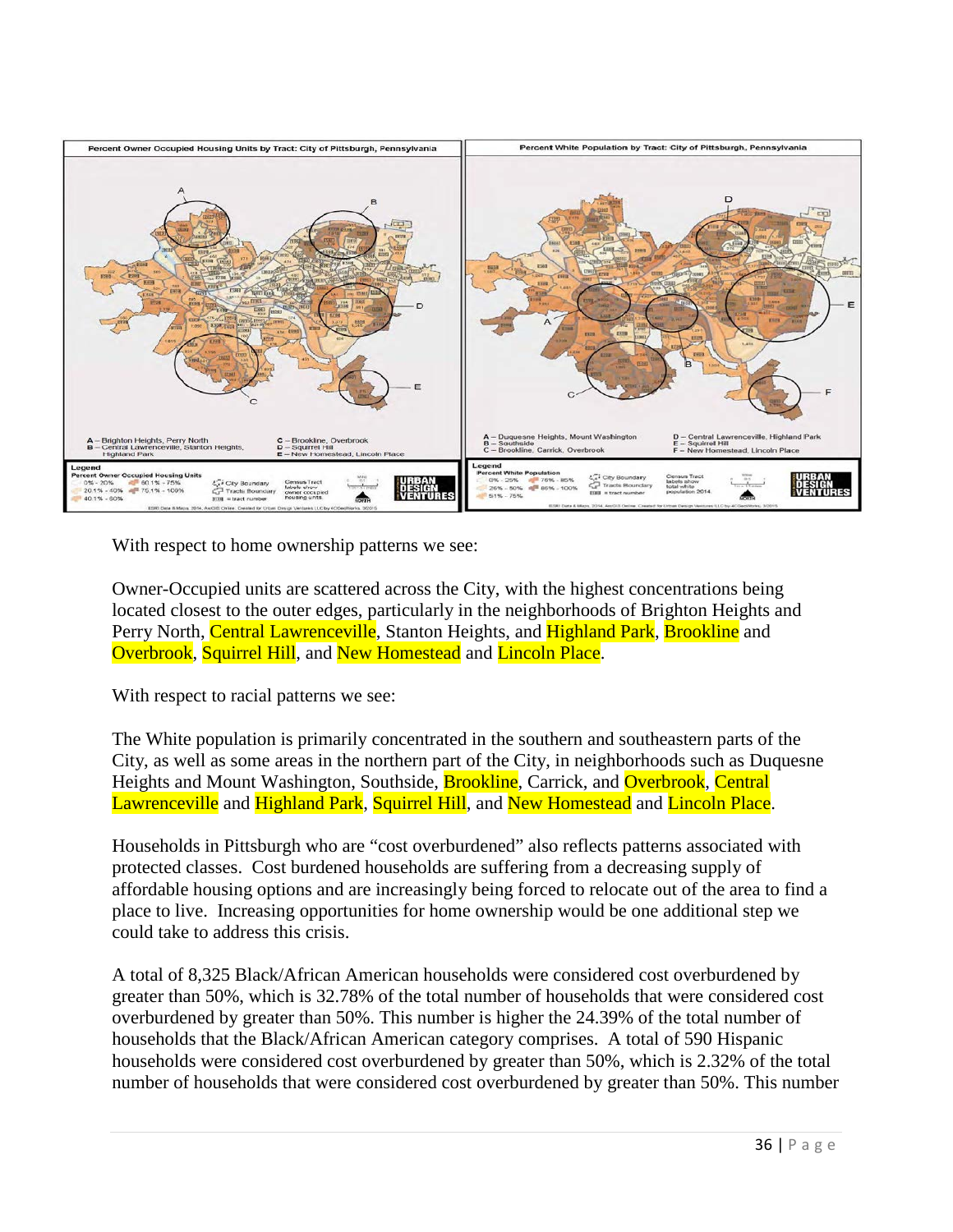is slightly higher than the 2.02% of the total number of households that the Hispanic category comprises.

Cost burden and lack of home ownership opportunities have many causes, but chief among them is insufficient income. Median gross rent in Pittsburgh increased by 59% since 2000, but median renter income remained flat in that time. For those households cost burdened by more than 30%, renters are more highly affected; there are many more renters who are cost overburdened than owners.

Our nation's primary tool for increasing the ability of low to moderate income households to afford safe, sanitary and decent housing is the Section 8 Housing Choice Voucher Program. Section 8 vouchers have typically been used as rental vouchers. However, due to the local factors described above, the capacity of rental vouchers to address the housing crisis in Pittsburgh and Allegheny County have been severely limited.

The number of Section 8 vouchers which the Department of Housing and Urban Development (HUD) makes available to local housing authorities is grossly inadequate to meet the demand. Families fortunate enough to be awarded a Section 8 voucher have an extremely difficult time finding a suitable apartment. HUD requires the family to find an apartment that rents for less than average, which passes a rigorous inspection – and the family has a120 day (4 months) time limit to do this. If the family fails to locate a suitable, affordable apartment within that time limit, they lose the voucher and go back to the end of the long waiting list line. The family loses all the potential benefits of the voucher. *Approximately 75% of City of Pittsburgh residents with vouchers lose their vouchers in this process. Over 50% of Allegheny County voucher holders also lose their vouchers this way.* 

As a consequence of all the factors mentioned above, we have a growing number of poor families with extremely high housing insecurity. A high percentage of these families are protected class members. These families often face or experience eviction, homeless, and a growing number are forced to move out of area to find housing. The consequences are profound – for the City, for the region, but especially for the families and the children.

Pittsburgh and the local region have experienced a steadily declining public investment in affordable housing. As an example, the Housing Authority of the City of Pittsburgh has less than one-half of the number of units it had 25 years ago. The rental market has gotten tighter. Rents have gone up around 30% in just the last five (5) years! The rental costs of newly constructed apartment are far in excess of the affordability of the median household income of Pittsburgh renters. It is obvious that Pittsburgh and Allegheny cannot solve these problems by building more market-rate rental housing.

#### **3. Reasons supporting recommendation:**

Pittsburgh and Allegheny County suffer from a housing crisis caused by an insufficient supply of affordable rental units for our population. According to a study by the Housing Alliance of Pennsylvania, Pittsburgh has a shortage of 21,000 homes that are affordable enough for families of four whose income is \$24,000 (which is 30 percent of the area's median income for that size household).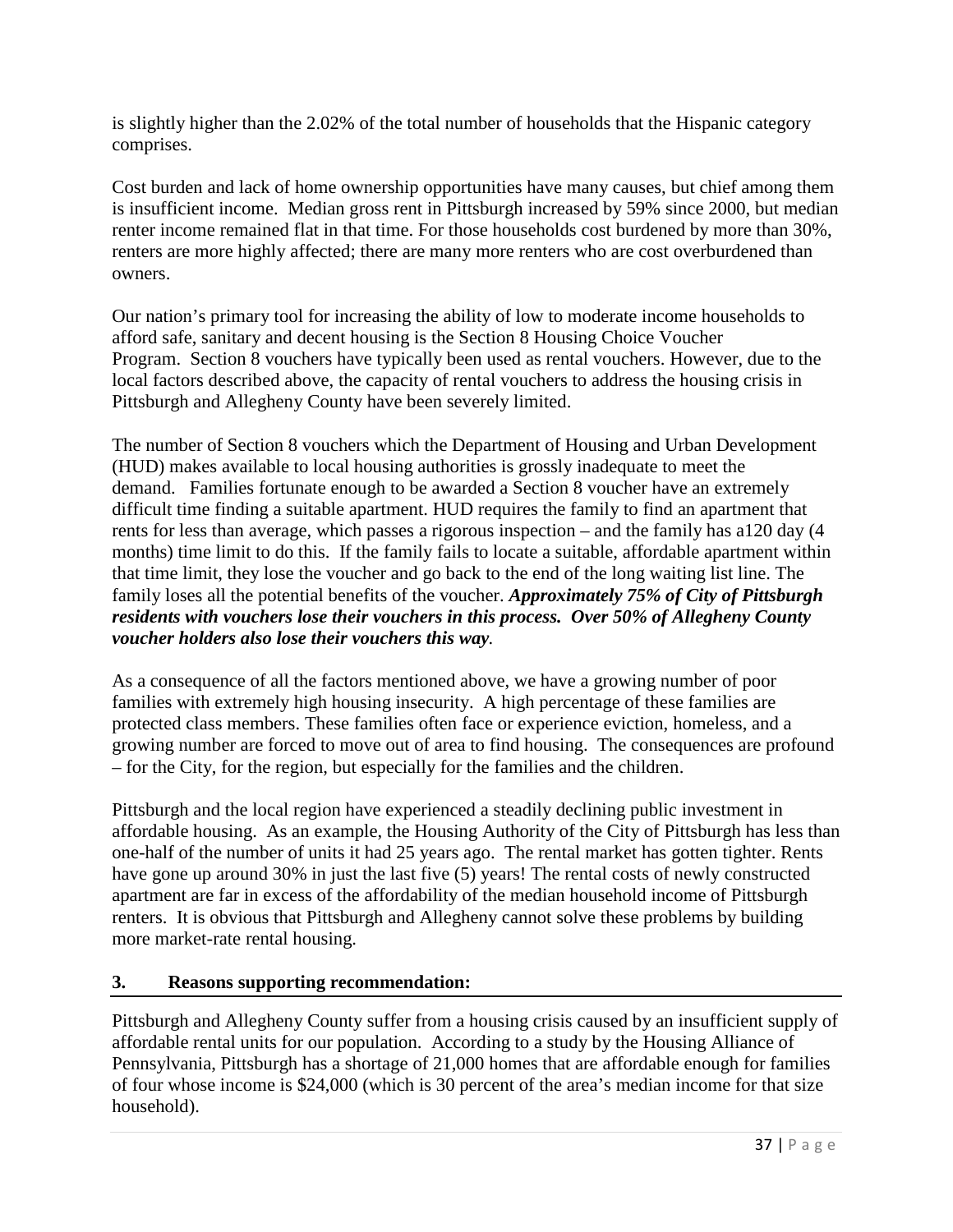We lack a funding source that could, in a timely manner, construct, renovate and make affordable 21,000 rental units. Pittsburgh's recent decision to fund the Housing Opportunity Fund is a step in the right direction, but it's not yet clear how much of the need it can address.

The local housing market has many affordable homes that are for sale, rather than for rent. The Section 8 Housing Choice Voucher Program is a federally-funded program that is available to support home ownership and can provide nearly all the support needed by a family whose income is 30% or less of area median income to pay the expenses necessary for owning a modestly priced home. By supporting the Section 8 Home Ownership program, we provide poor families with the option of owning in addition to renting, and thus make available an additional pool of affordable housing.

In addition to opening new markets for affordable housing units, home ownership opens neighborhoods to protected class members who would otherwise be excluded due to the absence of rental units in many predominantly White neighborhoods. Because home owners experience less stigma than Section 8 renters, NIMBYism and community resistance is less of a barrier to expanding opportunities to protected class members for home ownership in those neighborhoods.

Home ownership also has distinct asset-building advantages over renting. *This asset-building function is available to Section 8 home owners, but in the rental context, it is only available to the landlord.* Home ownership by poor families – so long as it is adequately supported and sustainable - is one way to combat the persistence of poverty in our society. However, most poorer families require some financial help to pay all the necessary expenses of home ownership. The Section 8 Home Ownership provides the kind of help they need.

It is likely that poor families may need limited additional support in the form of down payment and closing costs. But these expenses are small compared to the ongoing support offered by Home Ownership Vouchers. Pittsburgh's recently-passed Housing Opportunity Fund would be a viable source of funding for down payment and closing costs.

#### **4. Research supporting recommendation:**

#### **Definition of terms**

The Section 8 Home Ownership program, also known as the Voucher Home Ownership (VHO) program, is an "optional" program under the HUD-financed Section 8 program. As an "optional" program, local Public Housing Authorities (PHAs) are not required to offer it to voucher holders. However, the City of Pittsburgh, Allegheny County and McKeesport Housing Authorities all offer the VHO program.

The Voucher Home Ownership Program provides the family the same level of assistance as the rental voucher program. In both programs the family is required to pay at least 30% of their adjusted gross income on housing related costs. The VHO program allows the assistance to be spent on mortgage, utilities, taxes, insurance, maintenance, and all conceivable home owner expenses. However, as with the rental program, assistance is capped at the "payment standard" for that particular family size.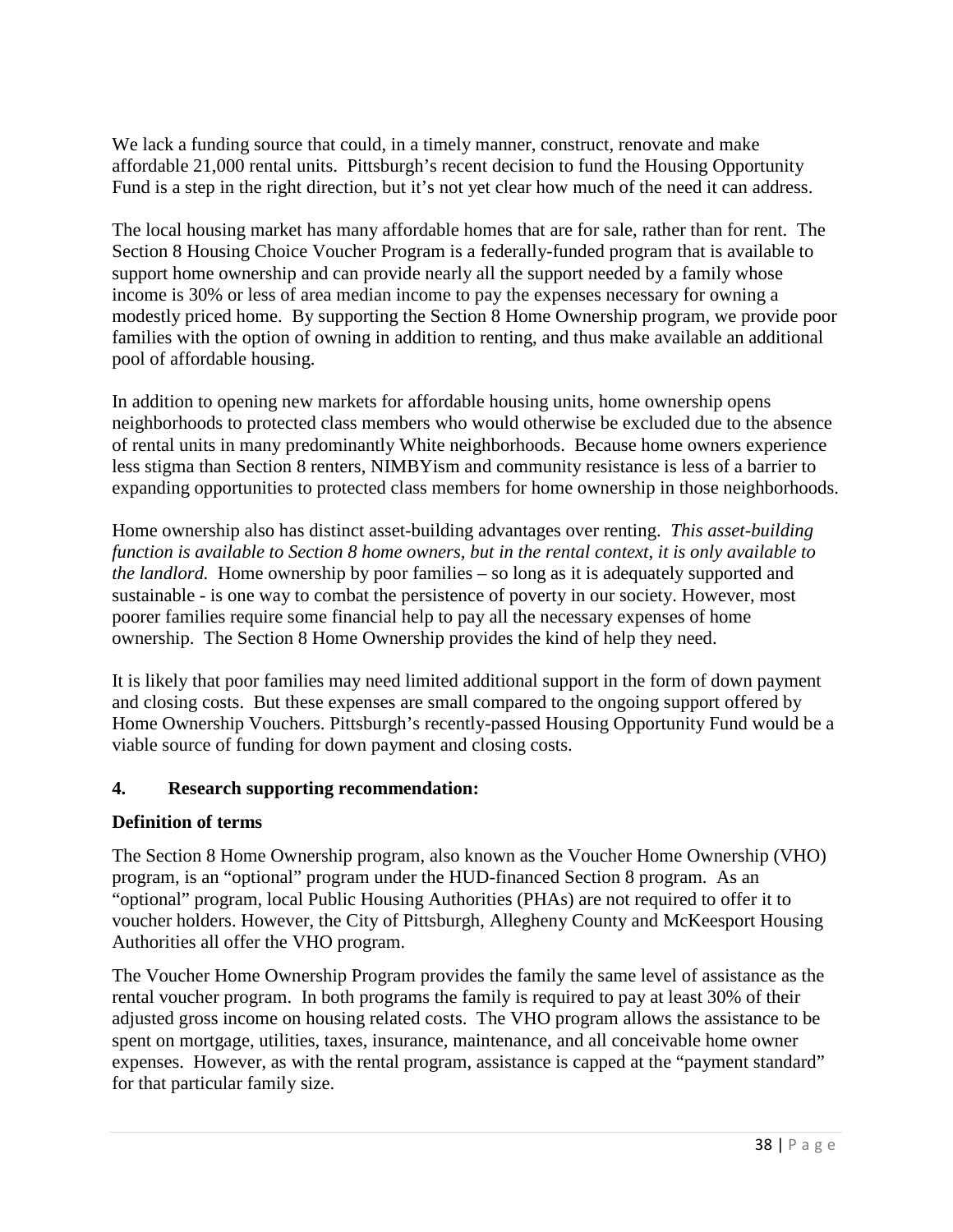Pittsburgh's VHO program, however, does not follow the usual rules of the federal regulations. Pittsburgh's VHO program is primarily geared toward residents in their public housing communities and participants in their self-sufficiency program. The program Pittsburgh operates is very different from the one required by the federal regulations (and so, very different from the programs offered by Allegheny County and McKeesport Housing Authorities).

# **Legal and policy background**

The Voucher Home Ownership (VHO) program has been around since 1999. The Regulations are found in [24 CFR Part 982](https://www.gpo.gov/fdsys/granule/CFR-2011-title24-vol4/CFR-2011-title24-vol4-sec982-625) (particularly see sections 625-642). As mentioned above, Pittsburgh offers a VHO program that differs significantly from what is required by the Federal Regulations. Pittsburgh can do this because it is a Moving to Work (MTW) Housing Authority, which gives it added flexibility from the constraints of the federal regulations. There are advantages and disadvantages to the VHO program which Pittsburgh offers. Criticism of the Pittsburgh VHO program include:

- The regulations provide a minimum of 15 years of home ownership assistance; Pittsburgh pays a lump-sum at closing equal to only 10 years of assistance (this is particularly egregious for elderly or disabled families who can receive unlimited assistance – just like rental vouchers);
- The regulations provide that assistance may increase (but not decrease) during the term of assistance if the family income decreases or the family size increases. Pittsburgh's onetime method fails to provide this potential increase;
- All the assistance under the Pittsburgh program comes at the time of purchase, raising concerns of sustainability for families;
- It imposes a "minimum income" requirement for the family which is approximately double the federal standards;
- In addition, Pittsburgh has indicated it will impose a limit on the number of participants (since assistance is provided in a lump sum, the concern is that an unlimited number of participants could outstrip their budget authority). There is no such limit in the federal regulations.

# • **Academic research, studies, data, theories, etc. on barriers and needs addressed by the recommendation and on the proposed recommendations and potential outcomes**

The U.S. Department of Housing and Urban Development (HUD), which funds the voucher program, has conducted no "best practices" study, but instead it has funded two studies of 10 – 12 programs (picked on the basis of being representative of national location and size variations). HUD also funded the production of a *Housing Choice Voucher Homeownership Program Guidebook*. These documents identify barriers confronted by these programs, as well as efforts to eliminate those barriers. The HUD documents, together with interviews with over a dozen selected programs, form the basis for the observations here.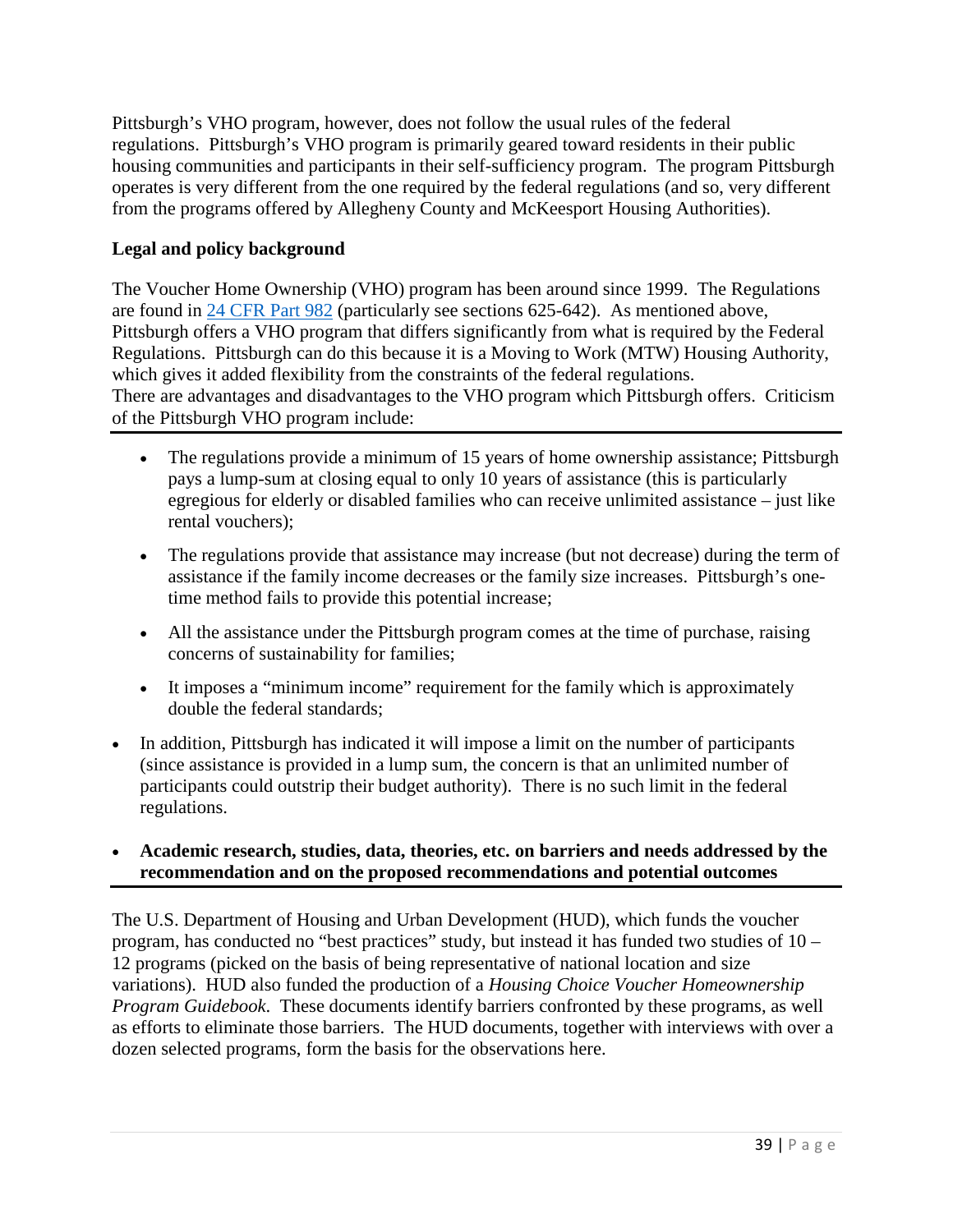#### • **Real-world examples of recommendation applied in other communities, including consideration of:**

There are more than 960 different Public Housing Authorities (PHAs) or other state entities that operate voucher home ownership programs.

Identifying "top performers" is challenging since the success of programs (if measured, for example, by the number of closings under the program) often depends on a mixture of unique, external factors such as -

- The size of the city / program;
- The availability and affordability within the local housing stock;
- The availability of local partners to provide related services, such as homeownership counseling, and down payment assistance;
- Lender support for the program; and
- The income and credit characteristics of the pool of program applicants.

The Voucher Home Ownership (VHO) Program has been around since 1999. As of 2012, there were 15,239 homes purchased through voucher subsidy programs. The largest cities tend to have the largest number of closings. New York City (349) and Chicago (303) lead the nation with most closings through 2012. Los Angeles (63) has much smaller numbers, apparently due to the extremely high price of housing there. Pittsburgh's numbers are on the low side.

#### • **Comparability of communities with Pittsburgh and Allegheny County in terms of:**

#### **Legal Authority**

As mentioned above, Allegheny County and McKeesport Housing Authorities have the same legal authority as all other housing authorities. Pittsburgh, however, has even greater legal authority (discretion) to tailor the VHO program as a result of its MTW status.

#### **Size**

Cincinnati, Ohio and Louisville, Kentucky are slightly smaller cities than Pittsburgh, but who have had more success in promoting their Voucher Home Ownership programs. Louisville credits the support of community players and the Mayor as being critical to their success.

#### **Market Conditions**

Although the average income of purchasers and the prices of units purchased vary across the country, 80 percent of the voucher homeownership program participants sampled in a study bought houses for less than \$100,000. The percentage of the housing stock valued at less than \$100,000 is, therefore, an important indicator of housing affordability across the study sites. By those standards, Pittsburgh is a housing market where a VHO participant could find affordable homes for purchase.

#### **Interagency and Inter-Organizational Cooperation**

All three local housing authorities have cooperative arrangements with a variety of HUDapproved agencies which provide pre-purchase housing counseling services. HUD requires participants in VHO programs to participate in such a homeownership counseling program.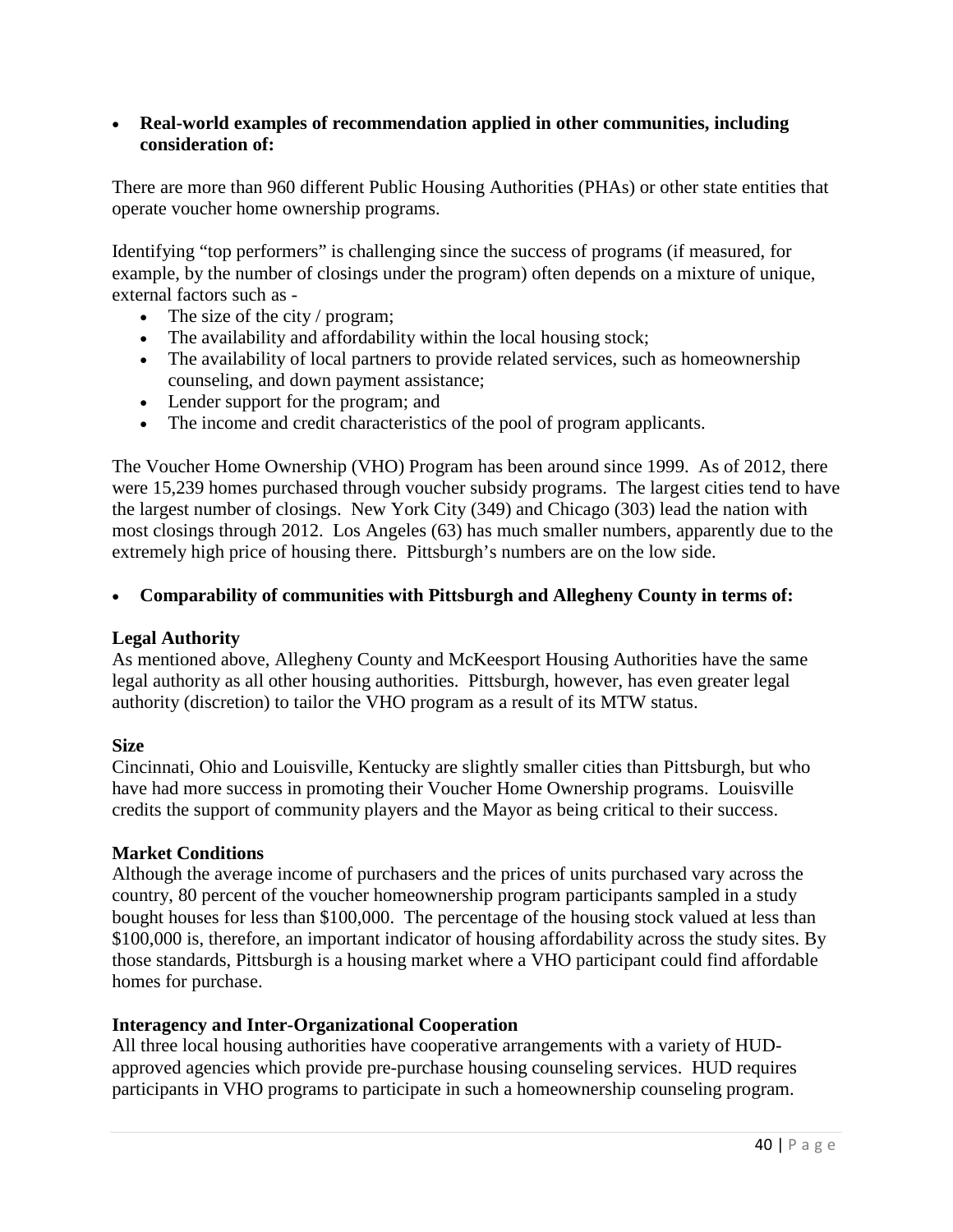However, contrasted with programs in other cities, our local housing authorities do not have cooperative agreements with (1) realtors, or (2) lenders. Furthermore, although down payment and closing cost barriers are likely, none of our local housing authorities provide or have cooperative agreements with agencies of funders who could provide such assistance. There are, however, some agencies which provide support mechanisms that accelerate savings. ACTION Housing's Individual Development Account Program (IDA), which is a matching savings program, would support a person on a limited income to save the funds necessary for a down payment. But laudable programs like these would still result in a painfully slow process.

# • **Outcomes**

Previous programs which promoted low income home ownership have a troubled history. Programs in the past did not provide ongoing assistance, and failed to reflect the reality of the low-income worker – who typically are the first fired, last hired, and experience unpredictable adjustments in hours per pay period. The "genius" of the VHO program is the flexibility of assistance. When the income of the family goes up, the assistance goes down. When the income goes down, the assistance goes up.

Nationally, participants in the Voucher Home Ownership program have experienced a very low incidence of default. Local experience also reflects this low incidence of default.

Another measure of success is satisfaction reported by participants in the VHO program. Participants in the VHO program describe the anxiety they felt as renters—never knowing when the landlord may choose not to renew the lease and whether they would be able to find housing that met their needs.

Most voucher home ownership program participants tend to purchase in neighborhoods with slightly higher incomes and greater residential stability than the neighborhoods where they had been renting (neighborhoods with slightly higher homeownership rates and more single-family detached housing than existed in the pre-purchase neighborhood). In addition, the average poverty rate in the neighborhoods where participants purchased is slightly lower than in the prepurchase neighborhoods.

# **5. Reasons against recommendation:**

Some housing authorities report a reluctance to promote the voucher home ownership program because of a concern of "tying up their voucher money" and limiting their ability to issue new vouchers. This is a very curious argument given that it reflects the success and low default rate of participants in the VHO program. Our local experience, where extremely high percentages of voucher holders fail to secure units before their time expires, does result in larger numbers of applicants cycling though the program. But this process obscures the suffering and tragedy of families in desperate need of housing assistance who have a voucher, but find that it gives them no help.

#### **6. Other Considerations:**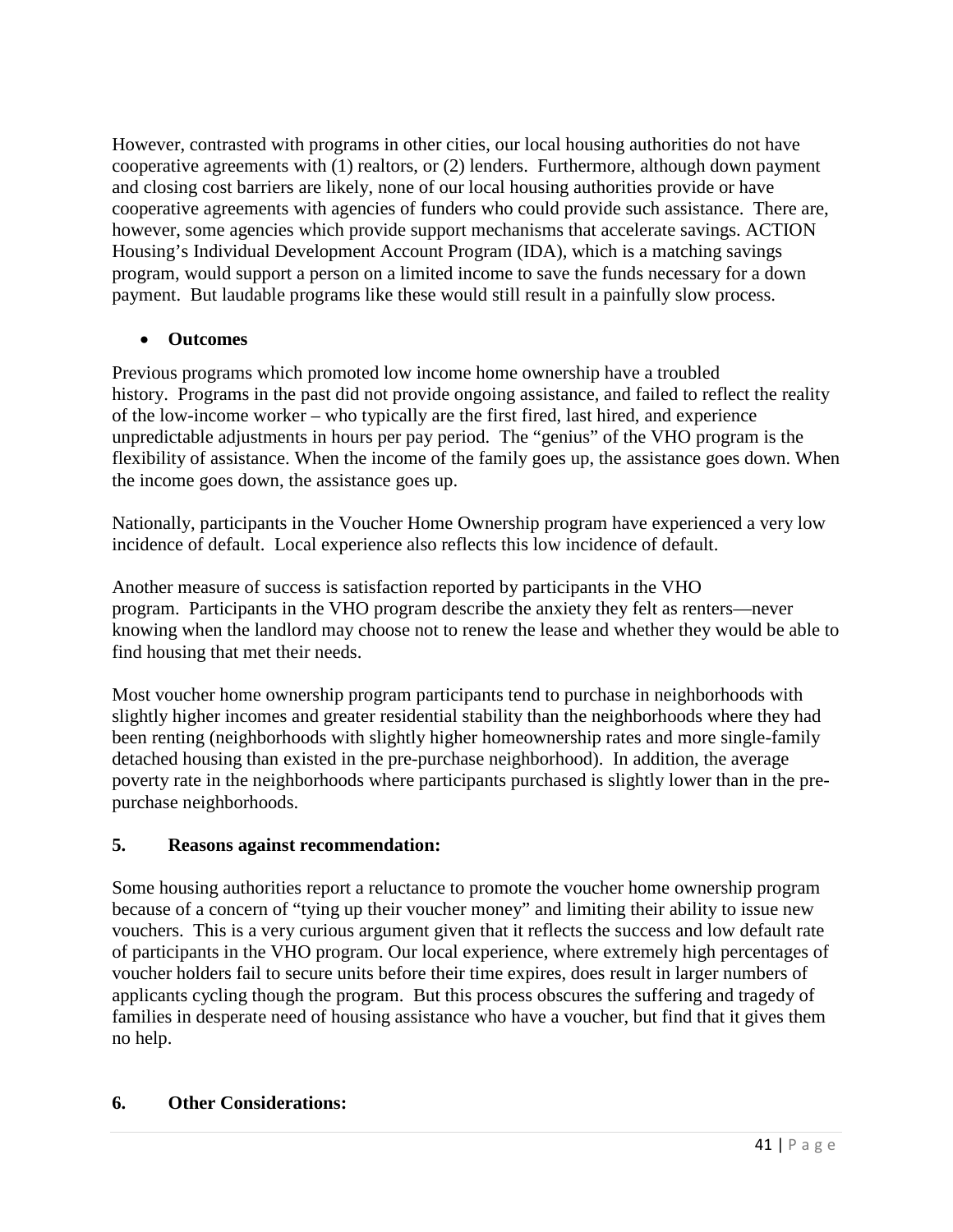The severe housing crisis in Pittsburgh and Allegheny County has received extensive news coverage, and certainly has the attention of local political leaders. There is good reason to believe that if presented with a viable, albeit partial solution, local leaders would embrace and support this program.

# **Created by:**

Paul W. O'Hanlon, Allegheny County / City of Pittsburgh Task Force on Disabilities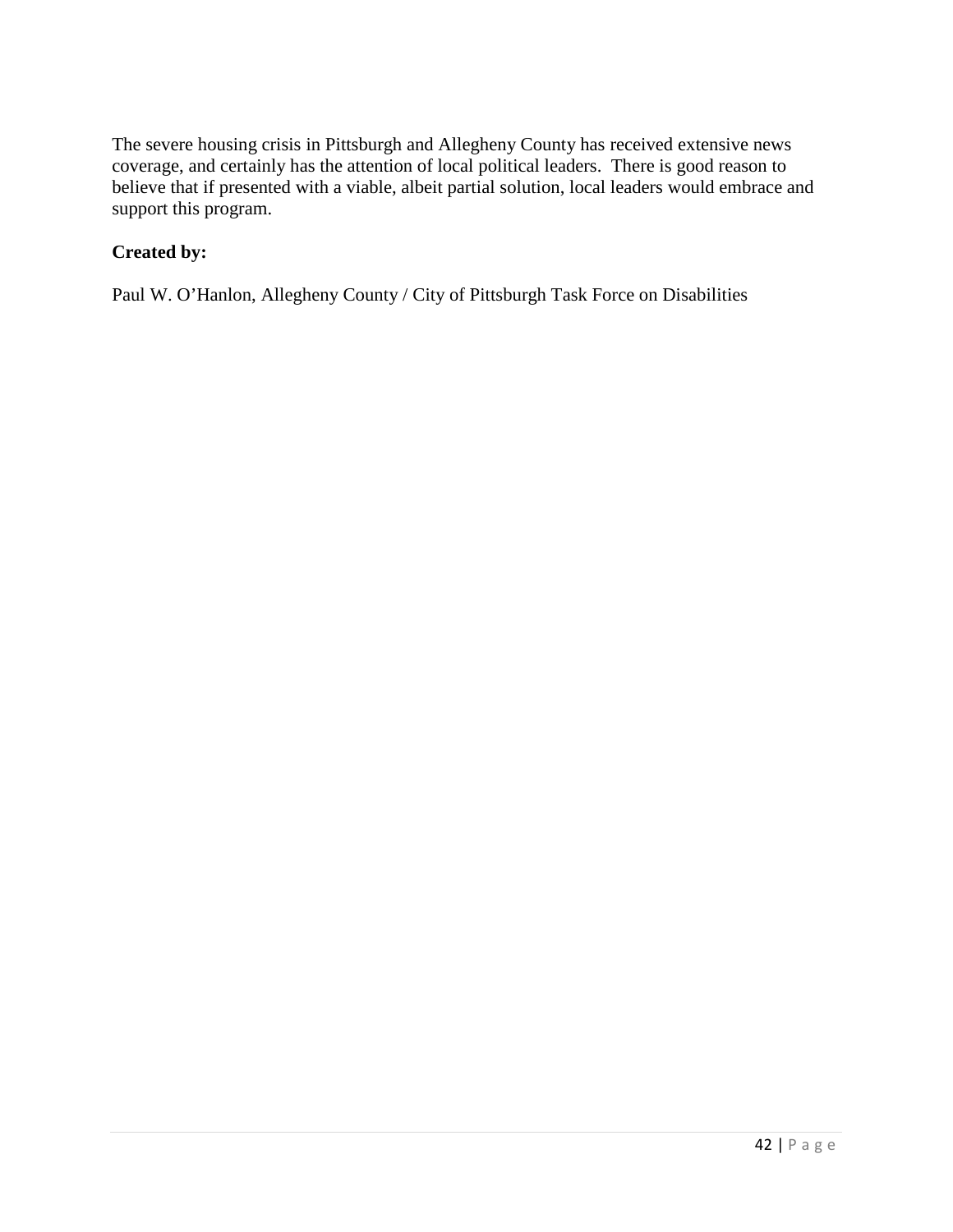# **Neighborhood Amenity Accessibility: Address the persistent accessibility barriers in our neighborhood business districts**

# **1. Synopsis of Recommendation:**

A person using a wheelchair is just as effectively excluded from the opportunity to live in a particular dwelling by the lack of access into a unit and by too narrow doorways as by a posted sign saying, 'No Handicapped People Allowed'.

-- Congressional Record, Fair Housing Act Amendments of 1988

Accessibility barriers in our neighborhood business districts must be removed.

Most of our neighborhood business districts contain older commercial properties which lack accessible entrances. Often the barrier is a single step up to the front door. The Americans with Disabilities Act (ADA) required the removal of barriers to the entrances of public accommodations decades ago.

Local governments have overlapping and reinforcing responsibilities under the ADA and the Fair Housing Act: The ADA sets the standards for accessibility and the responsibilities; it determines what is "inaccessible." The Fair Housing Act focuses on fair housing choice for classes of people protected under the law. Both laws, in tandem, require local government to review and modify its permits, licensing and inspection process to affirmatively further the purpose of providing equal access to civic life by people with disabilities.

Accessibility barriers in our neighborhood business districts are effectively excluding people with disabilities from community activities and amenities. The Fair Housing Act identified lack of equal access to community amenities as an "impediment" to fair housing choice. The conclusion is inescapable that inaccessible neighborhood business districts are an impediment to fair housing choice for people with disabilities in our community.

We cannot continue to refer to neighborhood business districts as the "gem" of a community and yet tolerate barriers which exclude members of protected classes.

Local governments have licensing and inspection authority over public accommodations. There are already various "triggering events" in the law which require extensive governmental oversight; e.g., building permits, changes of use, food preparation and handling, structural modifications, etc. All of this has happened over and over without accessibility improvements made to the entrance. Local governments continue licensing and approving modifications which fall below the requirements of the ADA and the Fair Housing Amendments Act.

We recommend:

- Municipal and County governments review, modify and revise their building inspection process to fulfill their duty to affirmatively further fair housing opportunity for persons with disabilities.
- City and County planners, building inspectors, and other related professionals be trained on accessibility obligations and Universal Design principles by an architect or related professional.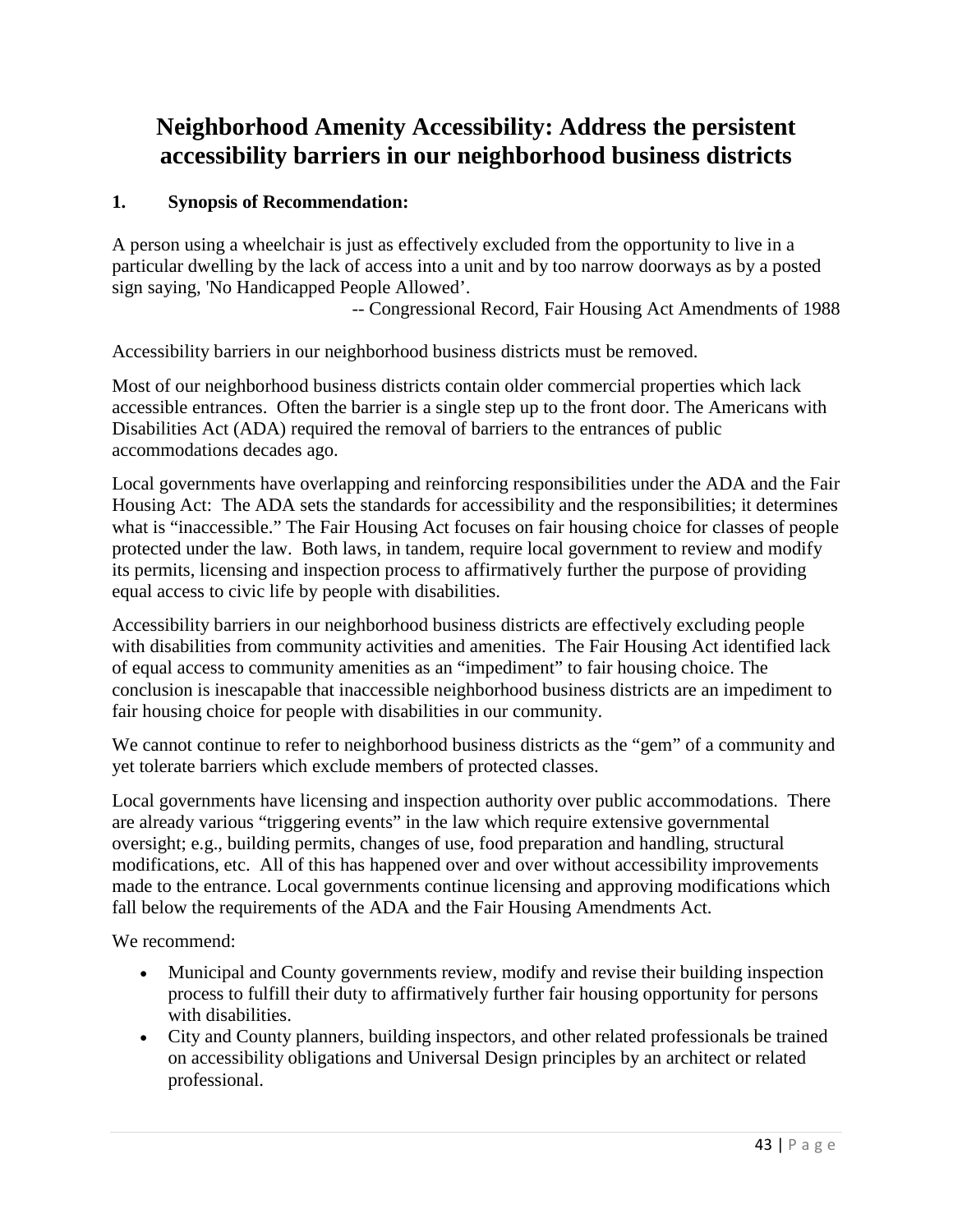# **2. Statement of Need:**

The Pittsburgh region is characterized by strong, distinct neighborhoods anchored by business corridors containing a variety of commercial buildings ("public accommodations"). Neighborhood business districts serve as the focus of a neighborhood. Typically, this is where you'll find establishments selling food, pharmaceuticals, as well as

restaurants and professional offices. Not only are these facilities sources of goods and services, they're also socializing and employment opportunities.

Most of our neighborhood business districts were built around the turn of the last century. Few buildings from that era have zero-step entrances. As a result, inaccessible public accommodations are a dominant feature in the business districts of most of our neighborhoods.

People with disabilities are a protected class under the Fair Housing Amendments Act. State and local governments have a duty to identify and eliminate barriers and impediments to fair housing opportunity experienced by protected classes like people with disabilities. Inaccessible neighborhood business districts exclude people with disabilities from critical amenities and benefits of the community. Exclusion of people with disabilities leads to and exacerbates social isolation. Social isolation impacts individual and public health and adds to the cost of providing social services.

When discussing the impact of inaccessible neighborhood amenities on people with disabilities, it's important to consider factors of age and employment:

• *Rates of disability increase with age*. In the US in 2015, less than 1.0% of the under 5 years old population had a disability. For those ages 5-17, the rate was 5.4%. For ages 18-64, the rate was 10.5%. For people ages 65 and older, 35.4% had a disability.

• In 2015, of the US population with disabilities, over half (51.1%) were people in the workingages of 18-64, while 41.2% were 65 and older. Disability in children and youth accounted for only 7.2% (ages 5-17) and 0.4% (under 5 years old).

• All disability types (hearing, vision, cognitive, ambulatory, self-care, and independent living) have increases in disability percentages with age; cognitive disabilities show the least change between age groups.

• In 2015, 34.9% of people with disabilities in the US ages 18-64 living in the community were employed compared to 76.0% for people without disabilities - a gap of 41.1 percentage points.

• The employment gap between those with a disability and those without has widened steadily over the past 8 years from 38.8 to 41.1 percentage points.

Equal access to community amenities by all protected classes is an essential element of Fair Housing choice.

#### **3. Reasons supporting recommendation:**

Many of our neighborhood business districts appear caught in a "time warp" – looking like scenes from 1890. Neighborhood business districts often have stores, restaurants, offices,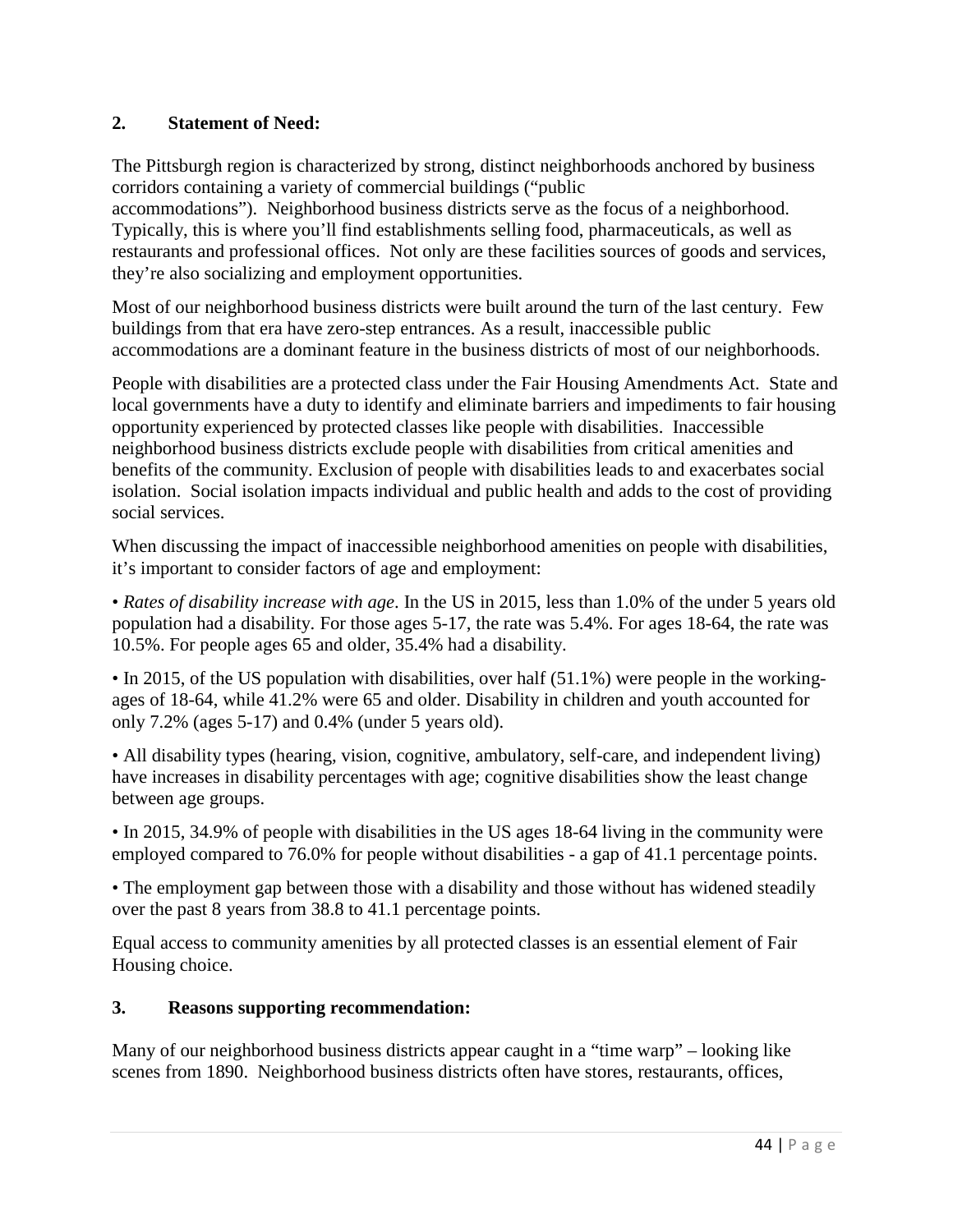("public accommodations) with inaccessible entrances. Frequently, the barrier is one step up to the front door – acting like a sign saying, "No Handicapped People Allowed."

These "one-step barriers" are not difficult to remove.

The Americans with Disabilities Act (ADA) identified "one-step barrier" removal as the "low hanging fruit" of accessibility modifications, classifying them as "readily achievable." The ADA created a timeline for barrier removal. Barrier removal identified by the ADA as "readily achievable" was required to be done within two years – meaning it was required to be done in 1992! In addition, the ADA established barrier removal at entrances to be the highest priority. A public accommodation's first priority in barrier removal is to create an accessible entrance on an accessible route.

Those deadlines have long passed. By the standards of the ADA, our neighborhood business districts are inaccessible to people with disabilities. Inaccessible public accommodations prevent equal access to community amenities; they are an ongoing act of discrimination against a protected class. People with disabilities are denied fair housing choice when communities exclude them from community amenities.

Local government has a duty to remove impediments to fair housing choice. Two ways local government can address the persistence of these barriers is by:

- 1. Code enforcement; and
- 2. Public investment.

#### *We recommend that local government review and modify their policies and practices to promote the elimination of illegal architectural barriers in public accommodations.*

Nearly all neighborhood business districts have received significant public investment in building renovations, façade improvements, new sidewalks, etc. However, accessibility is rarely a condition of those public funds. For example, public programs that fund building façade improvements, don't always require elimination of one-step barriers at that property.

Since removal of the one-step barrier is the first priority, public funds should be conditioned on this priority being fulfilled.

Code enforcement is more complex.

Public accommodations that conduct renovation work are already required by the state building code to dedicate 20% of all renovation work to barrier removal. Local code officials enforce this duty. Since 1992, most neighborhood business districts have experienced changes of owners, changes of businesses, and changes of use. Renovation often occurs when businesses change.

Parties going through a renovation enter a very complex process, involving building permits and inspections. Typically, parties renovating public accommodations have extensive interactions with municipal permits and inspection personnel. Often, parties discover that additional renovations are necessary (beyond what was contemplated) in order to pass inspection and be licensed to operate.

Parties completing this process – after permits, inspections and licensing are all complete – understandably believe they've fulfilled all obligations. But, they haven't. Local building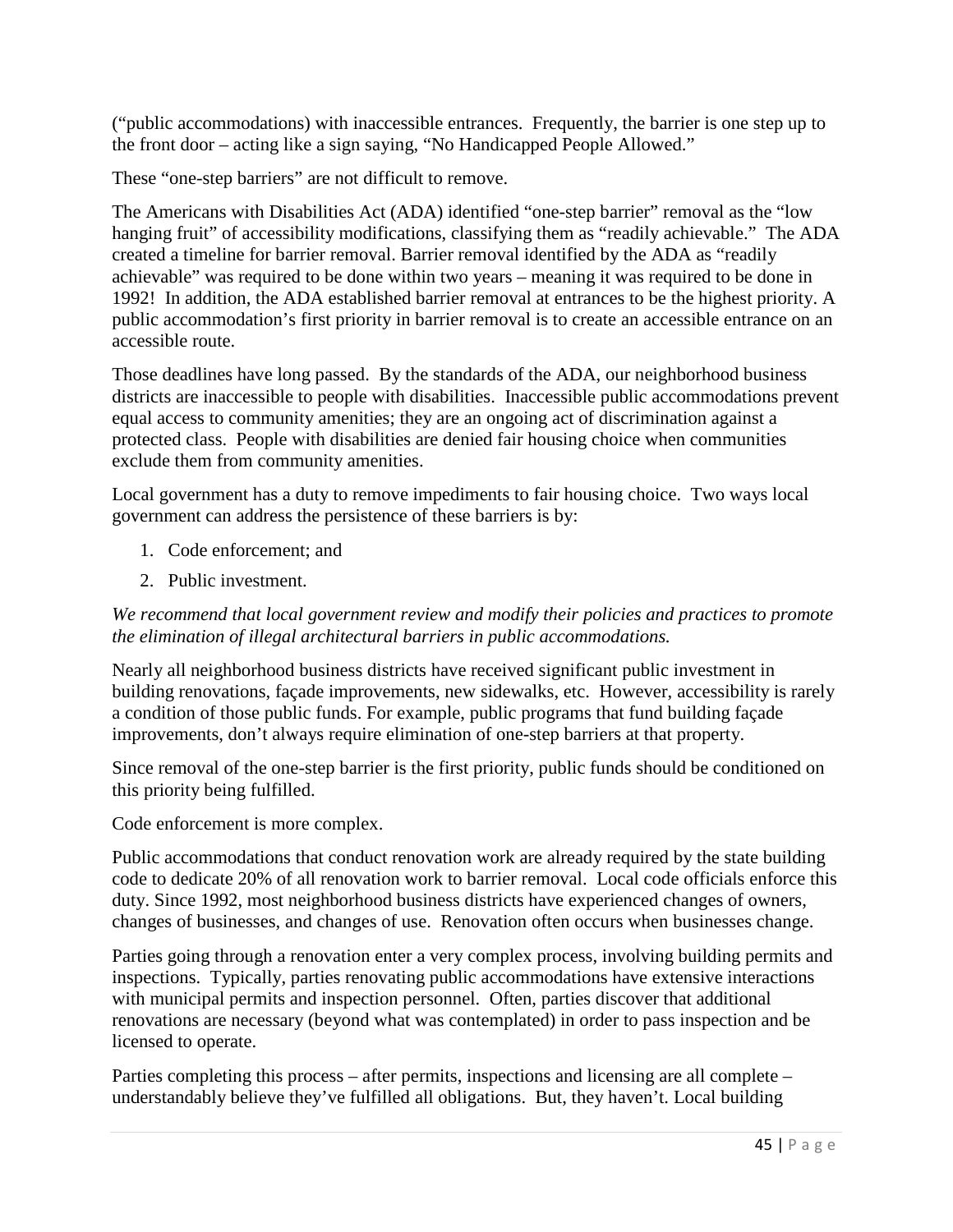inspectors ignore the requirements of the ADA, and ignore their own duties under the ADA and Fair Housing Act.

Parties can be licensed one day and receive a federal discrimination complaint the next day.

State law establishes no priority as to which barrier must be removed first. Pittsburgh's Department of Permits, Licensing and Inspection (PLI) enforcement of the state building code has the effect of stripping away the immediacy and priority requirements of the ADA. PLI approves plans, issue permits and ultimately approves renovations which fail to remove "onestep" barriers at the entrances of public accommodations.

Local governments have been tolerating and accommodating businesses that have failed to remove these barriers.

In the City of Pittsburgh Analysis of Impediments to Fair Housing Choice it says, "In regard to local zoning ordinances, the Fair Housing Act prohibits local government from making zoning or land use decisions or implementing land use policies that exclude or discriminate against persons of a protected class." p. 13. Furthermore, as a Title II entity under the ADA, municipalities are prohibited from discriminating against individuals with disabilities in the operation or implementation of all services, programs, and activities.

This does not fulfill local governments' duty to affirmatively further fair housing objectives.

Building Inspection professionals, as well as community development professionals, operate on policies which have not been reviewed and revised to comply with the duties the City and County have to affirmatively further fair housing objectives and the accessibility mandate of the ADA and related laws. This duty should be reflected in public investments in buildings and commercial areas, as well as the exercise of professional judgment in "change of use" and other inspection triggering events. Municipal building inspection and related professionals exercise judgment on issues related to entrance accessibility and path of travel. However, they are not trained on the requirements of the ADA and the principles of Universal Design.

As a positive contrast, we recommend considering the example of the Oakland neighborhood in Pittsburgh. Thanks to the community effort being spearheaded by Oakland Business Improvement District and its "Oakland for All" campaign, Oakland has begun an accessibility transformation. This experience shows that some local entity bringing focus and attention to the problem of community inaccessibility can promote the marshalling of community resources and spur actions to begin the transformation of business districts caught in this "time warp."

The City and County, in partial fulfillment of their duties to affirmatively further the accessibility mandate of the Fair Housing Amendments Act and the ADA, must amend decision-making protocols and actions related to building inspection and community development investments. Local governments must modify their processes of building inspections and community development plans and investments such that every professional and administrative exercise of discretion is informed by local governments' affirmative duty to further Fair Housing and this accessibility mandate.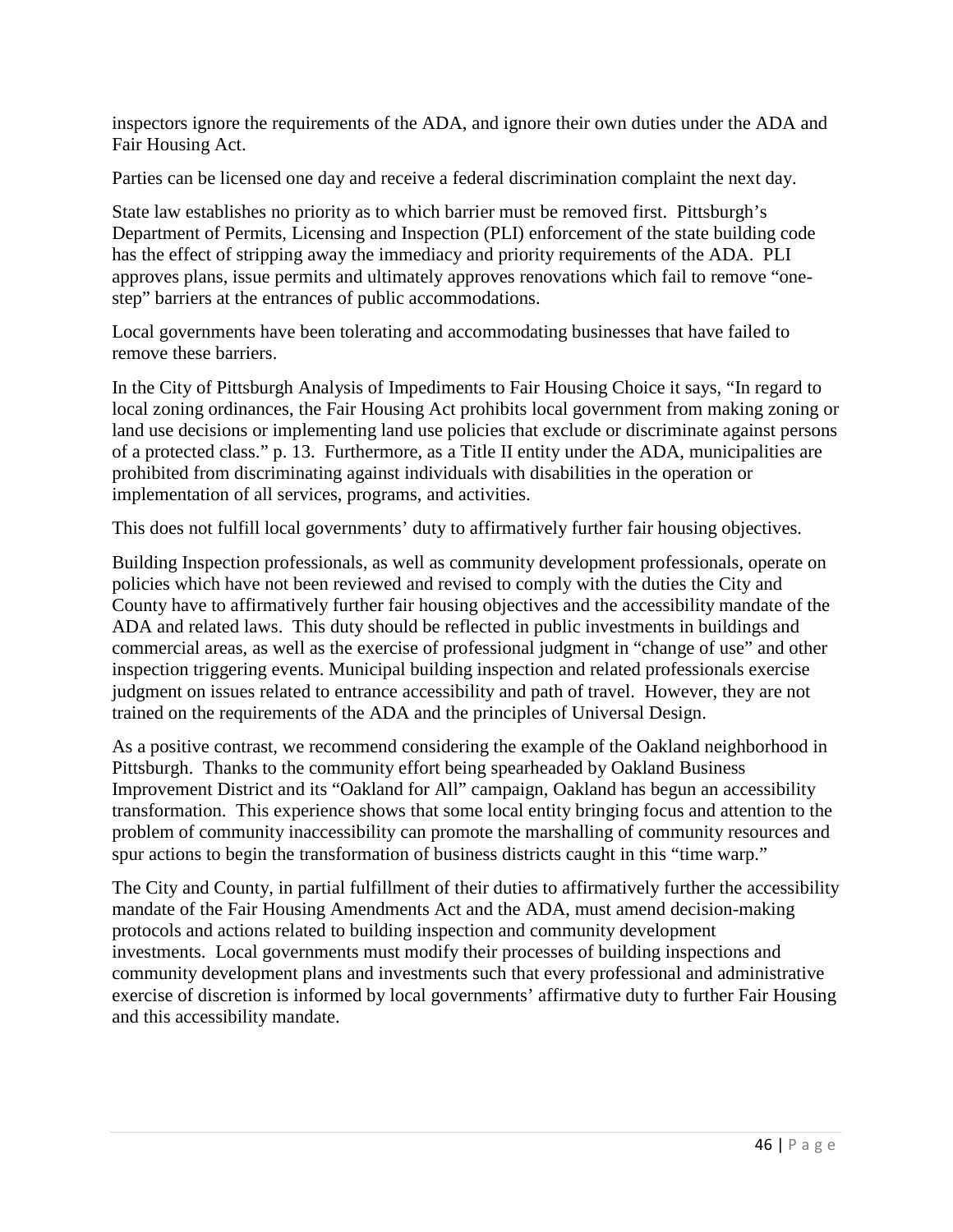#### **4. Research supporting recommendation:**

The 2007-2011 American Community Survey estimate shows the City of Pittsburgh total population five (5) years of age and over is 283,466 and the disabled population is 41,732, or 14.7%. Individuals with disabilities "are mainly low- and moderate-income."

Architectural barriers result in the exclusion of people with disabilities and an increase in social separation and isolation. Research suggests social separation is bad for us. Individuals with less social connection have disrupted [sleep patterns,](http://www.sciencedirect.com/science/article/pii/S0277953612000275) altered [immune systems,](https://www.washingtonpost.com/national/health-science/loneliness-grows-from-individual-ache-to-public-health-hazard/2016/01/31/cf246c56-ba20-11e5-99f3-184bc379b12d_story.html) more [inflammation](http://www.pnas.org/content/early/2016/01/02/1511085112.abstract) and higher levels of [stress hormones.](https://static1.squarespace.com/static/531897cde4b0fa5080a9b19e/t/555601d9e4b0849a888ed857/1431699929973/toward-a-neurology-of-loneliness.pdf) [One recent study](http://heart.bmj.com/content/102/13/1009) found that isolation increases the risk of heart disease by 29 percent and stroke by 32 percent. [Another analysis](http://pps.sagepub.com/content/10/2/227.full) that pooled data from 70 studies and 3.4 million people found that socially isolated individuals had a 30 percent higher risk of dying in the next seven years, and that this effect was largest in middle age.

Loneliness can [accelerate cognitive decline](https://docs.google.com/document/d/1gvE5N4kQS5zGQj_Uyz8NlXaYggrAUbOVnjD_uxObtIM/edit?ts=5cbf2f27#bookmark=id.3znysh7) in older adults, and isolated individuals are [twice as](http://www.plosmedicine.org/article/info%3Adoi%2F10.1371%2Fjournal.pmed.1000316)  [likely](http://www.plosmedicine.org/article/info%3Adoi%2F10.1371%2Fjournal.pmed.1000316) to die prematurely as those with more robust social interactions. These effects start early[:](http://jamanetwork.com/journals/jamapediatrics/fullarticle/205331) [Socially isolated children](http://jamanetwork.com/journals/jamapediatrics/fullarticle/205331) have significantly poorer health 20 years later, even after controlling for other factors. All told, loneliness is as important a risk factor for early death as obesity and smoking.

In addition to social isolation, access to public accommodations is critical to connecting individuals with disabilities to employment opportunities. Given the high rate of poverty, barriers to employment related to architectural barriers must be addressed.

#### **5. Reasons against recommendation:**

Accessibility modifications can be costly and occasionally come at the exclusion of other investments in updating neighborhood amenities. However, accessibility modifications are often required by federal law, and not optional.

#### **6. Other Considerations:**

Municipal inspection departments contend that their duties are limited to enforcing Pennsylvania's Uniform Construction Code. However, as Title II entities under the Americans with Disabilities Act, they clearly have duties under the ADA. It appears that current training of inspectors is deficient on requirements under Federal law including the ADA. Therefore, additional training will be necessary.

#### **Created by:**

Paul W. O'Hanlon, City of Pittsburgh / Allegheny County Task Force on Disabilities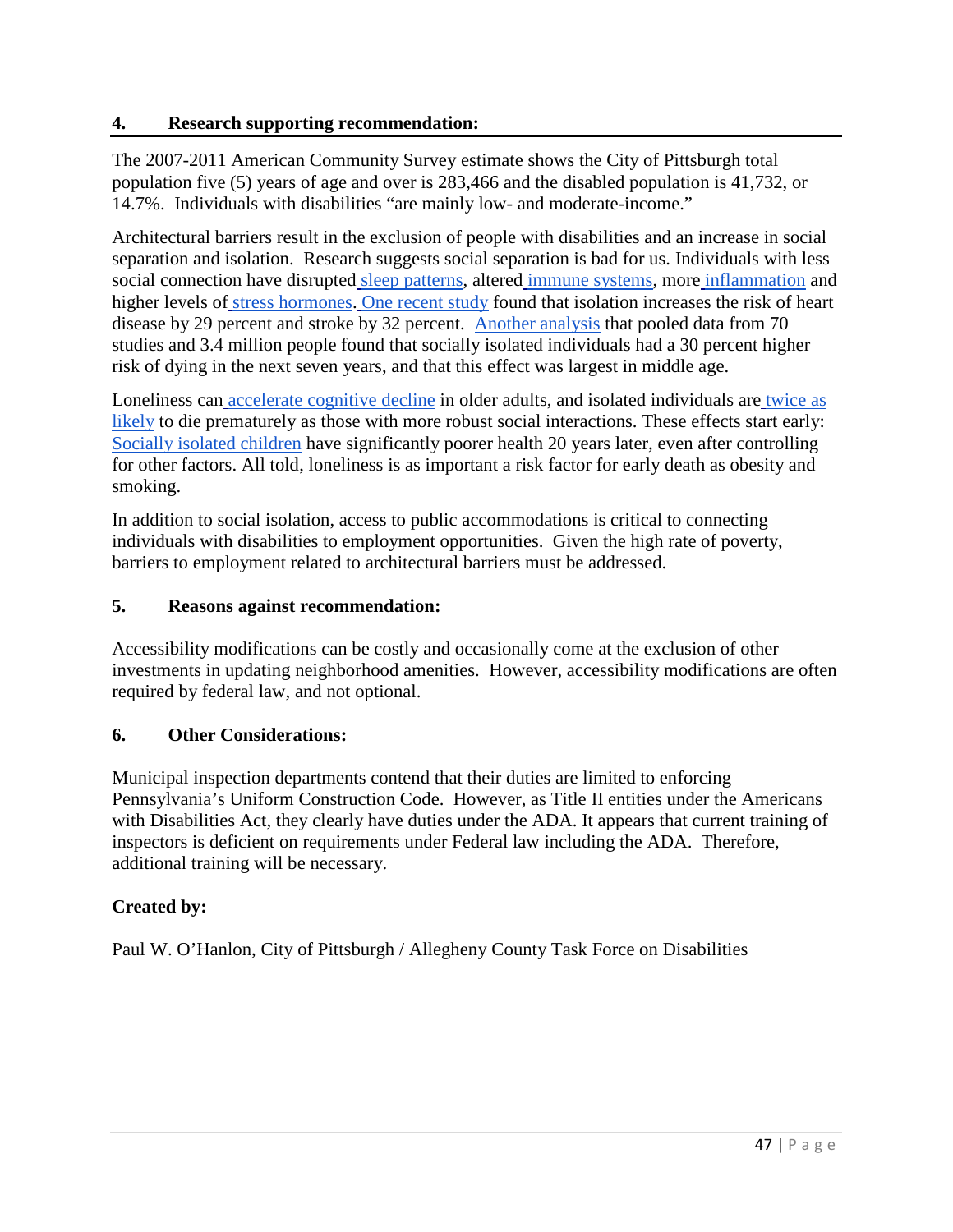# **Adopt Appropriate Zoning Standards and Enforcement Practices to Protect Equal Access to Accessible Sidewalks**

# **1. Synopsis of Recommendation:**

Livable communities are "walkable" communities. Critical elements of a neighborhood street are accessible sidewalks. Accessible sidewalks are a necessary element of an accessible community. Accessibility barriers in our neighborhoods exclude people with disabilities (and families with young children) from community activities and amenities. The Fair Housing Act identified lack of equal access to community amenities as an "impediment" to fair housing choice.

What makes a sidewalk accessible to all people, particularly people in the protected classes of individuals with disabilities and families with children (strollers), is a complex array of physical attributes (texture, smoothness, wheelchair ramps, width, etc.) and sidewalk use and maintenance standards (free of obstructing fixtures, parked automobiles, PennDOT and commercial signboards, as well as free of ice and snow in the winter).

However, the best requirements and highest standards are of little use if they aren't enforced. Local government must also have adequate enforcement personnel and the political will to enforce their standards.

Accessible sidewalks require appropriate standards, policies, personnel and plans to enforce those standards. Pittsburgh should (1) adopt clear and appropriate policies to guarantee the public's access to sidewalks (the public does own a right-of-way); and (2) implement appropriate plans and practices to enforce those standards.

# **2. Statement of Need:**

Accessible sidewalks are critical to the mobility of people with disabilities and families with children – protected class members under the Fair Housing Amendments Act. Inaccessible sidewalks, or those so poorly maintained as to make them inaccessible, create a serious risk of falls resulting in broken hips and other serious injuries. Inaccessible sidewalks impair the ability of a person with a disability to enjoy the benefits of the community and lead to social isolation. Many local residents experience seasonal isolation due to our community's poor performance of snow and ice removal responsibilities in the winter.

Accessible sidewalks are also a critical component of connecting public transit and transit stops to the traveler's ultimate destination. A trip to watch the Pirates at PNC Park might include the walk to the bus, a bus ride to Downtown, a transfer to the  $T -$  all connected by sidewalks. None of these amenities are truly accessible if all people can't get to them.

We have seen isolated community efforts supported by local government to address sidewalk hazards (for example, Pittsburgh's "Snow Angels" program which matches volunteers with elderly and disabled homeowners for help with snow removal). But local government has been slow to "own" the issue of sidewalk accessibility and maintenance. For example, regarding snow removal, local enforcement officials have expressed a reluctance to cite non-compliant property owners.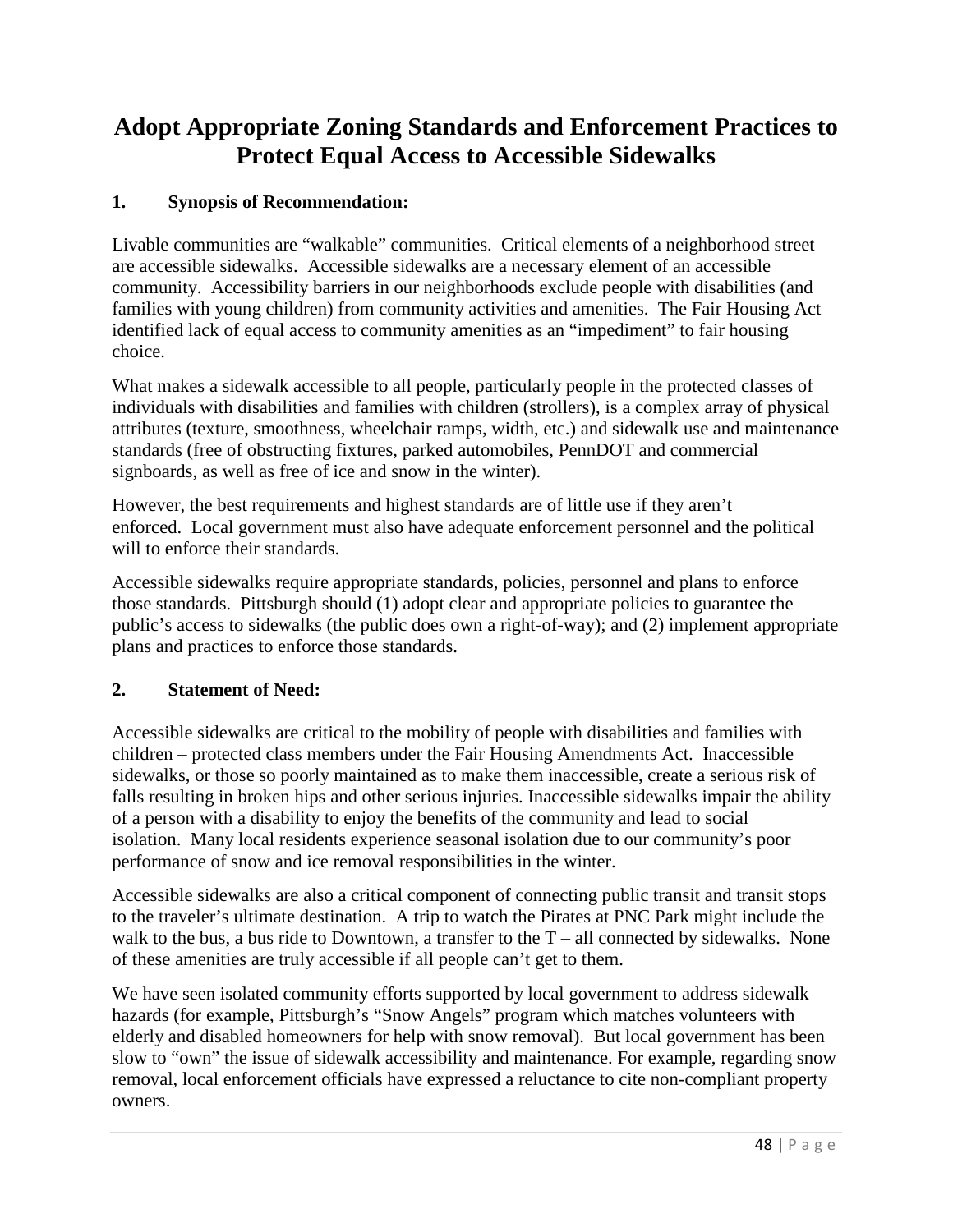We can see the critical need for enforcement with the growing number of physical obstructions on our sidewalks. Recently, urban areas have experienced a social renaissance. We see a growing number of sidewalk cafes and expansions of public accommodations into the public right-of-way. Related to this private commercialization of public space is the growth of sidewalk signboards, PennDOT detour and road construction signs, and advertising kiosks obstructing the public's right of way. Maintaining and enforcing accessibility standards becomes even more critical and necessary as we experience this competition for, and private appropriation of the public right-of-way.

Finally, sidewalks are the community's pedestrian arteries, providing access to community amenities and public accommodations. In addition to access to goods and services, accessible sidewalks connect people with disabilities to employment opportunities. Unemployment and underemployment are serious and persistent problems for people with disabilities in our region.

Local zoning laws place the onus on the property owner to have and maintain accessible sidewalks – but local government has inspection and enforcement responsibilities. This complicated relationship of property owner and local government can be further blurred around large developments. For example, the Penn Avenue renovation in Garfield included replacement of entire blocks of sidewalks (this was a joint City/PennDOT project that included the renovation of the street). Commercial property owners in the project area were given the choice of having the sidewalk graded up to eliminate the step into their property. Some property owners gave permission, but others didn't give permission or didn't respond. In those cases where no permission was granted, the sidewalk was graded to re-create the one-step barrier into the property!

The City of Pittsburgh must protect the public's right of way and enforce sidewalk standards that ensures access to the protected class of individuals with disabilities. Local government has a duty to affirmatively further Fair Housing objectives by eliminating barriers to local amenities for members of protected classes. Recreating old accessibility barriers would not seem to be in furtherance of that duty.

All plans to improve sidewalks, must place a high priority on improving access into the buildings and public accommodations served by that sidewalk, for example (where possible) to adjust the level of the sidewalk to eliminate one-step barriers. Local government must make clear to property owners that improving access to the structure served by effected sidewalks is a duty of the local government and the property owner – and not an elective activity.

# **3. Reasons supporting recommendation:**

Inaccessible communities have barriers which exclude people with disabilities and physical challenges. This exclusion of people with disabilities leads to and exacerbates social isolation. Social isolation impacts individual and public health and adds to the cost of providing social services. It is imperative that we make our communities more accessible and inviting to all. Accessible sidewalks are also critical to public transit, access to goods and services, inclusion in local amenities, and opportunities for employment.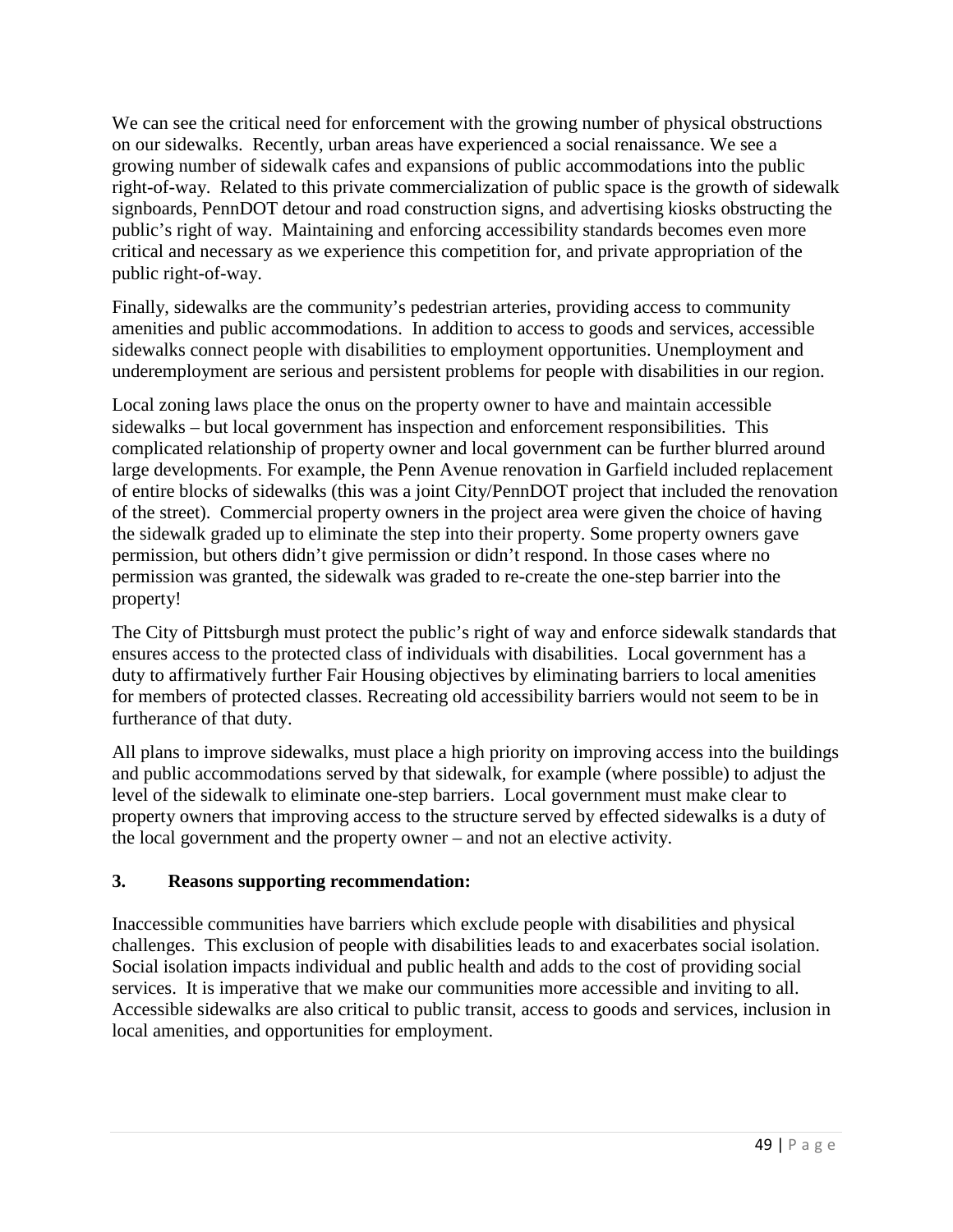#### **4. Research supporting recommendation:**

The 2007-2011 American Community Survey estimate shows the City of Pittsburgh total population five (5) years and over is 283,466 and the disabled population is 41,732, or 14.7%. Individuals with disabilities "are mainly low- and moderate-income."

When discussing the impact of inaccessible neighborhood amenities on people with disabilities, it's important to consider factors of age and employment:

• Rates of disability increase with age. In the US in 2015, less than 1.0% of the under 5 years old population had a disability. For those ages 5-17, the rate was 5.4%. For ages 18-64, the rate was 10.5%. For people ages 65 and older, 35.4% had a disability.

• In 2015, of the US population with disabilities, over half (51.1%) were people in the workingages of 18-64, while 41.2% were 65 and older. Disability in children and youth accounted for only 7.2% (ages 5-17) and 0.4% (under 5 years old).

• All disability types (hearing, vision, cognitive, ambulatory, self-care, and independent living) have increases in disability percentages with age; cognitive disabilities show the least change between age groups.

• In 2015, 34.9% of people with disabilities in the US ages 18-64 living in the community were employed compared to 76.0% for people without disabilities - a gap of 41.1 percentage points.

• The employment gap between those with a disability and those without has widened steadily over the past 8 years from 38.8 to 41.1 percentage points.

Research suggests social separation is bad for us. Individuals with less social connection have disrupted [sleep patterns,](http://www.sciencedirect.com/science/article/pii/S0277953612000275) altered [immune systems,](https://www.washingtonpost.com/national/health-science/loneliness-grows-from-individual-ache-to-public-health-hazard/2016/01/31/cf246c56-ba20-11e5-99f3-184bc379b12d_story.html) more [inflammation](http://www.pnas.org/content/early/2016/01/02/1511085112.abstract) and higher levels of stress [hormones.](https://static1.squarespace.com/static/531897cde4b0fa5080a9b19e/t/555601d9e4b0849a888ed857/1431699929973/toward-a-neurology-of-loneliness.pdf) [One recent study](http://heart.bmj.com/content/102/13/1009) found that isolation increases the risk of heart disease by 29 percent and stroke by 32 percent. [Another analysis](http://pps.sagepub.com/content/10/2/227.full) that pooled data from 70 studies and 3.4 million people found that socially isolated individuals had a 30 percent higher risk of dying in the next seven years, and that this effect was largest in middle age.

Loneliness can [accelerate cognitive decline](http://www.forbes.com/sites/daviddisalvo/2015/07/24/loneliness-is-a-mind-killer-study-shows-link-with-rapid-cognitive-decline-in-older-adults/#9a305f4c37df) in older adults, and isolated individuals are twice as [likely](http://www.plosmedicine.org/article/info%3Adoi%2F10.1371%2Fjournal.pmed.1000316) to die prematurely as those with more robust social interactions. These effects start early[:](http://jamanetwork.com/journals/jamapediatrics/fullarticle/205331) [Socially isolated children](http://jamanetwork.com/journals/jamapediatrics/fullarticle/205331) have significantly poorer health 20 years later, even after controlling for other factors. All told, loneliness is as important a risk factor for early death as obesity and smoking.

In addition to social isolation, access to public accommodations is critical to connecting individuals with disabilities to employment opportunities. Given the high rate of poverty, barriers to employment related to sidewalk maintenance and access must be addressed.

#### **5. Reasons against recommendation:**

Sidewalk maintenance and enforcement comes at a cost. Property owners have the primary responsibility to perform maintenance activities - at the property owner's expense. However, this task is often ignored absent enforcement by the municipality. Sidewalk inspection and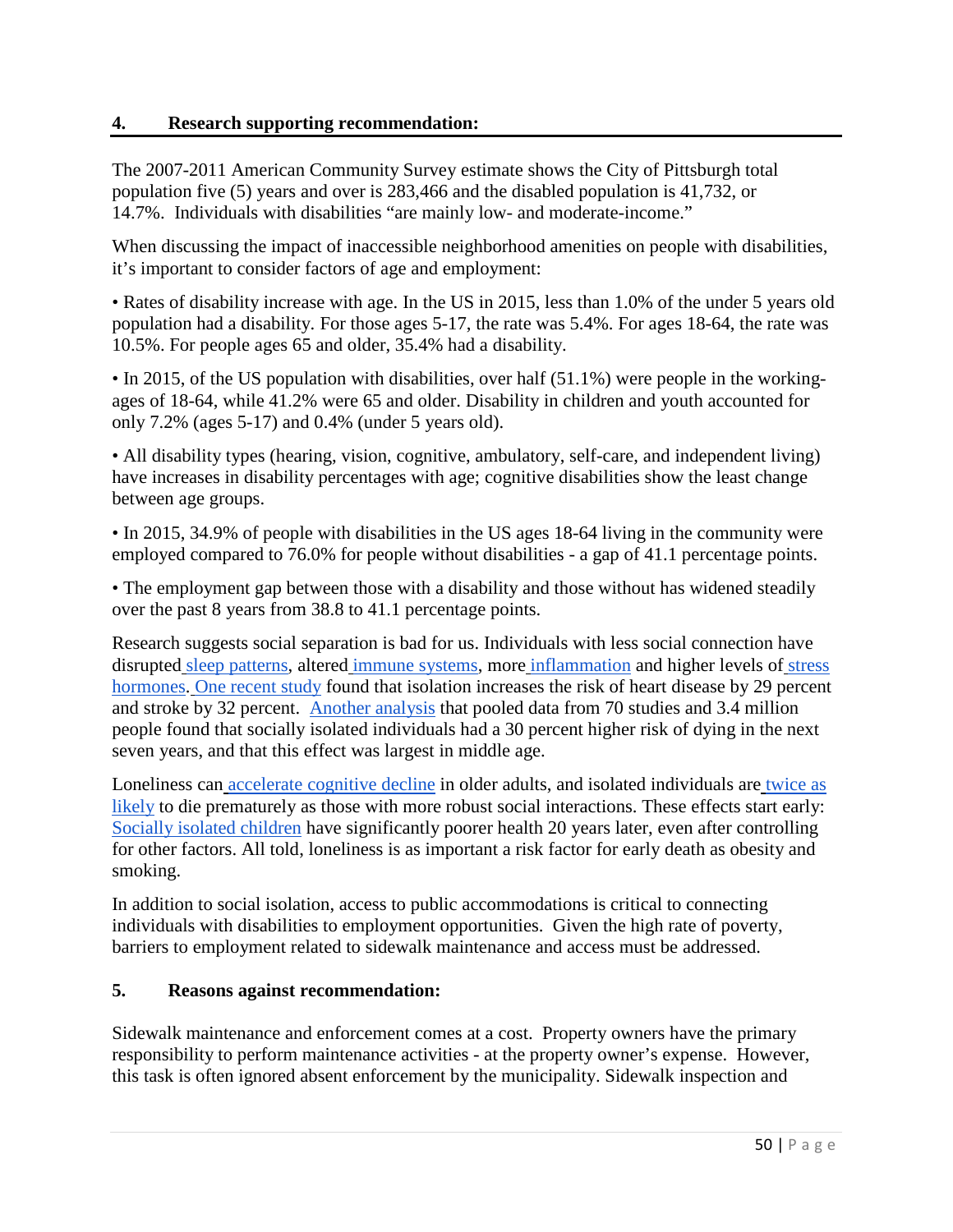enforcement may not be popular with property owners, however that doesn't excuse municipalities from duties which are clear under the law.

# **6. Other Considerations:**

Local governments (locally and nationally) play a wide variety of roles around maintenance / enforcement of accessible sidewalk standards. In Canada, cities like Montreal, Winnipeg and Quebec City make snow and ice removal from neighborhood sidewalks a municipal service. Even within Pennsylvania (working within the limits of existing state law), some municipalities offer fee for service programs for sidewalk repairs and maintenance, and some are more likely to trigger the use of cleanup orders and send in private contractors.

However, enforcement alone, even when effective, is retroactive. By the time officers approach an offending property owner, their sidewalk has been dangerous and inaccessible for unconscionable amounts of time.

# **Created by:**

Paul W. O'Hanlon, City of Pittsburgh / Allegheny County Task Force on Disabilities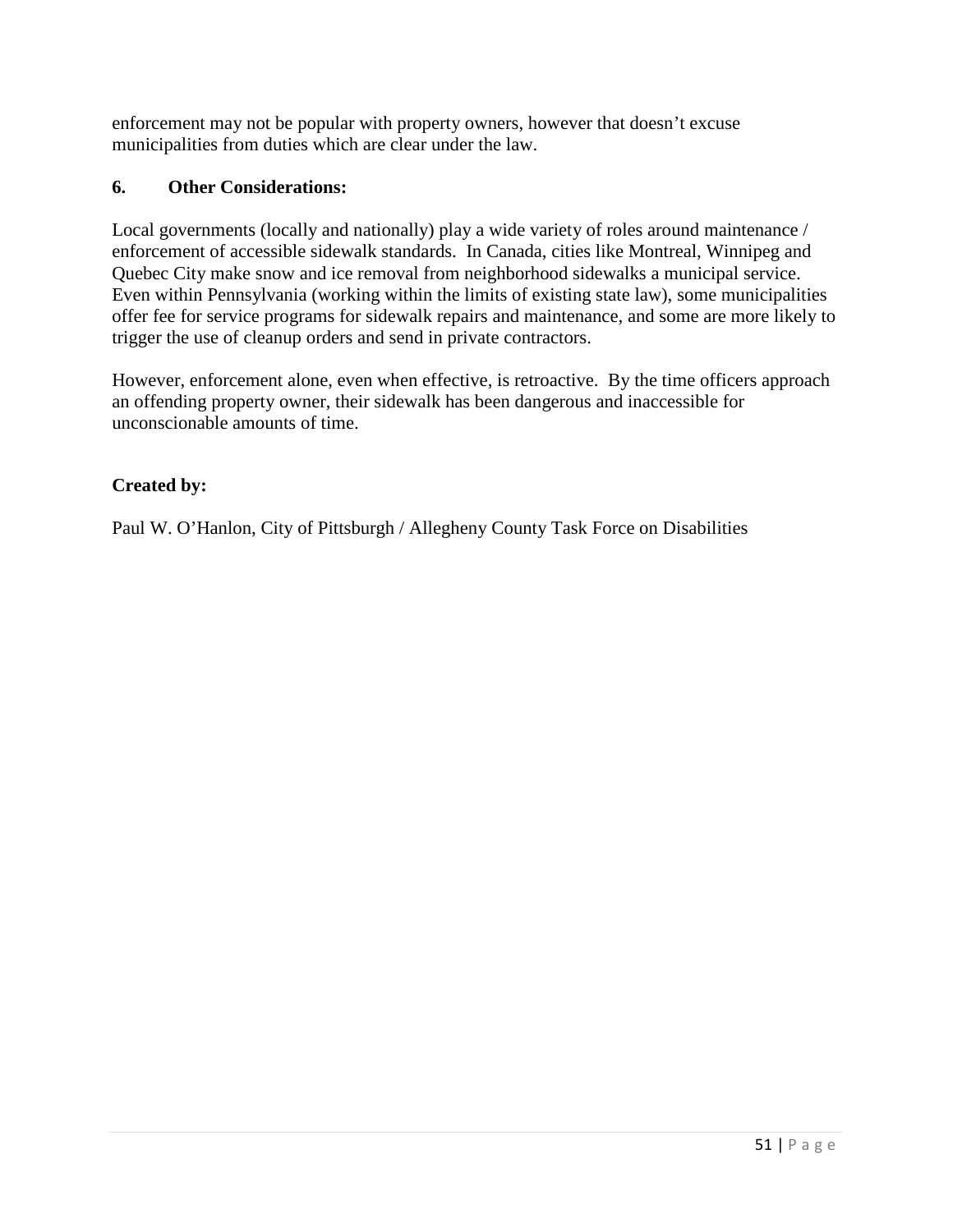# **Reasonable Accommodation Clause in Lease/Rental Agreements**

# **1. Synopsis of Recommendation:**

Local government should require landlords and real estate agents, as well as entities that make sample leases available like the Bar Association and the Realtor Association, to plainly state the rights and duties regarding reasonable accommodations.

One type of disability discrimination prohibited by the Fair Housing Act is the landlord's refusal to make reasonable accommodations in rules, policies, practices, or services – when such accommodations are necessary to afford a person with a disability the equal opportunity to use and enjoy a dwelling (including, for example, the use of a service animal and waiving fees that typically apply to pets). This requirement has very little public awareness, and non-compliance is a persistent problem.

The Fair Housing Act's protection against disability discrimination covers not only tenants and home seekers with disabilities but also buyers and renters without disabilities who live or are associated with individuals with disabilities. The Act also prohibits housing providers from refusing residency to persons with disabilities, or placing conditions on their residency, because they require reasonable accommodations. Since rules, policies, practices, and services may have a different effect on persons with disabilities than on others, treating persons with disabilities exactly the same as others will sometimes deny them an equal opportunity to use and enjoy a dwelling.

Local government has a duty imposed by Congress to affirmatively further the requirements of the Fair Housing Act.

Local governments have found methods to require landlords and sellers to inform applicants of a wide-variety of issues – from the inclusion or exclusion of mineral rights, notice of mine subsidence, or the presence of lead paint. To the extent practical, local government should exercise power and discretion to require landlords and sellers to add a lease addendum advising parties about the Fair Housing Act's requirements regarding reasonable accommodations in appropriate cases and the mechanism the landlord / seller wishes to establish for the acceptance of reasonable accommodation requests.

# **2. Statement of Need:**

Fair Housing Complaints received by Allegheny County Fair Housing enforcement agencies indicate that disability discrimination complaints rank #1 in frequency. This failure to make a reasonable accommodation represents a significant portion of those complaints. Finding safe, decent, affordable and accessible housing in this County is a difficult task for anyone. It can be particularly hard for individuals and families with disabilities.

Local government, because it has a duty to affirmatively further the Fair Housing Act, must exercise its powers and discretion to reduce the instances of discrimination in private lease and sale situations.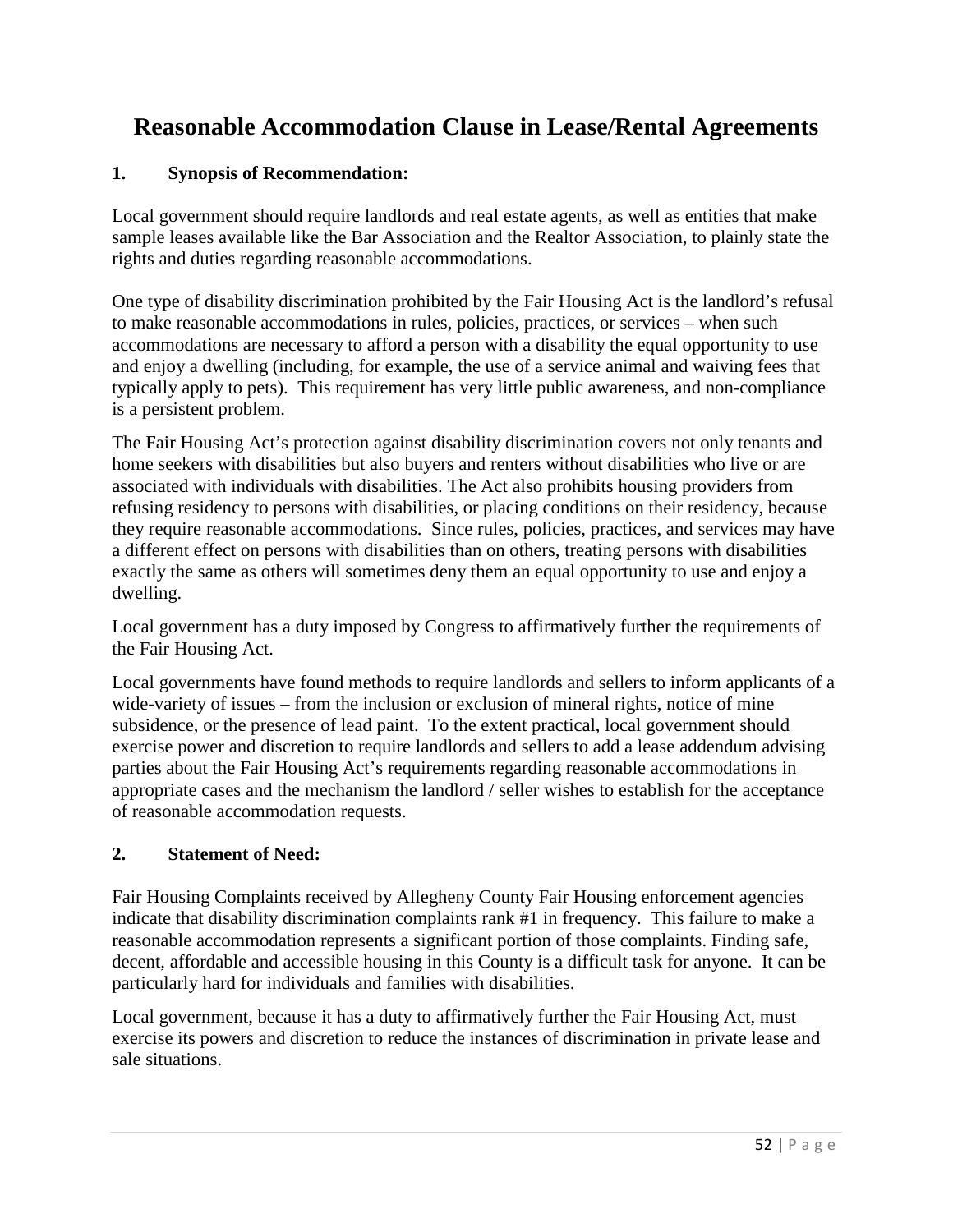#### **3. Reasons supporting recommendation:**

Inaccessible communities have barriers which exclude people with disabilities. This exclusion of people with disabilities is illegal under the Fair Housing Act, and leads to, and exacerbates social isolation. Social isolation impacts individual and public health and adds to the cost of providing social services. It is imperative that we make our communities more accessible and inviting to all.

### **4. Research supporting recommendation:**

In a test conducted by the Fair Housing Partnership of Greater Pittsburgh, researchers found 28 percent of landlords contacted by deaf people either hung up the phone, gave false information or used some other illegal means to deny the deaf person a place to live. "Most of the discrimination cases revolved around one of three kinds of illegal actions: denying the deaf person from living with a service dog or charging the deaf person a higher fee for using a service dog; repeatedly hanging up on the deaf person, indicating a refusal to give them an opportunity; and denying the availability of a vacant unit when the deaf person called, yet offering the rental to the non-hearing impaired person who called shortly afterward." FHP indicates that this is the highest rate of discrimination they have ever documented. NOTE: disability-based housing complaints have far surpassed race-based complaints both locally and nationally.

# **Created by:**

Paul W. O'Hanlon, City of Pittsburgh / Allegheny County Task Force on Disabilities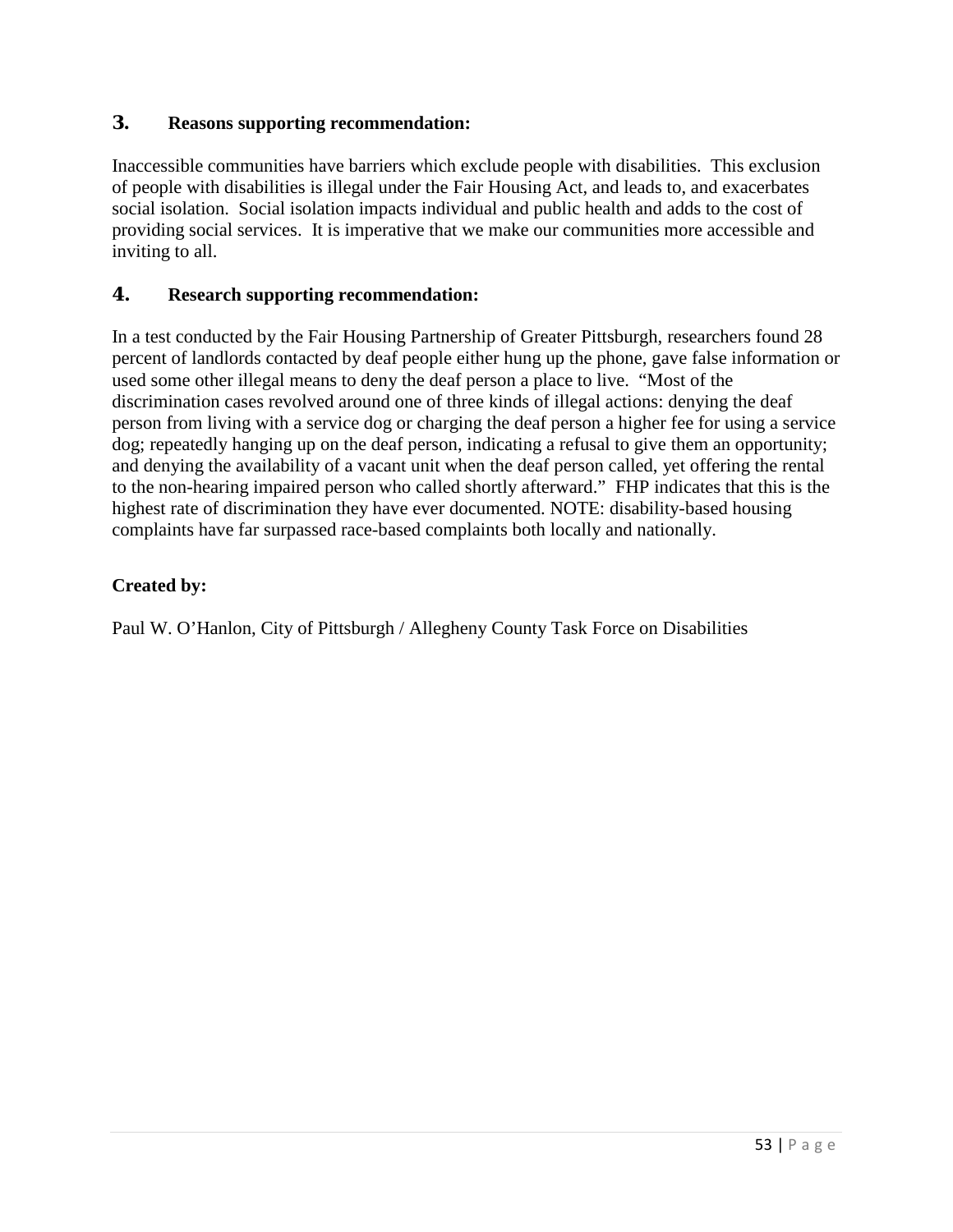# **Non-Discriminatory Tenant Screening Criteria for Applicants with Past Evictions**

# **1. Synopsis of Recommendation:**

The Pittsburgh Commission on Human Relations (PCHR) should issue and publicize its own guidance on the use of eviction history in housing admissions, educate landlords on the use of eviction history as screening criteria and enforce violations of the PCHR guidance. The PCHR guidance on eviction history should state that a landlord's denial of admission to a member of a protected class due to an applicant's eviction court record will be considered prima facie evidence of discrimination if the court action was appealed, dismissed or withdrawn before the submission of the rental application, if judgment was entered in favor of the applicant before the submission of the application, or if judgment was entered against the applicant five or more years before the application was submitted. To assist rental applicants in determining whether a denial of admission was based on inappropriate screening criteria, the City of Pittsburgh should require landlords to share their screening criteria with applicants in advance and inform them of the specific reason or reasons for adverse decisions.

# **2. Reasons supporting recommendation:**

In the wake the Great Recession of 2007, there has been huge demand in rental housing. The National Low Income Housing Coalition reports that we are seeing record low vacancy. The demand for rental housing has spurred development of more rental housing but the vast majority of which is luxury market rate. All of this activity in the market has resulted in rents increasing across the board all the way to the lower end of the market where naturally affordable rental units fall-in. A thing to note about the naturally affordable units is that typically, these units are occupied by low-income households. In addition these are the units that are being occupied by tenants that have tenant based rental assistance such as Housing Choice Vouchers (HCV) or are living on a fixed income such as SSI/SSDI. As the pressure on the market increase and vacancy drops we are seeing two things happen:

- 1. Units that were affordable to low-income households are now becoming more expensive driving up rates of eviction due to non-payment; and
- 2. Landlords are able to use stricter screening criteria because demand for units even at the lower end of the market has become so high. This criteria can include past criminal history, credit scores, and past evictions.

Overall study of eviction rates is limited and looking at eviction among protected classes even more so. Currently, evaluation of trends in eviction in Pittsburgh specifically has only begun without substantive conclusions yet made public. What we do know is that other cities are seeing a disparate impact of eviction especially for women, especially women with children, and people of color and that there has been evidence of this disparate impact going back decades. Hartman and Robinson (2003) found patterns of disparate impact going back to the early 90s: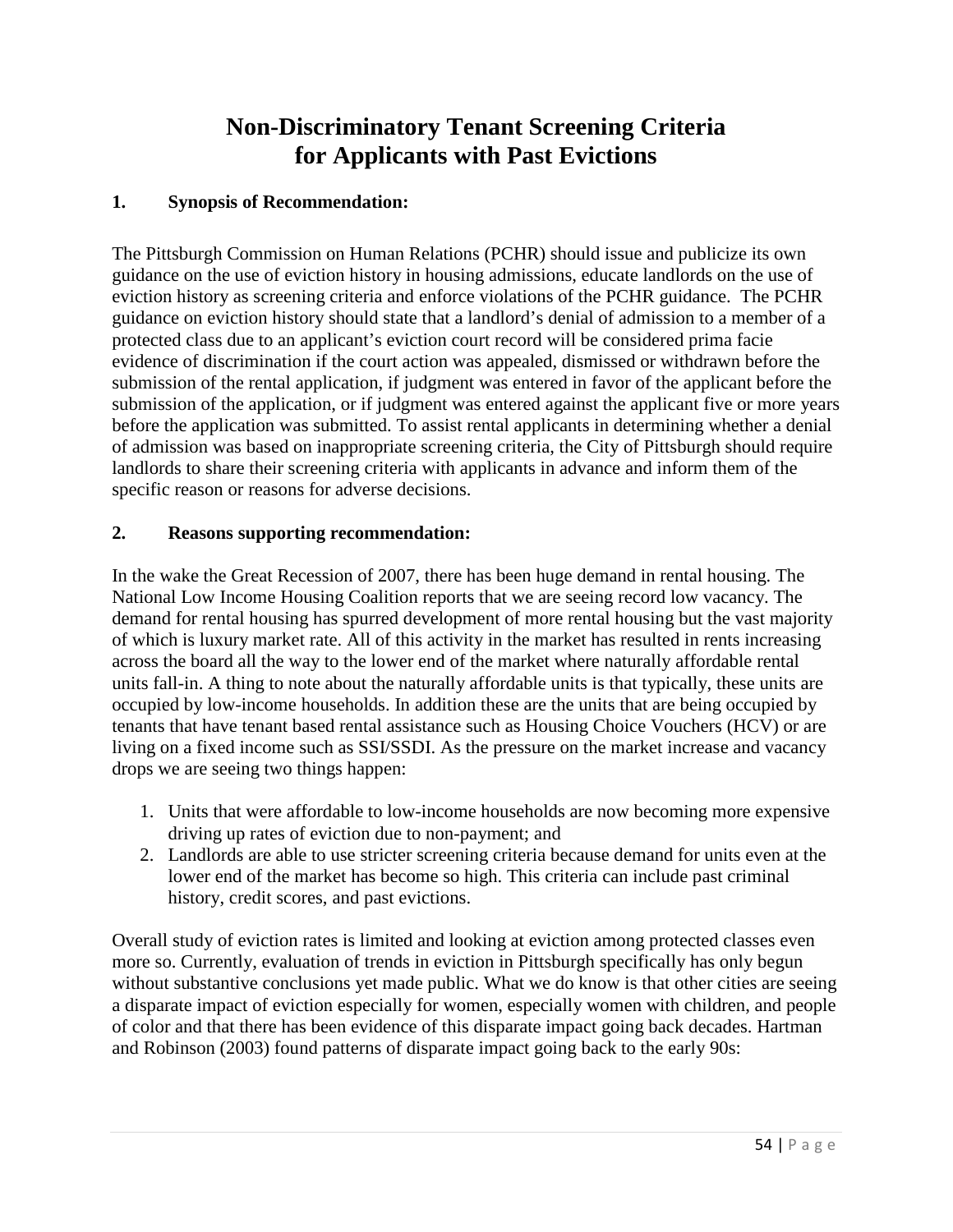- In 1992 in Baltimore the vast majority of evictions were low-income African American women;
- In 1993 in New York City 83% of people facing eviction were African American and Latino;
- In 1996 in Chicago 72% of people facing eviction were African American and 62% were women;
- In 2001 in Philadelphia 83% of people facing eviction were non-white and 70% were non-white women; and
- In 2002 in Oakland 78% percent of 30-day no cause evictions were for minority households.

There is also reason to believe that just the mere record of a landlord tenant action is sufficient for many landlords to screen a person out of housing. Case in point is the first fair housing challenge to applicants being denied housing for past eviction currently taking place. In the case of *Smith V. Wasatch Property Management*, Ms. Smith had a record of an eviction case filed against her. However, she was never actually evicted because she and the landlord who filed against her were able to come to an agreement. In addition, Ms. Smith does not have any other landlord tenant actions in her history for the next 5 years when she applied and was denied to lease an apartment with Wasatch Property Management. Since the lawsuit was filed in March of 2017, the ACLU has been researching racial and gender disparities in eviction cases in King County, WA where the case was filed. What has been found is that African-Americans are nearly four times more likely to have an eviction case filed against them than Whites and African-American women specifically are five times more likely to have a filing against them than White men.

When there are blanket bans of any eviction or unlawful detainer on a tenant's credit report without reviewing the outcomes it is quite like screening a tenant out for an arrest record. The blacklisting of eviction records then becomes an issue of fair housing where it disproportionality affects protected racial and gender classes and increases racial and economic segregation. When we look to a fellow Rust Belt City Milwaukee, there is some startling evidence of disparate impact when it comes to eviction. Matthew Desmond (2013) reports, "Women from black neighborhoods in Milwaukee represented only 9.6 percent of the population, but 30 percent of the evictions. In high-poverty black neighborhoods, one male renter in 33 and one woman in 17 is evicted. In high-poverty white neighborhoods, in contrast, the ratio is 134:1 for men and 150:1 for women."

In addition, many applicants for housing in Pennsylvania shown an eviction on their rental history when, in fact, they have never been formally evicted. In Pennsylvania, records are kept on landlord/tenant filings and not necessarily on actual evictions. This means that the state tracks landlord/tenant filings, but not the outcomes of those filings. In cases of "pay and stay" where a tenant has a landlord/tenant complaint filed against him in a local magisterial district court, but agrees to pay either before, during, or after the case is heard, the state database still lists this case as an eviction, even though the tenant satisfied the balance and was never evicted from the unit. Thus, tenants can have records of evictions even though they have never had an actual eviction in their rental history because the state does not distinguish filings from outcomes in landlord/tenant complaints.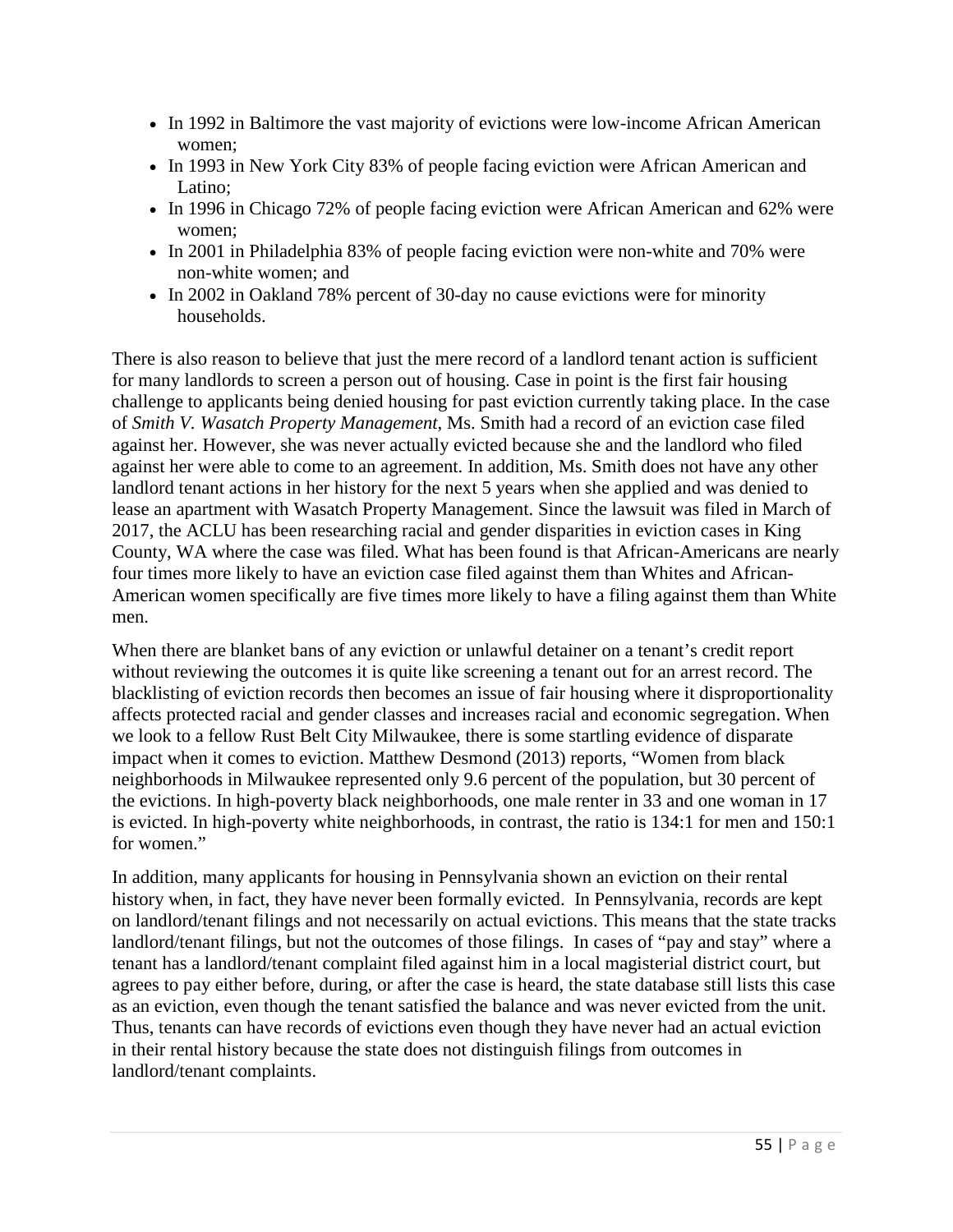#### **3. Research supporting recommendation:**

Desmond, M. "Poor Black Women are evicted at an alarming rate, setting off a chain of hardship." Mac Arthur Foundation: How Housing Matters- Policy Research Brief, March 2014. [https://www.macfound.org/media/files/HHM\\_Research\\_Brief\\_-](https://www.macfound.org/media/files/HHM_Research_Brief_-_Poor_Black_Women_Are_Evicted_at_Alarming_Rates.pdf) [\\_Poor\\_Black\\_Women\\_Are\\_Evicted\\_at\\_Alarming\\_Rates.pdf](https://www.macfound.org/media/files/HHM_Research_Brief_-_Poor_Black_Women_Are_Evicted_at_Alarming_Rates.pdf)

Hartman, C. & Robinson, D. Evictions: The Hidden Housing Problem. Fannie Mae Foundation: Housing Policy Debate, Vol. 14, No. 4, 2003, pg 7. <https://www.innovations.harvard.edu/sites/default/files/10950.pdf>

Dunn, E. & Grabchuk, M. 'Background Checks and Social Effects: Contemporary Residential Tenant-Screening Problems in Washington State'. Seattle Journal For Social Justice. *Vol. 9,No. 1, 2010, 345*

Caramello, E. & Mahlberg, N. *Combating Tenant Blacklisting Based on Housing Court Records A Survey of Approaches*. Advancing Justice and Opportunity Article Series: September 2017. Shriver National Center on Poverty Law: Clearinghousing Community <http://povertylaw.org/clearinghouse/article/blacklisting>

Slide 26: examples of statistical racial disparities and protected classes for evictions In King County, WA; Milwaukee, WI; Oakland, CA; [http://wliha.org/sites/default/files/A16%20Overcoming%20Rental%20Housing%20Rejections%20in%20](http://wliha.org/sites/default/files/A16%20Overcoming%20Rental%20Housing%20Rejections%20in%20Washington_0.pdf) [Washington\\_0.pdf](http://wliha.org/sites/default/files/A16%20Overcoming%20Rental%20Housing%20Rejections%20in%20Washington_0.pdf)

City of Portland. Landlord Training Program: Keeping Rental Property Safe and Free of Illegal Activity. 18<sup>th</sup> Edition. 2017.<https://www.portlandoregon.gov/bds/article/96790>

#### **4. Reasons against recommendation:**

The most viable indicator of whether or not a tenant will be a good tenant is his/her rental history. And it is absolutely a legitimate business reason to review a person's background including whether or not s/he had been evicted when evaluating him/her for tenancy. And for this reason, we can expect there to be significant opposition from landlords of both private and subsidized rental housing owners and operators.

When looking at individuals who have a criminal history there is a significant body of research demonstrating that after seven years, a person convicted of a felony has the same likelihood as a person with no criminal history of committing a crime. That is not the case when it comes to eviction, there is not a body of evidence to provide guidance when a person who has experienced eviction is no longer a riskier than a person who has never been evicted. This is a complex issue and that complexity is further exasperated by the lack of significant research into the long term impacts of eviction and predictors of eviction recidivism.

This recommendation also exclusively focuses on how a landlord should evaluate information regarding past evictions when screening for future tenancy. What this recommendation does not do is address the need for intervention to prevent the high rate of eviction for members of protected classes in the first place.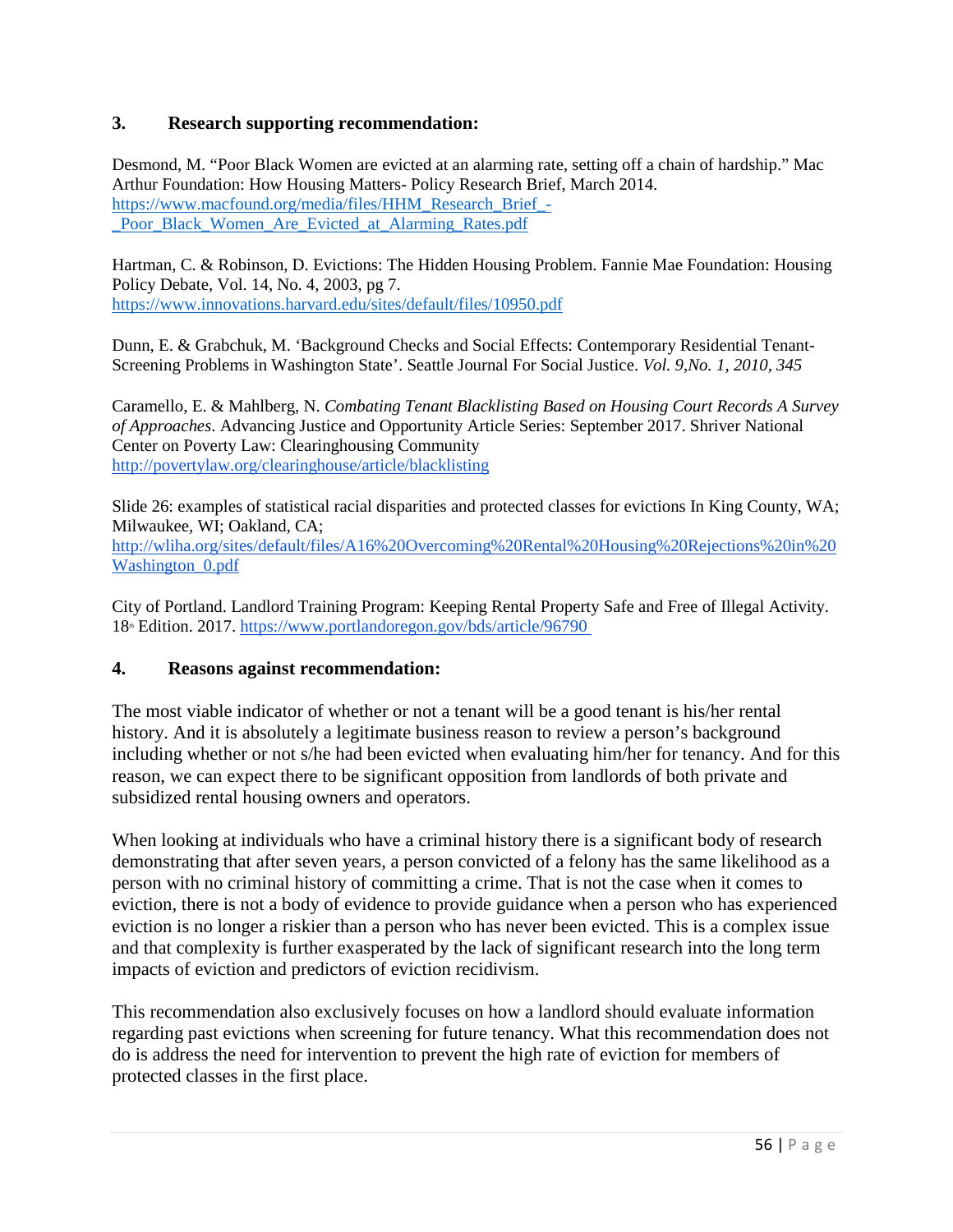#### **5. Other Considerations:**

A natural next step for the AFFH Task Force is to look at strategies to prevent housing crisis for members of protected classes before any legal action is taken by a landlord. It is recommended for the AFFH Task Force to work collaboratively with entities that are already researching and pursuing such strategies. These entities include but are not limited to the Allegheny County Department of Human Services, The Homeless Advisory Board, and the Local Housing Options Team.

#### **Created by:**

Chuck Keenan, Allegheny County Department of Human Services Gale Schwartz, Housing Alliance of Pennsylvania Peter Harvey, Allegheny County Department of Human Services Mark Plassmeyer, University of Denver Jenny Kucak, Housing Alliance of Pennsylvania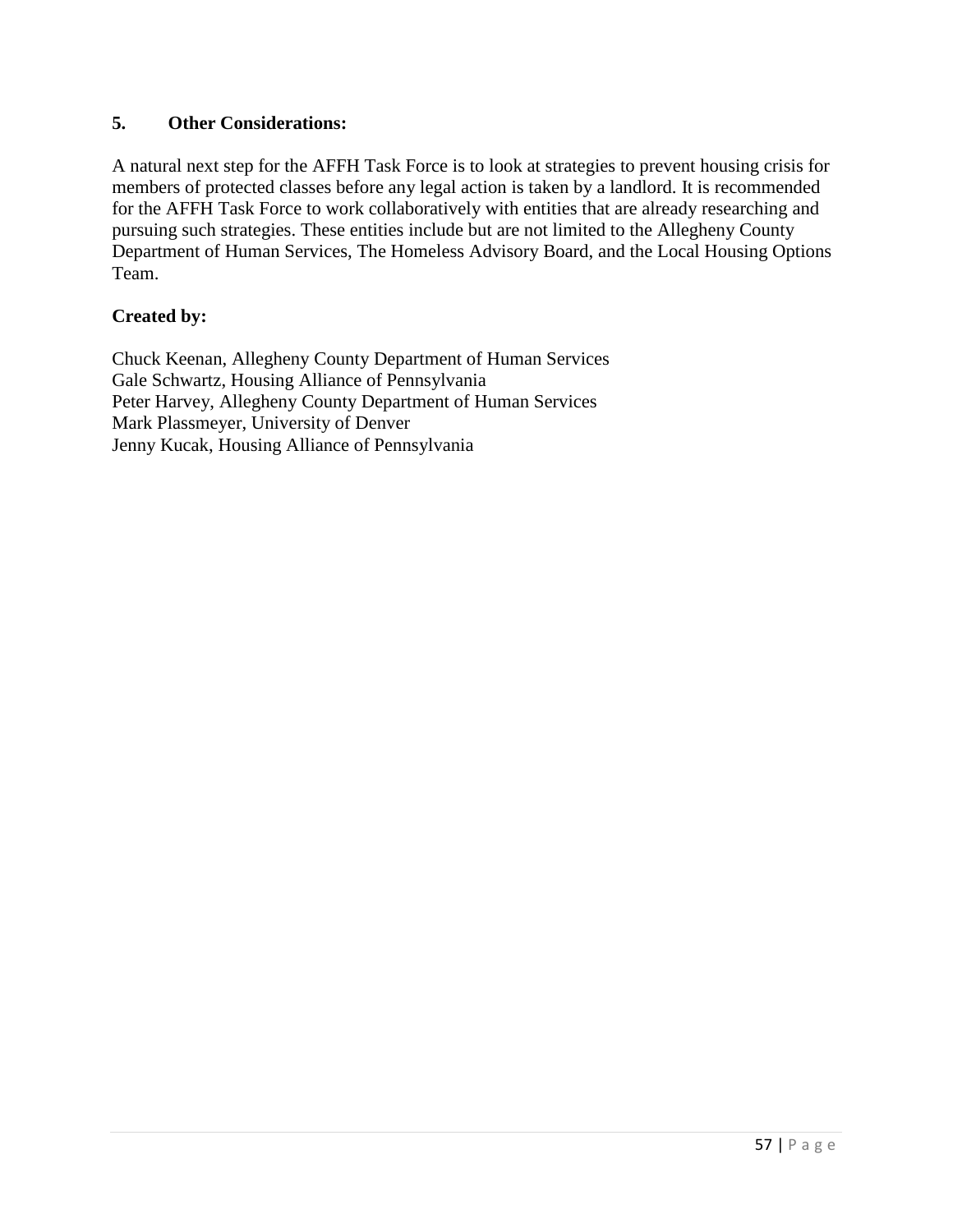# **Improving the Health and Safety of Rental Housing as a Mechanism to Affirmatively Further Fair Housing Goals**

# **1. Synopsis of Recommendation:**

Pittsburgh and Allegheny County should adopt effective measures to improve the health and safety of rental housing, by 1) creating a "Repair and Collect" program, which would allow the City or County to alleviate unsafe and unhealthy living conditions at rental properties and collect the cost of needed repairs from ongoing rent payments, while protecting tenants from retaliatory eviction, and 2) creating a "Receivership Support" program to incentivize the use of receivers to take control of rental properties with serious or chronic health and safety problems and restore them to habitable condition. Unsafe and unhealthy rental properties are a serious problem, particularly for African-Americans, female-headed households with children and people with disabilities, who disproportionately rent and are disproportionately subjected to poor housing conditions and the resulting health problems and housing instability, but who lack the legal and financial resources to remedy the situation.

#### **2. Statement of Need:**

Red-lining, racially restrictive deed covenants and discriminatory lending practices have denied homeownership opportunities to African Americans and created persistent racial disparities in rates of homeownership regardless of household income. Low household incomes have added to these racial disparities. It is also believed that low household incomes result in significantly lower rates of homeownership for female-headed households with children and for people with disabilities, and that all three of these protected classes are disproportionately subject to unsafe and unhealthy housing conditions.

Although the African American population of Pittsburgh is 26.1% of the population, it only represents 16.4% of the total homeowners according to the 2010 census. Only one-third of Pittsburgh's African-American households own their homes, while nearly 60% of our White households do. According to Allegheny County's Analysis of Impediments to Fair Housing (AI), less than one-third of Black households in Allegheny County (excluding Pittsburgh, McKeesport and Penn Hills) own their homes, compared to more than three-quarters of White households.

Neither the Pittsburgh AI nor the Allegheny County AI provide homeownership data for people with disabilities or female-headed households with children. The Allegheny County AI does state that over 1 in 5 disabled households and nearly 1 in 4 female-headed households with children live in poverty in Allegheny County, and the City AI states that nearly half of all female-headed households with children in the City live in poverty. These income disparities would make people with disabilities and female-headed households much less likely to own their homes.

According to the City's AI, renters are over 3 times more likely than homeowners to report housing problems (which can include substandard housing, severe overcrowding or severe cost burdens), and low-income African-American households are disproportionately affected. The Pittsburgh AI did not provide information on substandard housing alone, and does not report housing problems experienced by other protected classes, and the Allegheny County AI does not analyze housing quality at all. But in the experience of the authors of this recommendation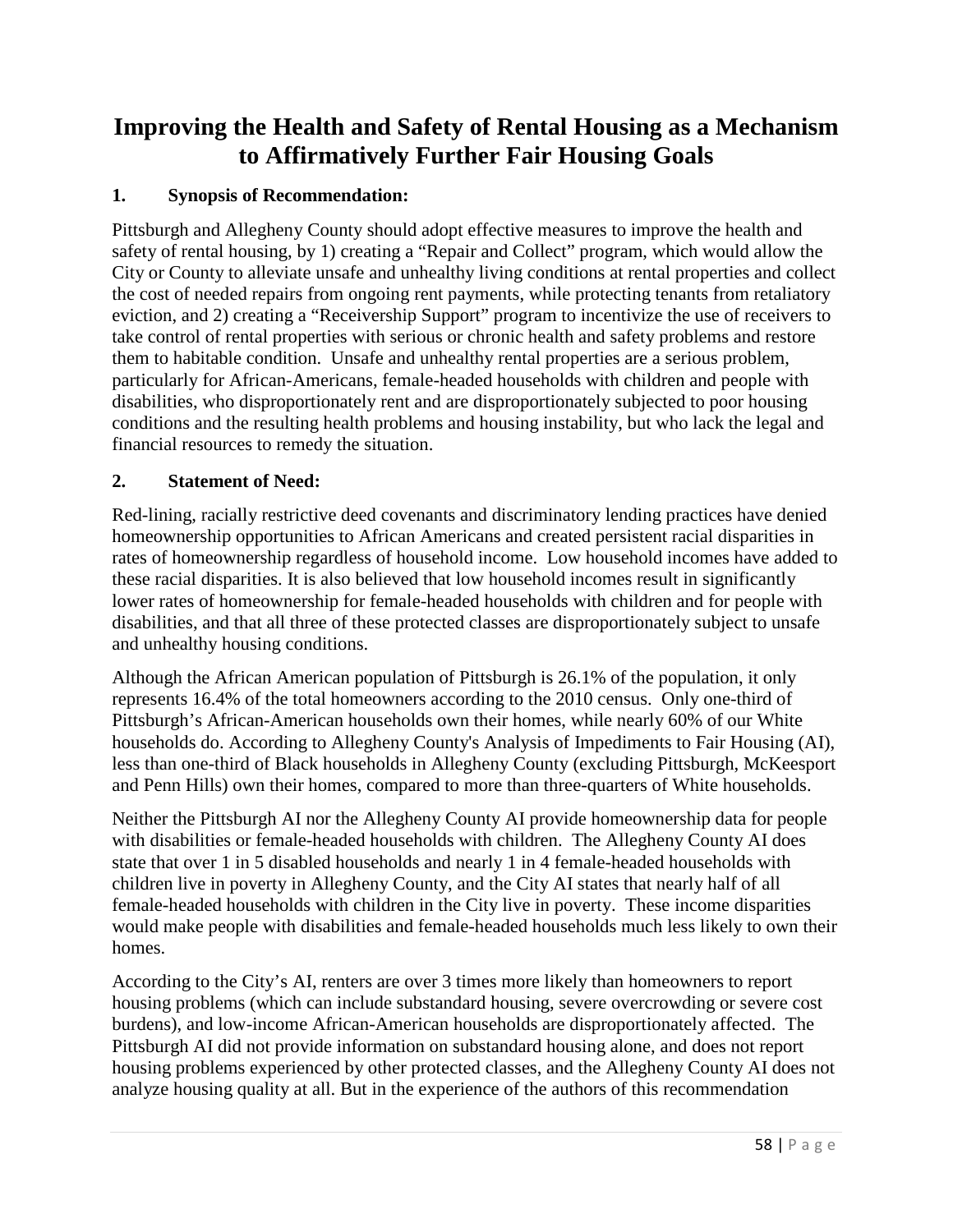(public interest housing attorneys with roughly 70 years of combined experience in the field), there seems to be a high correlation between membership in one of these three protected classes and poor housing quality, and this conclusion is supported by the little data that is available.

The mechanisms that are currently in place to ensure that rental property is safe and healthy are inadequate. The primary tools available to the City of Pittsburgh are building code enforcement and condemnation. Traditionally that involves issuing citations to property owners and then, if the violations are not corrected, taking them to court to impose fines. If a property is sold (even if it is sold to a different company owned by the same principals), the process starts all over again. If conditions deteriorate to the point that there is an imminent threat to public health and safety, the City can condemn the property, order the residents to vacate, and demolish it at the City's expense. This process is often ineffective and time consuming, is harmful to residents, and often results in the loss of affordable rental housing. The main tool available to Allegheny County is health code enforcement and condemnation. That process is similar to the City's building code enforcement, and suffers from similar inadequacies.

Tenants have a legal right to a habitable dwelling, but that right can be difficult to enforce. Under state law, tenants living in uninhabitable housing have the right to (1) withhold some or all of their rent (depending on the severity of the conditions), (2) make repairs and deduct the cost from the rent or (3) terminate the lease without penalty. The main problem with all of these remedies is that exercising them places the tenant at risk of eviction. A second problem is that they rarely result in improved living conditions. Rent withholding and lease termination may allow tenants to save up money to move, but there is a severe shortage of decent, safe and sanitary low-rent housing to move to. The "repair and deduct" remedy is largely ineffective due to the fact that many health and safety problems cost more than tenants can afford to correct, and that habitability problems affecting multifamily rental properties require concerted tenant action, which is extremely difficult to organize. Tenants are often unable to get contractors to work on property they don't own, and owners sometimes refuse to grant permission to tenant-paid contractors. Finally, even if these legal rights were more effective, the serious power imbalance in the typical landlord-tenant relationship would discourage many tenants from exercising them.

The Pennsylvania Rent Withholding Act offers *City* residents an additional set of options. When a *County* agency (the Health Department) declares a rental dwelling within the *City* of Pittsburgh unfit for human habitation, the tenant may escrow their rent in an escrow account controlled by the Health Department. If, after six months of the unit being declared uninhabitable, the tenant has paid rent into escrow each month, and if the landlord has failed to make sufficient repairs to render the premises habitable, then the rent is returned to the tenant. The positive features of the Rent Withholding Act are a strong protection against retaliatory eviction and an ability of tenants or the landlord to withdraw rent from the escrow account in order to make repairs. There are a variety of weaknesses to the Pennsylvania Rent Withholding  $Act - (1)$  a tenant can suffer horrible conditions and faithfully pay into escrow, only to have the landlord make the repairs days before the six month deadline, and receive zero compensation for their loss of habitable living conditions that they contracted for; (2) tenants paying into escrow get "trapped" in uninhabitable conditions and are unable to withdraw their funds to move to another unit; (3) a significant number of tenants and landlords lack the sophistication to exercise the option to withdraw funds to make repairs; (4) the Health Department often succumbs to informal pressure to return money to the landlord even though the conditions have not been fully corrected (it is a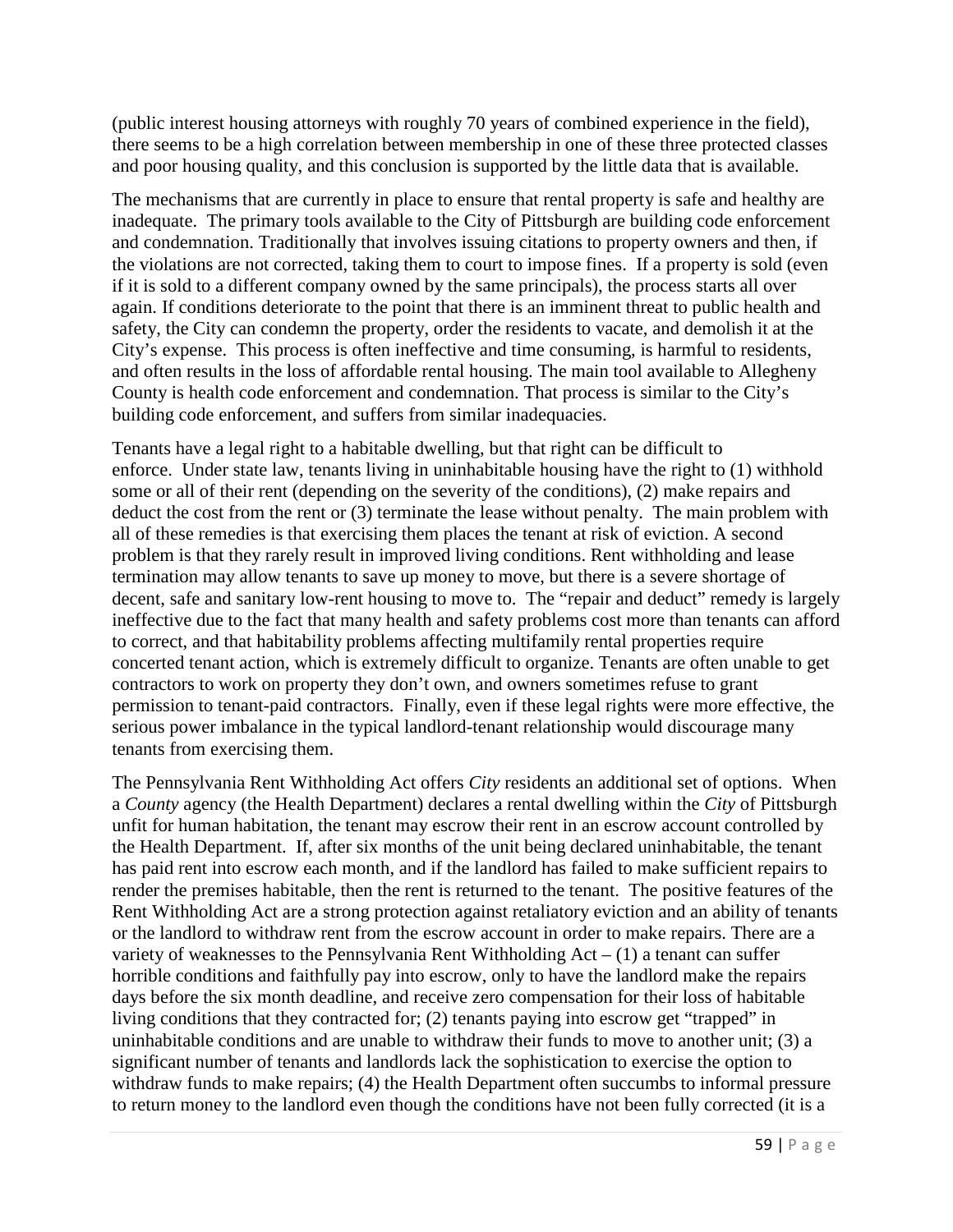rare occasion that tenants actually get money back at the end of six months); and (5) the primary weakness is the same as rent withholding - the cost of bringing a rental property to habitable condition is often much more than an individual household can afford, so even in the rare instances where tenants are able to access the escrow tenants to make repairs, they are forced to live in unhealthy and unsafe living conditions in the meantime. Another problem is that the law offers no protection to tenants who live outside of the City.

For protected class members who are tenants, the process of decline, disinvestment, disintegration and eviction/condemnation of affordable rental housing compounds the critical shortage of affordable rental housing. All of the currently available options listed above are plainly weak at protecting innocent tenants and weak at promoting the preservation of decent housing. What is needed are tools to correct uninhabitable conditions as they arise, preserve our existing low-rent housing stock and ensure that tenants are living in safe and healthy housing.

# **3. Reasons supporting recommendation:**

Both a Repair and Collect program and a Receivership Support program would alleviate unsafe and unhealthy living conditions that disproportionately affect African-Americans, female-headed households with children and people with disabilities, while preserving our existing low-rent housing stock.

A Repair and Collect program would make funds available up front to correct unhealthy and unsafe living conditions as they arise. As with the existing code enforcement system, landlords would be given a reasonable to correct defective conditions. But if they are unable or unwilling to do so, instead of resorting to a lengthy and often ineffective enforcement process to secure compliance, the City or County would obtain the tenants' permission to make repairs on their behalf, on the condition that they pay their rent to the repairing agency instead of the landlord until the cost of repairs is fully reimbursed.

Under a Receivership Support program, the County Health Department, the City Department of Permits, Licensing and Inspections, or the affected tenants, could use their existing rights to petition the Court of Common Pleas for the appointment of a receiver to assume management and control of a multifamily rental property that has serious or chronic uncorrected health and safety problems. The City and County would establish a fund that could be used by the receiver to make necessary repairs. Under state law, the receiver's compensation and the administrative cost of restoring the property to habitable condition are entitled to be placed as a priority lien on the rental property. Once the defective conditions are alleviated, the Court could return control of the property to the landlord upon payment of the receiver's compensation and administrative expenses, or the City or County could foreclose on its priority lien position and sell the property to a responsible owner. Either way, the City or County would be fully reimbursed.

Both of these programs would make funds available to restore rental properties to decent, safe and sanitary condition before the problems become uncorrectable. This would improve living conditions for members of protected classes and prevent the loss of low rent properties from the City's and County's inventory.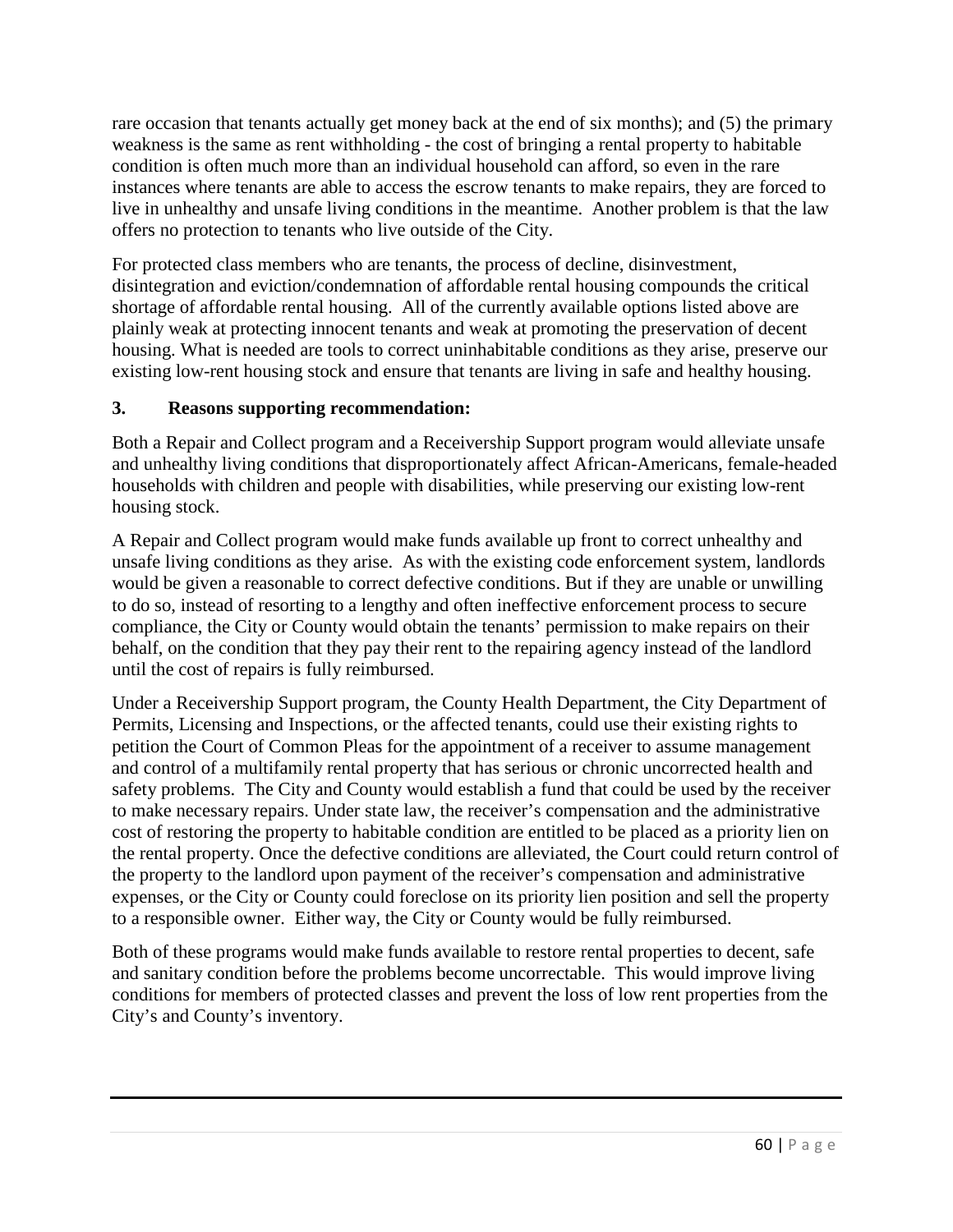# **4. Research supporting recommendation:**

# • **Legal and policy background:**

Tenants' legal right to "repair and deduct" can be found in *Pugh v. Holmes*, 405 A.2d 897 (Pa., 1979) (The tenant's obligation to pay rent is dependent on the landlord's obligation to maintain the premises, and the tenant may make repairs and deduct the cost from the rent). For the legal protection against eviction in retaliation for withholding rent payments, see, generally, Pugh v. Holmes (Tenants have a legal right to withhold rent payments and to repair and deduct); Wofford v. Vavreck, 22 Pa. D&C 3d 444 (Crawford C.P. 1981) (Self-help eviction is illegal as a matter of public policy, in part because its use would nullify tenant's legal rights under Pugh); Edwards v. Habib, 397 F.2d 687 (D.C. Cir. 1968) (Courts will not participate in an eviction in retaliation for a tenant's exercise of a legal right to complain to code enforcement); and the Pennsylvania Rent Withholding Act, 35 P.S. § 1700-1 (A tenant within the City of Philadelphia or the City of Pittsburgh who escrows rent under the act cannot be evicted for any reason while rent is in escrow).

For the right of a code enforcement agency to request appointment of a receiver to take control of an occupied rental property and alleviate health and safety issues, see Borough of Kennett Square v. Lal, 645 A.2d 474 (Pa. Cmwlth., 1994) (Where code enforcement efforts have been ineffective and the health and welfare of the tenants residing in an apartment complex are endangered, the appointment of a receiver to manage the property is appropriate). For the entitlement to priority lien position for a receiver's compensation and administrative expenses incurred in managing the property and alleviating adverse conditions, see Randolph v. Scranton M.&B.R. Co., 10 F.Supp. 699 (M.D. Pa. 1935) (Receiver compensation and administrative expenses are preferred claims and take priority over existing liens) and In re: Harmar Coal Company, 548 A.2d 1224 (Pa. Super., 1988) (Receiver expenses incurred in the abatement of unlawful nuisances and hazards to the public health and safety are entitled to priority lien position).

#### • **Academic research, studies, data, theories, etc. on barriers and needs addressed by the recommendation and on the proposed recommendations and potential outcomes:**

Rutan, *The Legacies of Redlining in Pittsburgh* (Students for Urban Data Systems at Carnegie Mellon University, 2017), available online at [http://suds-cmu.org/2017/02/21/the-legacies-of](http://suds-cmu.org/2017/02/21/the-legacies-of-redlining-in-pittsburgh/)[redlining-in-pittsburgh/](http://suds-cmu.org/2017/02/21/the-legacies-of-redlining-in-pittsburgh/)

University of Pittsburgh Center on Race and Social Problems, *Pittsburgh's Racial Demographics 2015: Differences and Disparities* (2015), available online at <http://www.crsp.pitt.edu/sites/default/files/Final%20version%20for%20publishing.pdf>

#### • **Real-world examples of the recommendation applied in other communities, including consideration of community comparability and policy outcomes:**

We are unaware of any examples of a "Repair and Collect" program.

An approach very similar to Receivership Support was used by the Pennsylvania Housing Finance Agency ("PHFA") in 2013-15 to preserve and improve a 90-lot manufactured home community in Crawford County now called "Hardwood Estates." The PA Department of